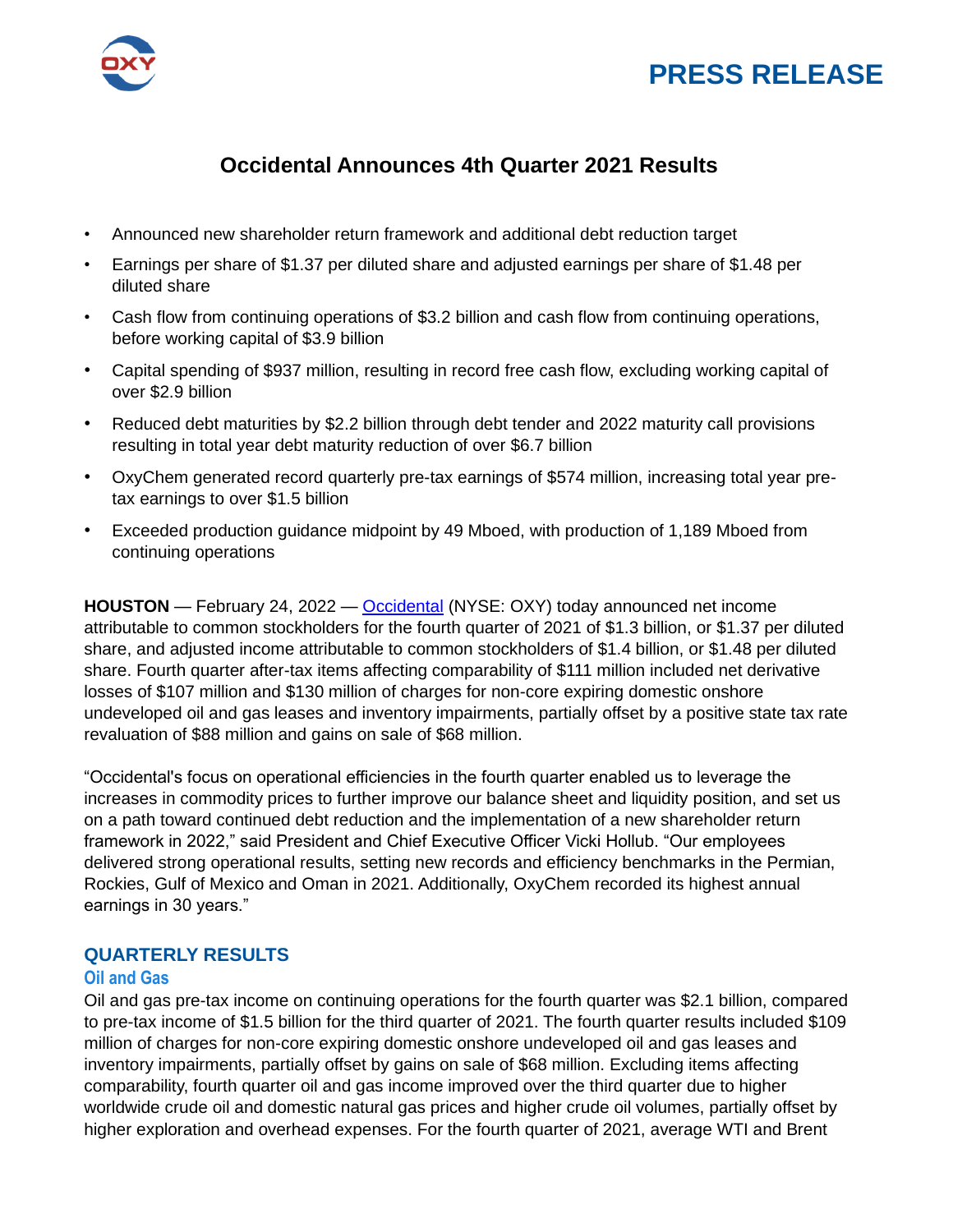marker prices were \$77.19 per barrel and \$79.76 per barrel, respectively. Average worldwide realized crude oil prices increased by approximately 10 percent from the prior quarter to \$75.39 per barrel. Average worldwide realized natural gas liquids (NGL) prices increased by approximately 7 percent from the prior quarter to \$36.52 per barrel. Average domestic realized gas prices increased by approximately 39 percent from the prior quarter to \$4.64 per Mcf.

Total average global production from continuing operations of 1,189 thousand of barrels of oil equivalent per day (Mboed) for the fourth quarter exceeded the midpoint of guidance by 49 Mboed. Permian Resources, Rockies and Gulf of Mexico all exceeded the high end of guidance with production of 490 Mboed, 313 Mboed and 149 Mboed, respectively. International average daily production volumes came within guidance at 237 Mboed.

# **Oil and Gas Proved Reserves**

As of December 31, 2021, Occidental's worldwide proved reserves totaled 3.5 billion barrels of oil equivalent (BOE), compared to 2.9 billion BOE for the same period in the prior year. Proved reserve additions were mainly driven by positive price and other revisions of 829 million BOE and extensions and discoveries of 145 million BOE. Revisions of proved reserves included 421 million BOE of positive price revisions and 208 million BOE of positive revisions related to additions associated with infill development projects, primarily in the Permian and DJ basins, and further positive revisions of 101 million BOE associated with updates based on reservoir performance. The remaining revisions were associated with various other cost related revisions and management changes in development plans.

# **OxyChem**

Chemical pre-tax income of \$574 million for the fourth quarter exceeded guidance by \$94 million. Compared to prior quarter income of \$407 million, the improvement in fourth quarter income resulted primarily from higher realized prices, volumes and margins across most product lines, partially offset by higher energy costs.

# **Midstream and Marketing**

Midstream and marketing pre-tax loss for the fourth quarter was \$15 million, compared to income of \$20 million for the third quarter of 2021. The fourth quarter results included \$76 million of derivative losses and \$21 million of valuation adjustments to inventory. WES equity income for the fourth quarter was \$131 million. Midstream and marketing's fourth quarter pre-tax loss, excluding WES equity income, exceeded guidance by over \$100 million. Excluding items affecting comparability, midstream and marketing pre-tax fourth quarter results reflected higher margins from the marketing business due to timing of crude sales, optimizations in gas transportation capacities and improved gas transportation spreads, partially offset by higher operating expenses and energy costs in domestic gas processing due to increased NGL production.

# **Supplemental Non-GAAP Measures**

This press release refers to adjusted income (loss), cash flow from continuing operations before working capital and free cash flow, which are supplemental measures not calculated in accordance with generally accepted accounting principles in the United States (GAAP). These non-GAAP financial measures have limitations as analytical tools and should not be considered in isolation or as an alternative to the comparable GAAP financial measures. Definitions of adjusted income (loss) and a reconciliation to net income (loss), along with cash flow from continuing operations before working capital and free cash flow and a reconciliation to the comparable GAAP financial measures, are included in the financial schedules of this press release. Occidental's definition of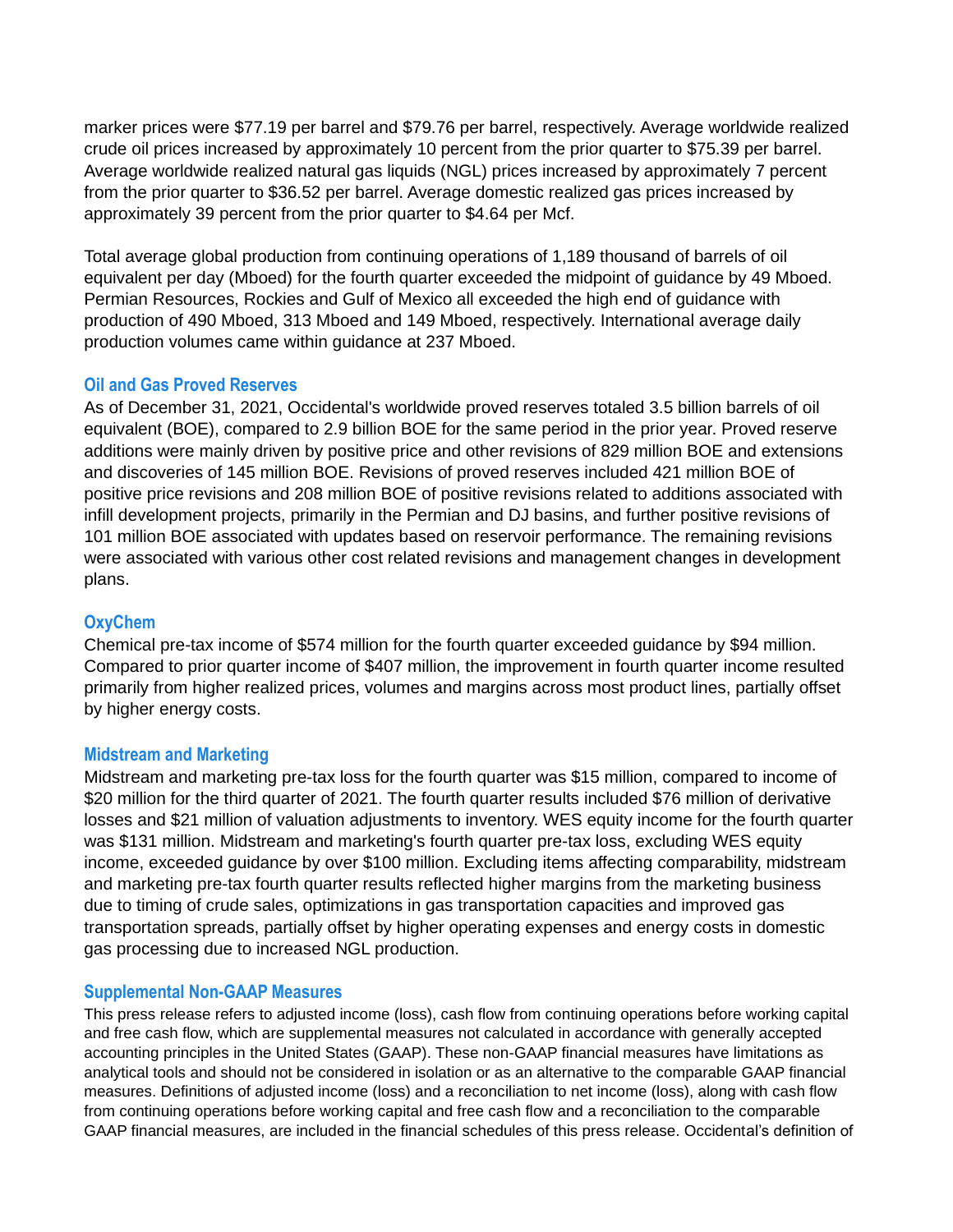adjusted income (loss), cash flow from continuing operations before working capital and free cash flow may differ from similarly titled measures provided by other companies in our industry and as a result may not be comparable.

This press release also refers to finding and development cost (F&D Cost) and reserves replacement ratio, which are non-GAAP measures that Occidental believes are widely used in our industry, as well as by analysts and investors, to measure and evaluate the cost of replacing annual production and adding proved reserves. Occidental's definitions of these non-GAAP measures may differ from similarly titled measures provided by other companies and as a result may not be comparable. F&D Cost - All-In is calculated by dividing total costs incurred for the year as defined by GAAP by the sum of proved reserve revisions, improved recovery, extensions and discoveries and purchases of minerals in place for the year. F&D Cost - Organic is F&D Cost - All-In excluding both the property acquisition costs and purchase of minerals in place, and F&D Cost - Program Additions further excludes other revisions that are not infills. Reserves Replacement - All-In is calculated by dividing the sum of proved reserve revisions, improved recovery, extensions and discoveries and purchases and sales of minerals in place for the year by current year production. Reserves Replacement - Organic is Reserves Replacement - All-In, excluding purchases and sales of minerals in place for the year.

# **About Occidental**

Occidental is an international energy company with assets primarily in the United States, the Middle East and North Africa. We are one of the largest oil producers in the U.S., including a leading producer in the Permian and DJ basins, and offshore Gulf of Mexico. Our midstream and marketing segment provides flow assurance and maximizes the value of our oil and gas. Our chemical subsidiary OxyChem manufactures the building blocks for life-enhancing products. Our Oxy Low Carbon Ventures subsidiary (OLCV) is advancing leading-edge technologies and business solutions that economically grow our business while reducing emissions. We are committed to using our global leadership in carbon management to advance a lower-carbon world. Visit oxy.com for more information.

# **Forward-Looking Statements**

This press release contains "forward-looking statements" within the meaning of the "safe harbor" provisions of the Private Securities Litigation Reform Act of 1995, including but not limited to statements about Occidental's expectations, beliefs, plans or forecasts. All statements other than statements of historical fact are "forwardlooking statements" for purposes of federal and state securities laws, and they include, but are not limited to: any projections of earnings, revenue or other financial items or future financial position or sources of financing; any statements of the plans, strategies and objectives of management for future operations or business strategy; any statements regarding future economic conditions or performance; any statements of belief; and any statements of assumptions underlying any of the foregoing. Words such as "estimate," "project," "predict," "will," "would," "should," "could," "may," "might," "anticipate," "plan," "intend," "believe," "expect," "aim," "goal," "target," "objective," "commit," "advance," "likely" or similar expressions that convey the prospective nature of events or outcomes are generally indicative of forward-looking statements. You should not place undue reliance on these forward-looking statements, which speak only as of the date of this press release. Unless legally required, Occidental does not undertake any obligation to update, modify or withdraw any forward-looking statements as a result of new information, future events or otherwise.

Although Occidental believes that the expectations reflected in any of its forward-looking statements are reasonable, actual results may differ from anticipated results, sometimes materially. In addition, historical, current and forward-looking sustainability-related statements may be based on standards for measuring progress that are still developing, internal controls and processes that continue to evolve and assumptions that are subject to change in the future. Factors that could cause results to differ from those projected or assumed in any forward-looking statement include, but are not limited to: the scope and duration of the COVID-19 pandemic and ongoing actions taken by governmental authorities and other third parties in response to the pandemic; Occidental's indebtedness and other payment obligations, including the need to generate sufficient cash flows to fund operations; Occidental's ability to successfully monetize select assets and repay or refinance debt and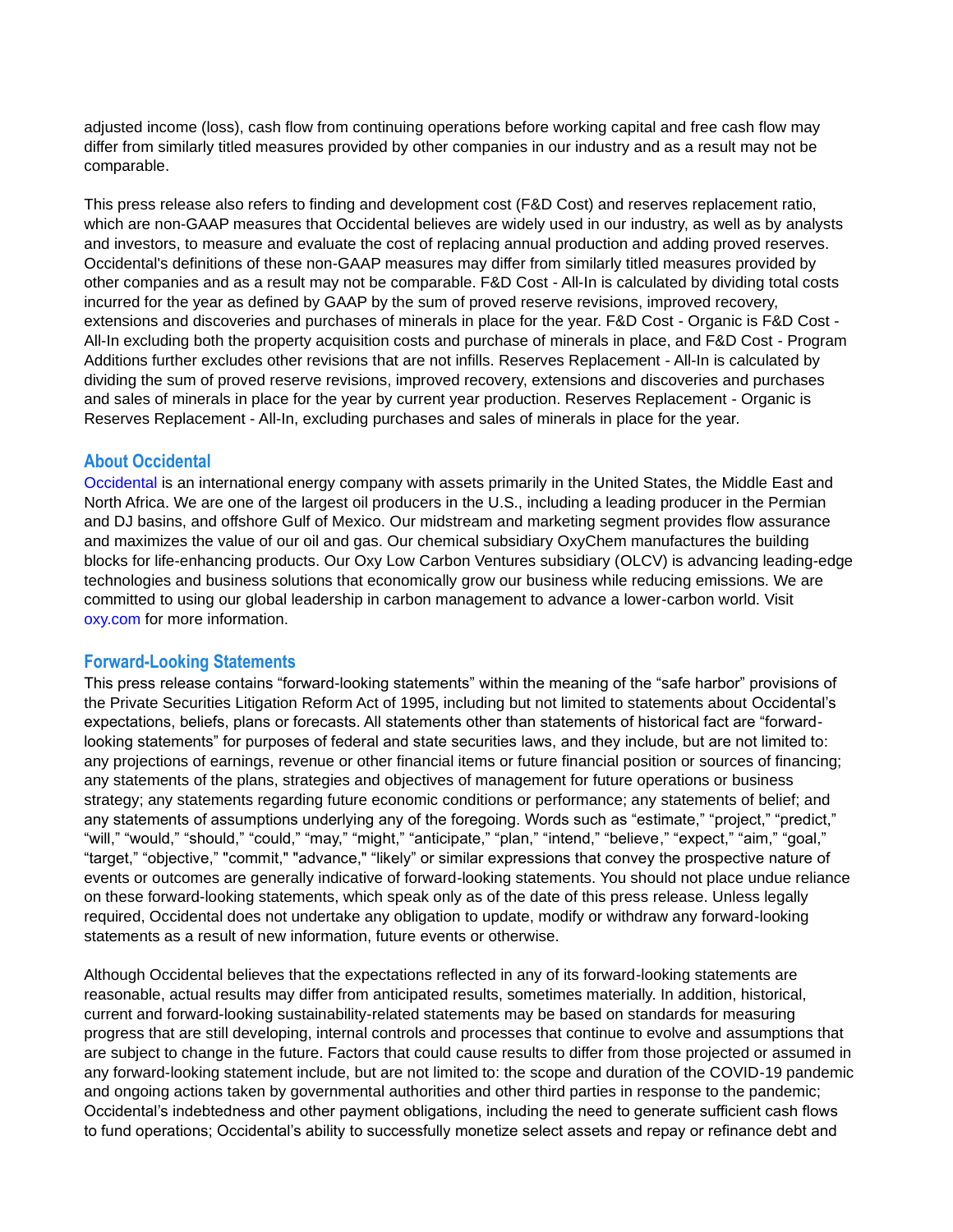the impact of changes in Occidental's credit ratings; assumptions about energy markets; global and local commodity and commodity-futures pricing fluctuations; supply and demand considerations for, and the prices of, Occidental's products and services; actions by the Organization of the Petroleum Exporting Countries (OPEC) and non-OPEC oil producing countries; results from operations and competitive conditions; future impairments of our proved and unproved oil and gas properties or equity investments, or write-downs of productive assets, causing charges to earnings; unexpected changes in costs; availability of capital resources, levels of capital expenditures and contractual obligations; the regulatory approval environment, including Occidental's ability to timely obtain or maintain permits or other governmental approvals, including those necessary for drilling and/or development projects; Occidental's ability to successfully complete, or any material delay of, field developments, expansion projects, capital expenditures, efficiency projects, acquisitions or dispositions; risks associated with acquisitions, mergers and joint ventures, such as difficulties integrating businesses, uncertainty associated with financial projections, projected synergies, restructuring, increased costs and adverse tax consequences; uncertainties and liabilities associated with acquired and divested properties and businesses; uncertainties about the estimated quantities of oil, NGL and natural gas reserves; lower-than-expected production from development projects or acquisitions; Occidental's ability to realize the anticipated benefits from prior or future streamlining actions to reduce fixed costs, simplify or improve processes and improve Occidental's competitiveness; exploration, drilling and other operational risks; disruptions to, capacity constraints in, or other limitations on the pipeline systems that deliver Occidental's oil and natural gas and other processing and transportation considerations; general economic conditions, including slowdowns, domestically or internationally, and volatility in the securities, capital or credit markets; inflation; governmental actions, war, and political conditions and events; legislative or regulatory changes, including changes relating to hydraulic fracturing or other oil and natural gas operations, retroactive royalty or production tax regimes, deep-water and onshore drilling and permitting regulations, and environmental regulation (including regulations related to climate change); environmental risks and liability under federal, regional, state, provincial, tribal, local and international environmental laws and regulations (including remedial actions); Occidental's ability to recognize intended benefits from its business strategies and initiatives, such as OLCV or announced greenhouse gas emissions reduction targets or net-zero goals; potential liability resulting from pending or future litigation; disruption or interruption of production or manufacturing or facility damage due to accidents, chemical releases, labor unrest, weather, power outages, natural disasters, cyber-attacks or insurgent activity; the creditworthiness and performance of Occidental's counterparties, including financial institutions, operating partners and other parties; failure of risk management; Occidental's ability to retain and hire key personnel; supply, transportation and labor constraints; reorganization or restructuring of Occidental's operations; changes in state, federal or international tax rates; and actions by third parties that are beyond Occidental's control.

Additional information concerning these and other factors can be found in Occidental's filings with the U.S. Securities and Exchange Commission, including Occidental's Annual Report on Form 10-K for the year ended December 31, 2021, Quarterly Reports on Form 10-Q and Current Reports on Form 8-K.

| <b>Contacts</b>    |                      |
|--------------------|----------------------|
| <b>Media</b>       | <b>Investors</b>     |
| Eric Moses         | Jeff Alvarez         |
| 713-497-2017       | 713-215-7864         |
| eric moses@oxy.com | jeff alvarez@oxy.com |

-0-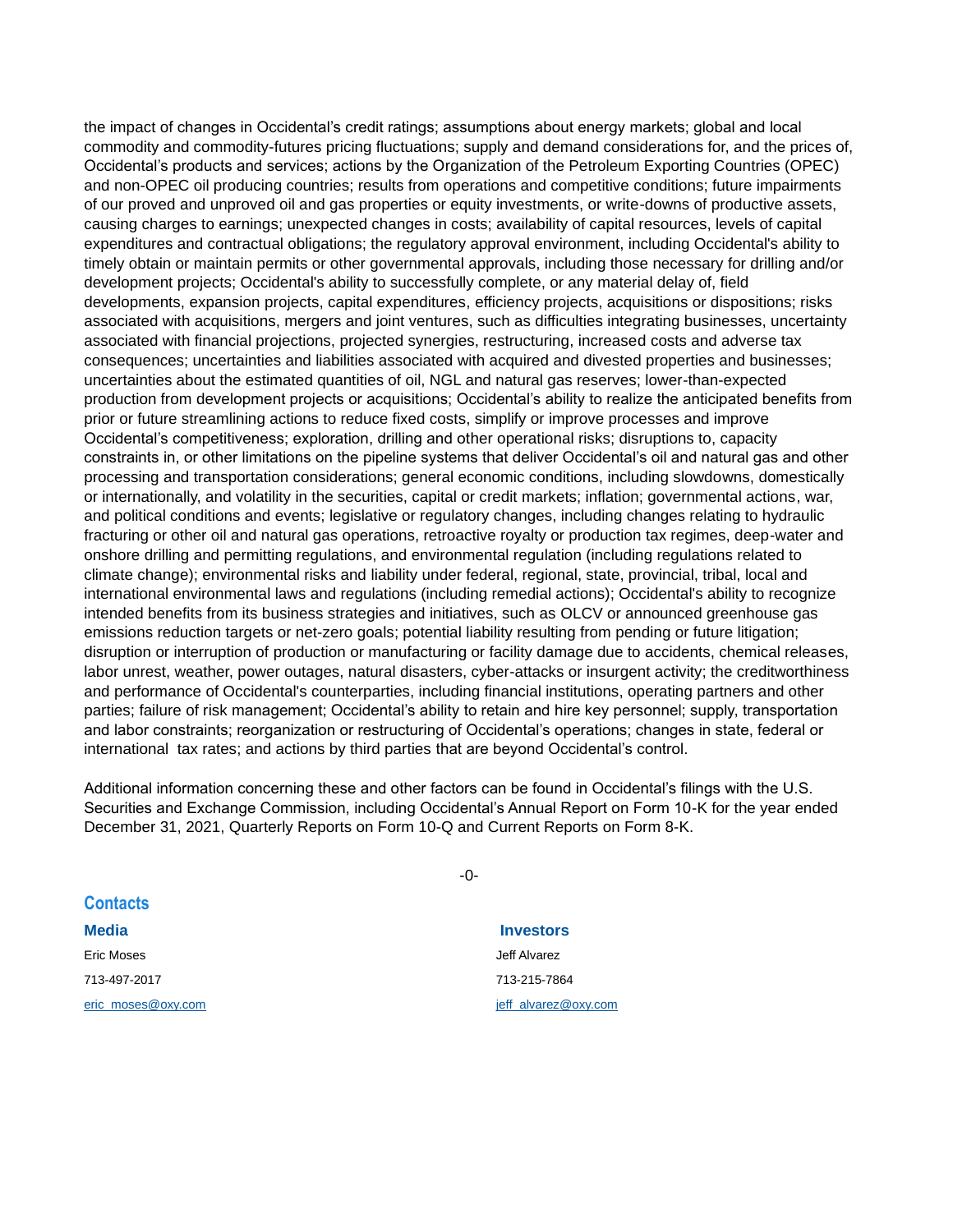**Occidental Petroleum Corporation Fourth Quarter and Full-Year 2021 Earnings Release Schedules Index**

# Schedule # and Description

- 1. [Summary Highlights](#page-5-0)
- 2. [Items Affecting Comparability Detail](#page-6-0)
	- Before Tax Allocations
	- **After Tax Allocations**
- 3. [Segment Results Before Tax Allocations](#page-7-0)
	- Reported Results
	- Items Affecting Comparability
	- Adjusted Results (non-GAAP)
- 4. [Segment Results After Tax Allocations](#page-8-0)
	- Reported Results
	- Items Affecting Comparability
	- Adjusted Results (non-GAAP)
	- Reconciliation Diluted EPS
- 5. [Consolidated Condensed Statements of Operations](#page-9-0)
- 6. [Consolidated Condensed Balance Sheets](#page-10-0)
- 7. [Consolidated Condensed Statements of Cash Flows](#page-11-0)
	- Detail of Capital Expenditures and Depreciation, Depletion and Amortization
- 8. [Oil & Gas Net Production Volumes Per Day](#page-12-0)
	- MBOE/D
	- By Commodity
- 9. [Oil & Gas Net Sales Volumes Per Day and Realized Prices](#page-13-0)
	- MBOE/D
	- Realized Prices and Related Index Prices
- 10. [Oil and Gas Metrics](#page-14-0)
- 11. [Reserves Replacement and Multi-Year Data Worldwide](#page-15-0)
- 12. [Reserves Replacement and Multi-Year Data United States Only](#page-16-0)
- 13. [Proved Oil Reserves](#page-17-0)
- 14. [Proved NGLs Reserves](#page-18-0)
- 15. [Proved Natural Gas Reserves](#page-19-0)
- 16. [Total Proved Reserves](#page-20-0)
- 17. [Costs Incurred](#page-21-0)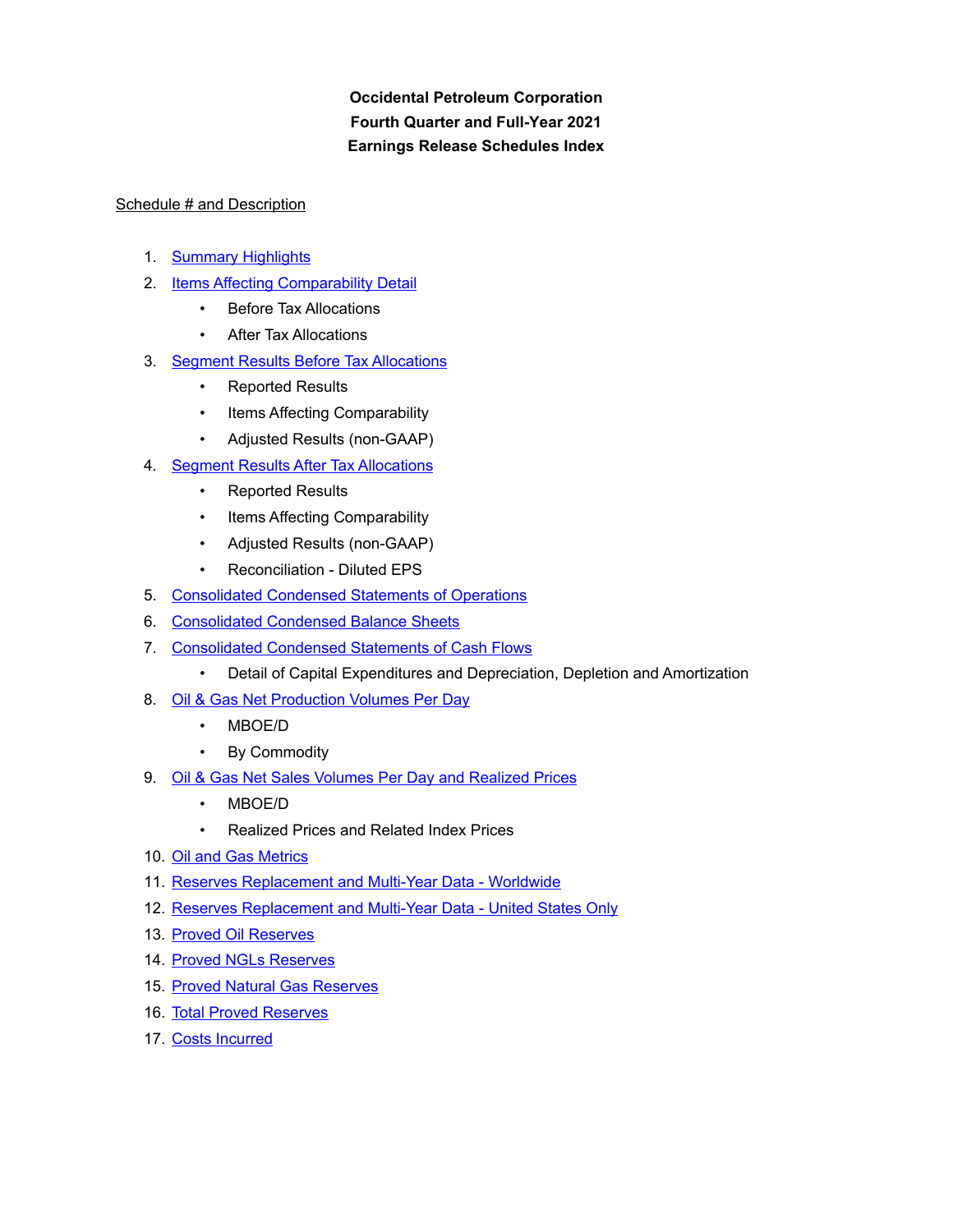#### **Occidental Petroleum Corporation Summary Highlights**

<span id="page-5-0"></span>

|                                                                       |     |             | Summary Fightynes |           |            |            |           |            |            |          |           |
|-----------------------------------------------------------------------|-----|-------------|-------------------|-----------|------------|------------|-----------|------------|------------|----------|-----------|
|                                                                       |     |             |                   | 2020      |            |            |           |            | 2021       |          |           |
| Quarterly                                                             |     | Qtr 1       | Qtr 2             | Qtr 3     | Qtr 4      | <b>TY</b>  | Qtr 1     | Qtr 2      | Qtr 3      | Qtr 4    | <b>TY</b> |
| Net Income (Loss) (\$ millions)                                       |     |             |                   |           |            |            |           |            |            |          |           |
| Reported income (loss) attributable to common stockholders            |     | \$(2,232)   | \$(8,353)         | \$(3,778) | \$(1,312)  | \$(15,675) | \$ (346)  | \$<br>(97) | 628<br>\$  | \$1.337  | \$1.522   |
| Reported EPS - Diluted (\$/share)                                     |     | \$(2.49)    | \$ (9.12)         | \$ (4.07) | \$(1.41)   | \$(17.06)  | \$ (0.36) | \$ (0.10)  | \$<br>0.65 | \$1.37   | \$1.58    |
| Effective tax rate on reported income (loss) (%)                      |     | 1%          | 18 %              | 10 %      | 19 %       | 14 %       | 5 %       | 30 %       | 32 %       | 23 %     | 25 %      |
| Adjusted income (loss) attributable to common stockholders (Non-GAAP) | (a) | (598)<br>\$ | \$(1,692)         | \$ (788)  | \$ (610)   | \$(3,688)  | \$(136)   | \$<br>311  | 836<br>\$  | \$1,448  | \$2,459   |
| Adjusted EPS - Diluted (Non-GAAP) (\$/share)                          | (b) | \$ (0.67)   | \$(1.85)          | \$ (0.85) | \$ (0.65)  | \$ (4.01)  | \$ (0.15) | \$<br>0.32 | \$<br>0.87 | \$1.48   | \$2.55    |
| Effective tax rate on adjusted income (loss) (%)                      |     | 2%          | 15 %              | 8 %       | 8 %        | 11 %       | (327)%    | 31 %       | 30 %       | 27 %     | 27 %      |
| Average Shares Outstanding - Reported Income (Loss)                   |     |             |                   |           |            |            |           |            |            |          |           |
| Basic (millions)                                                      |     | 896.7       | 915.5             | 929.3     | 933.0      | 918.7      | 933.1     | 934.2      | 935.4      | 936.5    | 935.0     |
| Diluted (millions)                                                    |     | 896.7       | 915.5             | 929.3     | 933.0      | 918.7      | 947.9     | 934.2      | 957.7      | 972.7    | 958.8     |
| Average Shares Outstanding - Adjusted Income (Loss)                   | (b) |             |                   |           |            |            |           |            |            |          |           |
| Basic (millions)                                                      |     | 896.7       | 915.5             | 929.3     | 933.0      | 918.7      | 933.1     | 934.2      | 935.4      | 936.5    | 935.0     |
| Diluted (millions)                                                    |     | 896.7       | 915.5             | 929.3     | 933.0      | 918.7      | 933.1     | 956.8      | 957.7      | 972.7    | 958.8     |
| <b>Daily Production Volumes</b>                                       |     |             |                   |           |            |            |           |            |            |          |           |
| Total US (MBOE/D)                                                     |     | 1.175       | 1.116             | 960       | 900        | 1.037      | 904       | 961        | 918        | 952      | 933       |
| US Oil (MBBL/D)                                                       |     | 662         | 603               | 508       | 477        | 561        | 488       | 517        | 483        | 506      | 498       |
| Worldwide - Reported (MBOE/D)                                         |     | 1,497       | 1,434             | 1.265     | 1,195      | 1,347      | 1,139     | 1,225      | 1.176      | 1,192    | 1,183     |
| Worldwide - Continuing Operations (MBOE/D)                            |     | 1,437       | 1,373             | 1,204     | 1,143      | 1,289      | 1,117     | 1,203      | 1,160      | 1,189    | 1,167     |
| Worldwide Sales - Continuing Operations (MBOE/D)                      |     | 1,432       | 1,386             | 1,192     | 1,158      | 1,291      | 1,113     | 1,199      | 1,158      | 1,193    | 1,166     |
| <b>Commodity Price Realizations</b>                                   |     |             |                   |           |            |            |           |            |            |          |           |
| Worldwide oil (\$/BBL)                                                |     | \$46.96     | \$23.14           | \$38.51   | \$40.76    | \$37.34    | \$55.65   | \$64.18    | \$68.74    | \$75.39  | \$66.14   |
| Worldwide NGL (\$/BOE)                                                |     | \$13.09     | \$7.79            | \$15.02   | \$14.95    | \$12.58    | \$23.44   | \$25.06    | \$34.01    | \$36.52  | \$30.01   |
| Domestic gas (\$/MCF)                                                 |     | \$1.18      | \$0.90            | \$1.18    | \$1.55     | \$1.18     | \$2.56    | \$2.59     | \$3.35     | \$4.64   | \$3.30    |
| Cash Flows - Continuing Operations (\$ millions)                      |     |             |                   |           |            |            |           |            |            |          |           |
| Operating cash flow before working capital (Non-GAAP)                 | (c) | \$1.484     | \$<br>587         | \$1,644   | \$1,405    | \$5,120    | \$2,135   | \$2,710    | \$2,967    | \$3,867  | \$11,679  |
| Working capital changes                                               |     | \$(189)     | \$<br>(222)       | \$ (829)  | \$<br>(38) | \$(1,278)  | \$(1,347) | \$614      | (57)<br>\$ | \$ (636) | \$(1,426) |
| Operating cash flow                                                   |     | \$1.295     | \$<br>365         | \$815     | \$1,367    | \$3,842    | \$ 788    | \$3,324    | \$2,910    | \$3,231  | \$10,253  |
| Capital expenditures                                                  |     | \$(1,300)   | \$<br>(375)       | \$ (246)  | \$ (614)   | \$(2,535)  | \$ (579)  | \$ (698)   | \$ (656)   | \$ (937) | \$(2,870) |

|                                                                       |     |             | 2020      |                                  |            |           |           | 2021      |            |
|-----------------------------------------------------------------------|-----|-------------|-----------|----------------------------------|------------|-----------|-----------|-----------|------------|
| Year-to-date                                                          |     | Mar         | Jun       | Sep                              | <b>Dec</b> | Mar       | Jun       | Sep       | <b>Dec</b> |
| Net Income (Loss) (\$ millions)                                       |     |             |           |                                  |            |           |           |           |            |
| Reported income (loss) attributable to common stockholders            |     | \$(2,232)   |           | \$(10,585) \$(14,363) \$(15,675) |            | \$ (346)  | \$ (443)  | \$<br>185 | \$1.522    |
| Reported EPS - Diluted (\$/share)                                     |     | \$(2.49)    | \$(11.68) | \$(15.72)                        | \$(17.06)  | \$ (0.36) | \$ (0.47) | \$0.19    | \$1.58     |
| Effective tax rate on reported income (loss) (%)                      |     | 1%          | 15 %      | 14 %                             | 14 %       | 5 %       | 13 %      | 27 %      | 25 %       |
| Adjusted income (loss) attributable to common stockholders (Non-GAAP) | (a) | \$<br>(598) | \$(2,290) | \$(3,078)                        | \$(3,688)  | \$(136)   | \$<br>175 | \$1,011   | \$2,459    |
| Adjusted EPS - Diluted (Non-GAAP) (\$/share)                          | (b) | \$ (0.67)   | \$ (2.53) | \$ (3.37)                        | \$(4.01)   | \$ (0.15) | \$0.18    | \$1.05    | \$2.55     |
| Effective tax rate on adjusted income (loss) (%)                      |     | 2%          | 13 %      | 12 %                             | 11 %       | (327)%    | 24 %      | 28 %      | 27 %       |
| Average Shares Outstanding - Reported Loss                            |     |             |           |                                  |            |           |           |           |            |
| Basic (millions)                                                      |     | 896.7       | 906.2     | 913.9                            | 918.7      | 933.1     | 933.8     | 934.4     | 935.0      |
| Diluted (millions)                                                    |     | 896.7       | 906.2     | 913.9                            | 918.7      | 947.9     | 933.8     | 954.2     | 958.8      |
| Average Shares Outstanding - Adjusted Income (Loss)                   | (b) |             |           |                                  |            |           |           |           |            |
| Basic (millions)                                                      |     | 896.7       | 906.2     | 913.9                            | 918.7      | 933.1     | 933.8     | 934.4     | 935.0      |
| Diluted (millions)                                                    |     | 896.7       | 906.2     | 913.9                            | 918.7      | 933.1     | 952.4     | 954.2     | 958.8      |
| <b>Daily Production Volumes</b>                                       |     |             |           |                                  |            |           |           |           |            |
| Total US (MBOE/D)                                                     |     | 1.175       | 1.146     | 1,083                            | 1,037,000  | 904       | 932       | 927       | 933        |
| US Oil (MBBL/D)                                                       |     | 662         | 633       | 591                              | 561        | 488       | 502       | 496       | 498        |
| Worldwide - Reported (MBOE/D)                                         |     | 1,497       | 1,466     | 1.398                            | 1,347,000. | 1,139     | 1,182     | 1.180     | 1,183      |
| Worldwide - Continuing Operations (MBOE/D)                            |     | 1,437       | 1.405     | 1.337                            | 1,289,000. | 1,117     | 1,160     | 1.160     | 1,167      |
| Worldwide Sales - Continuing Operations (MBOE/D)                      |     | 1,432       | 1,409     | 1,336                            | 1,291      | 1,113     | 1,156     | 1.157     | 1,166      |
| <b>Commodity Price Realizations</b>                                   |     |             |           |                                  |            |           |           |           |            |
| Worldwide oil (\$/BBL)                                                |     | \$46.96     | \$35.52   | \$36.44                          | \$37.34    | \$55.65   | \$60.05   | \$62.94   | \$66.14    |
| Worldwide NGL (\$/BOE)                                                |     | \$13.09     | \$10.43   | \$11.84                          | \$12.58    | \$23.44   | \$24.31   | \$27.68   | \$30.01    |
| Domestic gas (\$/MCF)                                                 |     | \$1.18      | \$1.04    | \$1.09                           | \$1.18     | \$2.56    | \$2.58    | \$2.84    | \$3.30     |
| Cash Flows - Continuing Operations (\$ millions)                      |     |             |           |                                  |            |           |           |           |            |
| Operating cash flows before working capital (Non-GAAP)                | (c) | \$1,484     | \$2,071   | \$3,715                          | \$5,120    | \$2,135   | \$4,845   | \$7,812   | \$11,679   |
| Working capital changes                                               |     | \$ (189)    | \$(411)   | \$(1,240)                        | \$(1,278)  | \$(1,347) | \$ (733)  | \$ (790)  | \$(1,426)  |
| Operating cash flow                                                   |     | \$1,295     | \$1,660   | \$2,475                          | \$3,842    | \$ 788    | \$4,112   | \$7,022   | \$10,253   |
| Capital expenditures                                                  |     | \$(1,300)   | \$(1,675) | \$(1,921)                        | \$(2,535)  | \$ (579)  | \$(1,277) | \$(1,933) | \$(2,870)  |

(a) See schedule 3 for non-GAAP reconciliation.

(b) See schedule 4 for non-GAAP reconciliation. The adjusted diluted EPS (Non-GAAP) calculations include the dilutive effect of potential common stocks since Occidental generated adjusted<br>income for the three and six month

(c) See schedule 7 for non-GAAP reconciliation.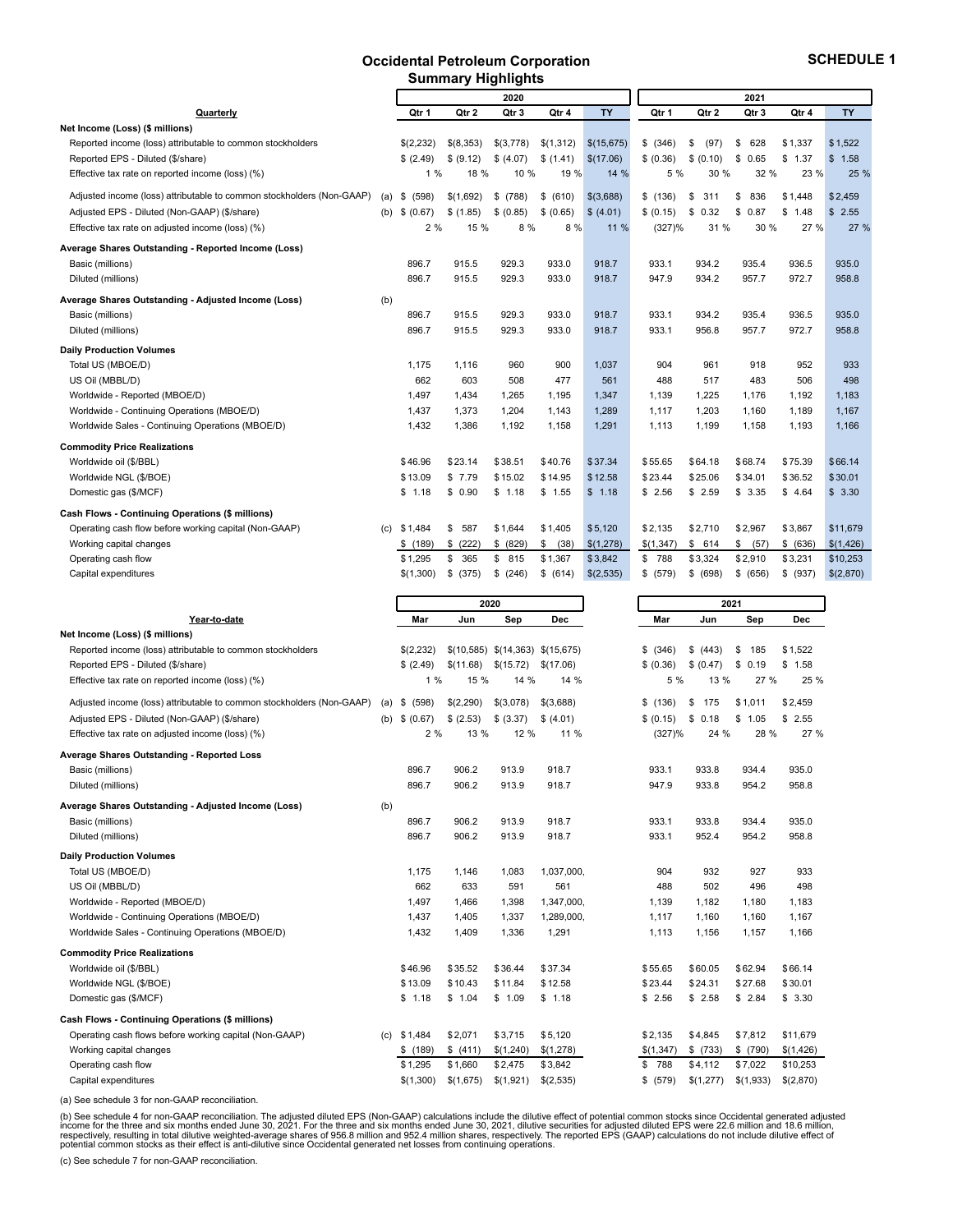#### **Occidental Petroleum Corporation Items Affecting Comparability Detail**

<span id="page-6-0"></span>

| (amounts in millions)                                                                 |                          |                          |                                 |                          |                                   |    |                                 |                                   |                          |                    |                          |
|---------------------------------------------------------------------------------------|--------------------------|--------------------------|---------------------------------|--------------------------|-----------------------------------|----|---------------------------------|-----------------------------------|--------------------------|--------------------|--------------------------|
|                                                                                       |                          |                          | 2020                            |                          |                                   |    |                                 |                                   | 2021                     |                    |                          |
| <b>Before Tax Allocations</b>                                                         | Qtr 1                    | Qtr 2                    | Qtr 3                           | Qtr 4                    | TY                                |    | Qtr 1                           | Qtr 2                             | Qtr 3                    | Qtr 4              | <b>TY</b>                |
| Oil & Gas                                                                             |                          |                          |                                 |                          |                                   |    |                                 |                                   |                          |                    |                          |
| Domestic                                                                              |                          |                          |                                 |                          |                                   |    |                                 |                                   |                          |                    |                          |
| Asset impairments                                                                     | \$<br>$(282)$ \$         | $(5,514)$ \$             | $(21)$ \$                       | $(87)$ \$                | (5,904)                           | \$ | $(135)$ \$                      | $(21)$ \$                         | $(17)$ \$                | $(109)$ \$         | (282)                    |
| Asset sales gains (losses), net                                                       |                          | 14                       | (439)                           | (850)                    | (1, 275)                          |    |                                 |                                   | 14                       | 13                 | 27                       |
| Rig termination and others                                                            | (35)                     | (3)                      | (23)                            | 2                        | (59)                              |    |                                 |                                   |                          |                    |                          |
| Oil, gas and CO2 derivative gains (losses), net<br><b>Total Domestic</b>              | 870<br>553               | 53<br>(5, 450)           | 136<br>(347)                    | 31<br>(904)              | 1,090<br>(6, 148)                 |    | (40)<br>(175)                   | (140)<br>(161)                    | (97)<br>(100)            | (3)<br>(99)        | (280)<br>(535)           |
| International                                                                         |                          |                          |                                 |                          |                                   |    |                                 |                                   |                          |                    |                          |
| Asset impairments                                                                     | (264)                    | (931)                    |                                 |                          | (1, 195)                          |    |                                 |                                   |                          |                    |                          |
| Asset sales gains (losses), net                                                       |                          | $\overline{\phantom{0}}$ | (356)                           | 3                        | (353)                             |    |                                 |                                   | (12)                     | 55                 | 43                       |
| Rig termination and others                                                            | $\sim$                   | (6)                      | (4)                             | (3)                      | (13)                              |    |                                 | $\overline{\phantom{0}}$          | $\overline{\phantom{0}}$ |                    |                          |
| <b>Total International</b>                                                            | (264)                    | (937)                    | (360)                           |                          | (1, 561)                          |    |                                 |                                   | (12)                     | 55                 | 43                       |
| Total Oil and Gas                                                                     | 289                      | (6, 387)                 | (707)                           | (904)                    | (7,709)                           |    | (175)                           | (161)                             | (112)                    | (44)               | (492)                    |
| <b>Chemical</b>                                                                       |                          |                          |                                 |                          |                                   |    |                                 |                                   |                          |                    |                          |
| No items affecting comparability                                                      |                          |                          |                                 |                          |                                   |    |                                 |                                   |                          |                    |                          |
| <b>Total Chemical</b>                                                                 | $\overline{\phantom{0}}$ | $\overline{\phantom{0}}$ | $\overline{\phantom{0}}$        | $\overline{\phantom{0}}$ | $\qquad \qquad -$                 |    | $\qquad \qquad -$               | $\equiv$                          | $\qquad \qquad -$        | $\qquad \qquad -$  | $\overline{\phantom{m}}$ |
|                                                                                       |                          |                          |                                 |                          |                                   |    |                                 |                                   |                          |                    |                          |
| <b>Midstream &amp; Marketing</b>                                                      |                          |                          |                                 |                          |                                   |    |                                 |                                   |                          |                    |                          |
| Asset sales gains (losses) and others, net<br>Goodwill impairment and other charges   | (1, 458)                 | (7)                      | (46)<br>(2,729)                 | ÷                        | (46)<br>(4, 194)                  |    | 102<br>$\overline{\phantom{0}}$ | 22<br>$\qquad \qquad$             | $\overline{\phantom{0}}$ | (21)               | 124<br>(21)              |
| Derivative gains (losses), net                                                        | 251                      | 54                       | (20)                            | (188)                    | 97                                |    | 15                              | (180)                             | (11)                     | (76)               | (252)                    |
| Total Midstream & Marketing                                                           | (1, 207)                 | 47                       | (2,795)                         | (188)                    | (4, 143)                          |    | 117                             | (158)                             | (11)                     | (97)               | (149)                    |
|                                                                                       |                          |                          |                                 |                          |                                   |    |                                 |                                   |                          |                    |                          |
| Corporate                                                                             |                          |                          |                                 |                          |                                   |    |                                 |                                   |                          |                    |                          |
| Anadarko acquisition-related costs                                                    | (148)                    | (149)<br>114             | (5)<br>$\overline{\phantom{0}}$ | (37)                     | (339)<br>114                      |    | (41)                            | (52)                              | (29)                     | (31)               | (153)                    |
| Acquisition-related pension & termination benefits                                    |                          | $\overline{4}$           |                                 |                          |                                   |    |                                 |                                   |                          |                    |                          |
| Interest rate swap gains (losses), net<br>Early debt extinguishment expenses          | (669)                    |                          | 88                              | 149                      | (428)                             |    | 399                             | (223)<br>$\overline{\phantom{0}}$ | (26)<br>(88)             | (28)<br>(30)       | 122<br>(118)             |
| Warrants gains (losses), net                                                          | 84                       | (79)                     |                                 |                          | 5                                 |    |                                 |                                   |                          |                    |                          |
| <b>Total Corporate</b>                                                                | (733)                    | (110)                    | 83                              | 112                      | (648)                             |    | 358                             | (275)                             | (143)                    | (89)               | (149)                    |
|                                                                                       |                          |                          |                                 |                          |                                   |    |                                 |                                   |                          |                    |                          |
| Valuation allowance on tax assets                                                     |                          |                          | (37)                            | $\overline{\mathbf{c}}$  | (35)                              |    |                                 |                                   |                          |                    |                          |
| State tax rate revaluation                                                            |                          |                          |                                 |                          |                                   |    |                                 | 55                                |                          | 88                 | 143                      |
| Income taxes                                                                          | 17<br>(1,634)            | 1,204<br>(5, 246)        | 386<br>(3,070)                  | 239<br>(739)             | 1,846                             |    | (65)<br>235                     | 128                               | 60<br>(206)              | 55<br>(87)         | 178<br>(469)             |
| Income (loss) from continuing operations<br>Discontinued operations, net of taxes (a) |                          | (1, 415)                 | 80                              | 37                       | (10, 689)<br>(1, 298)             |    | (445)                           | (411)<br>3                        | (2)                      | (24)               | (468)                    |
|                                                                                       |                          |                          |                                 |                          |                                   |    |                                 |                                   |                          |                    |                          |
|                                                                                       |                          |                          |                                 |                          |                                   |    |                                 |                                   |                          |                    |                          |
| Total                                                                                 | $(1,634)$ \$<br>\$       | $(6,661)$ \$             | $(2,990)$ \$                    |                          | $(702)$ \$ $(11,987)$             | \$ | $(210)$ \$                      | $(408)$ \$                        | $(208)$ \$               | $(111)$ \$         | (937)                    |
|                                                                                       |                          |                          | 2020                            |                          |                                   |    |                                 |                                   | 2021                     |                    |                          |
| <b>After Tax Allocations</b>                                                          | Qtr 1                    | Qtr 2                    | Qtr 3                           | Qtr 4                    | TY                                |    | Qtr 1                           | Qtr 2                             | Qtr 3                    | Qtr 4              | TY                       |
| Oil & Gas                                                                             |                          |                          |                                 |                          |                                   |    |                                 |                                   |                          |                    |                          |
| Domestic                                                                              |                          |                          |                                 |                          |                                   |    |                                 |                                   |                          |                    |                          |
| Asset impairments                                                                     | \$<br>$(219)$ \$         | $(4,299)$ \$             | $(17)$ \$                       | $(67)$ \$                | (4,602)                           | \$ | $(106)$ \$                      | $(16)$ \$                         | $(12)$ \$                | $(90)$ \$          | (224)                    |
| Asset sales gains (losses), net                                                       |                          | 11                       | (342)                           | (663)                    | (994)                             |    |                                 |                                   | 11S                      | 10                 | 21                       |
| Rig termination and others                                                            | (27)                     | 5                        | (18)                            | 2                        | (38)                              |    |                                 |                                   |                          |                    |                          |
| Oil, gas and CO2 derivative gains (losses), net                                       | 677                      | 42                       | 105                             | 24                       | 848                               |    | (31)                            | (110)                             | (75)                     | (2)                | (218)                    |
| <b>Total Domestic</b>                                                                 | 431                      | (4, 241)                 | (272)                           | (704)                    | (4,786)                           |    | (137)                           | (126)                             | (76)                     | (82)               | (421)                    |
| International                                                                         |                          |                          |                                 |                          |                                   |    |                                 |                                   |                          |                    |                          |
| Asset impairments                                                                     | (264)                    | (931)                    |                                 |                          | (1, 195)                          |    |                                 |                                   |                          |                    |                          |
| Asset sales gains (losses), net                                                       |                          | $\overline{\phantom{0}}$ | (356)                           | 3                        | (353)                             |    |                                 |                                   | (12)                     | 55                 | 43                       |
| Rig termination and others                                                            |                          | (6)                      | (4)                             | (3)                      | (13)                              |    | $\overline{\phantom{0}}$        |                                   |                          | 55                 |                          |
| <b>Total International</b>                                                            | (264)                    | (937)                    | (360)                           |                          | (1, 561)                          |    |                                 |                                   | (12)                     |                    | 43                       |
| Total Oil and Gas                                                                     | 167                      | (5, 178)                 | (632)                           | (704)                    | (6, 347)                          |    | (137)                           | (126)                             | (88)                     | (27)               | (378)                    |
| Chemical                                                                              |                          |                          |                                 |                          |                                   |    |                                 |                                   |                          |                    |                          |
| No items affecting comparability                                                      |                          |                          |                                 |                          |                                   |    |                                 |                                   |                          |                    |                          |
| <b>Total Chemical</b>                                                                 |                          |                          |                                 |                          |                                   |    |                                 |                                   |                          |                    | -                        |
| <b>Midstream &amp; Marketing</b>                                                      |                          |                          |                                 |                          |                                   |    |                                 |                                   |                          |                    |                          |
| Asset sales gains (losses) and others, net                                            |                          |                          | (50)                            |                          | (50)                              |    | 79                              | 17                                | $\mathbf{1}$             | (2)                | 95                       |
| Goodwill impairment and other charges                                                 | (1, 443)                 | (6)                      | (2, 402)                        | 23                       | (3,828)                           |    | $\overline{\phantom{0}}$        | $\overbrace{\phantom{12322111}}$  | $\overline{\phantom{0}}$ | (16)               | (16)                     |
| Derivative gains (losses), net                                                        | 195                      | 42                       | (15)                            | (147)                    | 75                                |    | 12                              | (141)                             | (8)                      | (60)               | (197)                    |
| Total Midstream & Marketing                                                           | (1, 248)                 | 36                       | (2, 467)                        | (124)                    | (3,803)                           |    | 91                              | (124)                             | (7)                      | (78)               | (118)                    |
| Corporate                                                                             |                          |                          |                                 |                          |                                   |    |                                 |                                   |                          |                    |                          |
| Anadarko acquisition-related costs                                                    | (115)                    | (117)                    | (3)                             | (29)                     | (264)                             |    | (31)                            | (41)                              | (23)                     | (26)               | (121)                    |
| Acquisition-related pension & termination benefits                                    |                          | 89                       | $\overline{\phantom{0}}$        |                          | 89                                |    |                                 |                                   |                          |                    |                          |
| Interest rate swap gains (losses), net                                                | (522)                    | 3                        | 69                              | 116                      | (334)                             |    | 312                             | (175)                             | (19)                     | (21)               | 97                       |
| Early debt extinguishment expenses                                                    | $\qquad \qquad$          |                          |                                 |                          | —                                 |    | —<br>—                          |                                   | (69)                     | (23)               | (92)                     |
| Warrants gains (losses), net                                                          | 84                       | (79)                     |                                 |                          | 5                                 |    |                                 |                                   |                          |                    |                          |
| <b>Total Corporate</b>                                                                | (553)                    | (104)                    | 66                              | 87                       | (504)                             |    | 281                             | (216)                             | (111)                    | (70)               | (116)                    |
| Valuation allowance on tax assets                                                     | —                        | $\overline{\phantom{0}}$ | (37)                            | $\overline{2}$           | (35)                              |    | $\overline{\phantom{0}}$        |                                   | $\overline{\phantom{0}}$ | $\qquad \qquad -$  |                          |
| State tax rate revaluation                                                            | $\overline{\phantom{0}}$ | ÷,                       |                                 |                          |                                   |    | $\overline{\phantom{0}}$        | 55                                | $\overline{\phantom{0}}$ | 88                 | 143                      |
| Income (loss) from continuing operations                                              | (1,634)                  | (5, 246)                 | (3,070)                         | (739)                    | (10, 689)                         |    | 235                             | (411)                             | (206)                    | (87)               | (469)                    |
| Discontinued operations, net of taxes (a)<br>Total                                    | $(1,634)$ \$<br>\$       | (1, 415)<br>$(6,661)$ \$ | 80<br>$(2,990)$ \$              | 37                       | (1, 298)<br>$(702)$ \$ $(11,987)$ | \$ | (445)<br>$(210)$ \$             | 3<br>(408) \$                     | (2)<br>$(208)$ \$        | (24)<br>$(111)$ \$ | (468)<br>(937)           |

(a) The pre-tax impairment for the second quarter of 2020 was \$2.2 billion.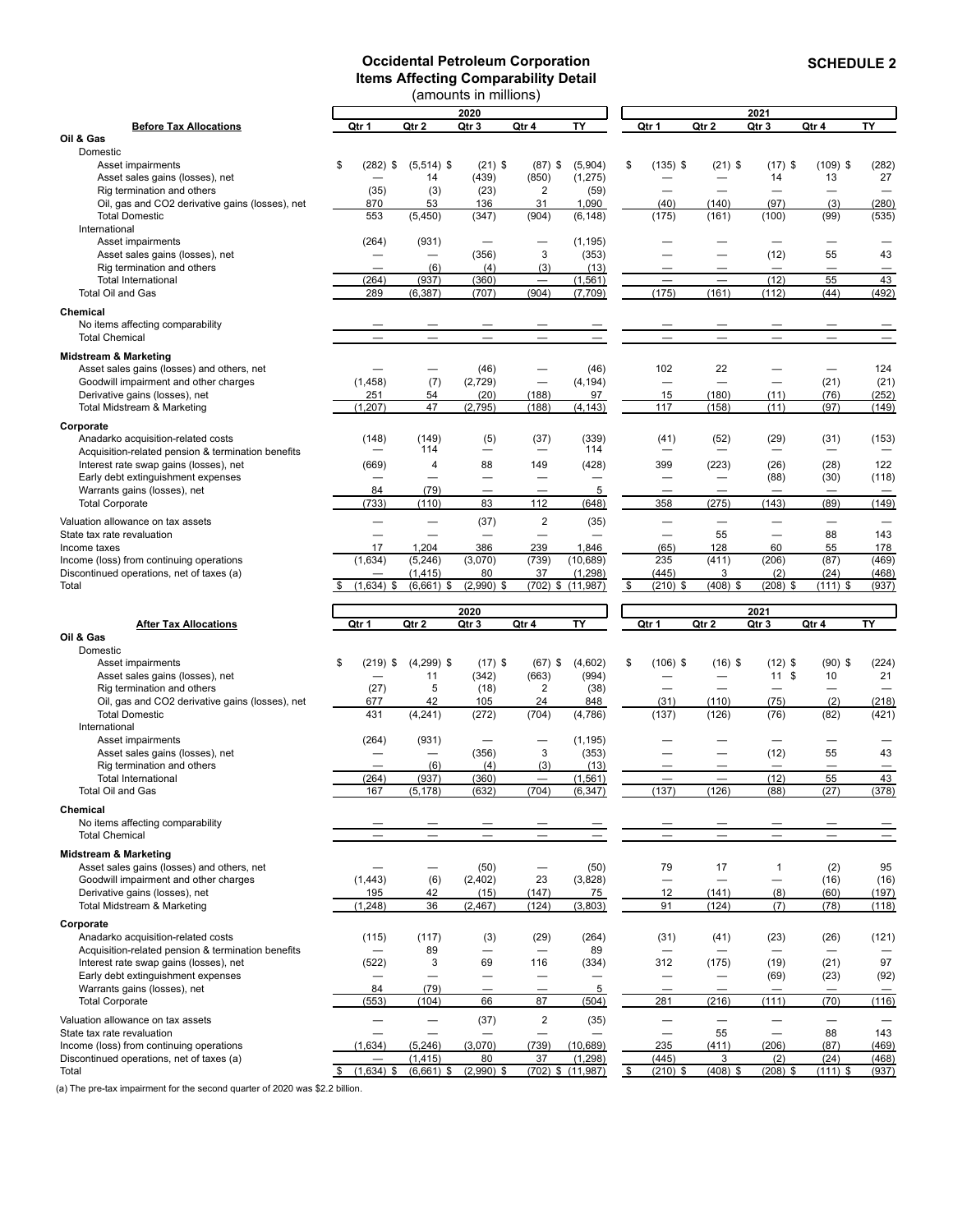#### **Occidental Petroleum Corporation Segment Results Before Tax Allocations** (amounts in millions, except p

Oil & Gas

<span id="page-7-0"></span>

|                                                       |                                                                        |            |               | segment resents servic rax rinceations |            |             |          |            |            |              |
|-------------------------------------------------------|------------------------------------------------------------------------|------------|---------------|----------------------------------------|------------|-------------|----------|------------|------------|--------------|
|                                                       | (amounts in millions, except per share and effective tax rate amounts) |            |               |                                        |            |             |          |            |            |              |
|                                                       |                                                                        |            | 2020          |                                        |            |             |          | 2021       |            |              |
| <b>Reported Income (Loss)</b>                         | Qtr 1                                                                  | Qtr 2      | Qtr 3         | Qtr 4                                  | <b>TY</b>  | Qtr 1       | Qtr 2    | Qtr 3      | Qtr 4      | <b>TY</b>    |
| Oil & Gas                                             |                                                                        |            |               |                                        |            |             |          |            |            |              |
| Domestic                                              | \$<br>233                                                              | \$ (6,841) | (885)<br>- \$ | \$(1,265)                              | \$ (8,758) | \$<br>(214) | 367<br>S | 078<br>\$1 | 1,669<br>S | 2,900<br>\$. |
| International                                         | 40                                                                     | (860)      | (158)         | 236                                    | (742)      | 180         | 350      | 420        | 547        | 1,497        |
| Exploration                                           | (37)                                                                   | (33)       | (29)          | (33)                                   | (132)      | (28)        | (86)     | (31)       | (107)      | (252)        |
| Total Oil & Gas                                       | 236                                                                    | (7, 734)   | (1,072)       | (1,062)                                | (9,632)    | (62)        | 631      | 1,467      | 2,109      | 4,145        |
| Chemical                                              | 186                                                                    | 108        | 178           | 192                                    | 664        | 251         | 312      | 407        | 574        | 1,544        |
| Midstream & Marketing                                 | 1,287)                                                                 | (7)        | (2,791)       | (90)                                   | (4, 175)   | 282         | (30)     | 20         | (15)       | 257          |
| Segment income (loss)                                 | (865)                                                                  | (7,633)    | (3,685)       | (960)                                  | (13, 143)  | 471         | 913      | 1,894      | 2,668      | 5,946        |
| Corporate                                             |                                                                        |            |               |                                        |            |             |          |            |            |              |
| Interest                                              | (352)                                                                  | (310)      | (353)         | (409)                                  | (1, 424)   | (395)       | (385)    | (449)      | (385)      | (1,614)      |
| Other                                                 | (821)                                                                  | (241)      | (20)          | (56)                                   | (1, 138)   | 239         | (385)    | (228)      | (253)      | (627)        |
| Income (loss) from continuing operations before taxes | (2,038)                                                                | (8, 184)   | (4,058)       | (1, 425)                               | (15, 705)  | 315         | 143      | 1.217      | 2,030      | 3,705        |
| Taxes                                                 |                                                                        |            |               |                                        |            |             |          |            |            |              |
| Federal and state                                     | 90                                                                     | 1,577      | 511           | 429                                    | 2,607      | 102         | 8        | (151)      | (206)      | (247)        |
| International                                         | (65)                                                                   | (109)      | (108)         | (153)                                  | (435)      | (118)       | (51)     | (236)      | (263)      | (668)        |
| Income (loss) from continuing operations              | (2,013)                                                                | (6,716)    | (3,655)       | (1, 149)                               | (13, 533)  | 299         | 100      | 830        | 1,561      | 2,790        |
| Discontinued operations, net of taxes                 |                                                                        | (1, 415)   | 80            | 37                                     | (1,298)    | (445)       | 3        | (2)        | (24)       | (468)        |
|                                                       |                                                                        |            |               |                                        |            |             |          |            |            |              |

| 103<br>2,322<br>(2,013)<br>(8, 131)<br>(1, 112)<br>(14, 831)<br>(146)<br>828<br>1,537<br>(3, 575)<br>Net income (loss)<br>(200)<br>Less: Preferred stock dividends<br>(219)<br>(222)<br>(203)<br>(200)<br>(844)<br>(200)<br>(200)<br>(200)<br>(800)<br>\$<br>(2, 232)<br>\$ (8,353)<br>\$ (3,778)<br>\$(1,312)<br>\$(15,675)<br>\$<br>\$<br>(97)<br>\$<br>1,337<br>$\sqrt{2}$<br>1,522<br>Net income (loss) attributable to common stockholders<br>(346)<br>628<br>\$<br>$\mathfrak{S}$<br>(2.49)<br>\$<br>(9.12)<br>\$<br>(4.07)<br>\$<br>(1.41)<br>\$(17.06)<br>\$<br>(0.36)<br>\$<br>\$<br>0.65<br>\$<br>1.37<br>1.58<br>\$<br>(0.10)<br>Reported diluted income (loss) per share<br>1%<br>32 %<br>23 %<br>25 %<br><b>Effective Tax Rate</b><br>18 %<br>10 %<br>19 %<br>14 %<br>5 %<br>30 %<br>Qtr 1<br>TY<br><b>Items Affecting Comparability</b><br>Qtr 1<br>Qtr 2<br>Qtr 3<br>Qtr 4<br><b>TY</b><br>Qtr 2<br>Qtr 3<br>Qtr 4<br>Oil & Gas<br>\$<br>553<br>\$<br>\$<br>(904)<br>\$ (6, 148)<br>\$<br>\$<br>(100)<br>\$<br>(99)<br>\$<br>Domestic<br>\$ (5,450)<br>(347)<br>\$<br>(161)<br>(535)<br>(175)<br>(264)<br>(937)<br>(360)<br>55<br>43<br>International<br>(1,561)<br>(12)<br>$\overline{\phantom{0}}$<br>Exploration<br>(492)<br>289<br>(6, 387)<br>(707)<br>(904)<br>(7,709)<br>(175)<br>(161)<br>(112)<br>(44)<br>Total Oil & Gas<br>Chemical<br>$\equiv$<br>$\overline{\phantom{0}}$<br>-<br>$\overline{\phantom{0}}$<br>-<br>47<br>(188)<br>Midstream & Marketing<br>(1, 207)<br>(2,795)<br>(4, 143)<br>117<br>(158)<br>(11)<br>(97)<br>(149)<br>(918)<br>(6, 340)<br>(3,502)<br>(1,092)<br>(11, 852)<br>(58)<br>(123)<br>(641)<br>Segment loss<br>(319)<br>(141)<br>Corporate<br>(30)<br>Interest<br>(88)<br>(118)<br>$\overline{\phantom{0}}$<br>-<br>$\overline{\phantom{0}}$<br>83<br>112<br>(275)<br>(31)<br>Other<br>(733)<br>(110)<br>(648)<br>358<br>(55)<br>(59)<br>(980)<br>(12,500)<br>(790)<br>(1,651)<br>(6, 450)<br>(3, 419)<br>300<br>(594)<br>(266)<br>(230)<br>Income (loss) from continuing operations before taxes<br>Taxes<br>17<br>Federal and state<br>1,204<br>349<br>241<br>1,811<br>(65)<br>183<br>60<br>143<br>321<br>International<br>-<br>-<br>$\overline{\phantom{0}}$<br>(1,634)<br>(3,070)<br>(739)<br>(10, 689)<br>235<br>(411)<br>(206)<br>(469)<br>(5, 246)<br>(87)<br>Income (loss) from continuing operations<br>(2)<br>Discontinued operations, net of taxes<br>(1, 415)<br>80<br>37<br>(1,298)<br>(445)<br>3<br>(24)<br>(468)<br>(1,634)<br>(2,990)<br>(702)<br>(210)<br>(408)<br>(208)<br>(937)<br>Net loss<br>(6,661)<br>(11, 987)<br>(111)<br>Less: Preferred stock dividends<br>\$ (6,661)<br>\$(2,990)<br>\$<br>(702)<br>(210)<br>(408)<br>\$<br>(208)<br>(937)<br>\$(1,634)<br>\$(11,987)<br>\$<br>\$<br>\$<br>(111)<br>$\mathfrak{s}$<br>Net loss attributable to common stockholders<br>TY<br>Qtr 4<br>TY<br>Qtr 3<br>Qtr 4<br>Adjusted Income (Loss) (Non-GAAP) (a)<br>Qtr 1<br>Qtr 2<br>Qtr 3<br>Qtr 1<br>Qtr 2<br>Oil & Gas<br>\$3,435<br>\$<br>(320)<br>\$(1,391)<br>\$<br>\$<br>\$ (2,610)<br>\$<br>\$1,768<br>Domestic<br>(538)<br>(361)<br>\$<br>(39)<br>528<br>\$<br>1,178<br>236<br>304<br>77<br>202<br>180<br>350<br>432<br>492<br>1,454<br>International<br>819<br>(33)<br>(29)<br>(132)<br>(28)<br>(86)<br>(252)<br>Exploration<br>(37)<br>(33)<br>(31)<br>(107)<br>(53)<br>(1, 347)<br>(365)<br>113<br>792<br>1,579<br>2,153<br>4,637<br>Total Oil & Gas<br>(158)<br>(1,923)<br>186<br>108<br>251<br>312<br>407<br>574<br>1,544<br>Chemical<br>178<br>192<br>664<br>98<br>Midstream & Marketing<br>(80)<br>(54)<br>$\overline{4}$<br>(32)<br>165<br>128<br>31<br>82<br>406<br>529<br>53<br>(183)<br>132<br>1,232<br>2,017<br>2,809<br>6,587<br>Adjusted segment income (loss)<br>(1, 293)<br>(1, 291)<br>Corporate<br>Interest<br>(352)<br>(310)<br>(353)<br>(409)<br>(1, 424)<br>(395)<br>(385)<br>(355)<br>(1, 496)<br>(361)<br>Other<br>(88)<br>(131)<br>(103)<br>(168)<br>(490)<br>(119)<br>(110)<br>(173)<br>(194)<br>(596)<br>15<br>737<br>1,483<br>Adjusted income (loss) from continuing operations before taxes<br>(387)<br>(1,734)<br>(639)<br>(445)<br>(3,205)<br>2,260<br>4,495<br><b>Taxes</b><br>73<br>373<br>188<br>Federal and state<br>162<br>796<br>167<br>(175)<br>(211)<br>(349)<br>(568)<br>(109)<br>(435)<br>(236)<br>(263)<br>International<br>(65)<br>(108)<br>(153)<br>(118)<br>(51)<br>(668)<br>64<br>511<br>Adjusted income (loss)<br>(379)<br>(1,470)<br>(585)<br>(410)<br>(2,844)<br>1,036<br>1,648<br>3,259<br>(222)<br>(200)<br>Less: Preferred stock dividends<br>(219)<br>(203)<br>(200)<br>(844)<br>(200)<br>(200)<br>(200)<br>(800)<br>\$<br>\$ (3,688)<br>\$<br>\$<br>\$1,448<br>\$<br>(598)<br>\$(1,692)<br>(788)<br>\$<br>(610)<br>\$<br>(136)<br>311<br>836<br>$\$\$<br>2,459<br>Adjusted income (loss) attributable to common stockholders<br>0.32<br>\$<br>2.55<br>\$<br>(0.67)<br>\$<br>(1.85)<br>\$<br>(0.85)<br>\$<br>(0.65)<br>$\mathfrak{S}$<br>(4.01)<br>\$<br>(0.15)<br>\$<br>0.87<br>\$<br>1.48<br>$\mathsf{\$}$<br>Adjusted diluted earnings (loss) per share (Non-GAAP)<br>2%<br>15 %<br>8 %<br>8 %<br>11 %<br>(327)%<br>31 %<br>30 %<br>27 %<br>27 %<br><b>Effective Tax Rate</b> | Discontinued operations, net of taxes | (1, 415) | 80 | 37 | (1,298) | (445) | 3 | (2) | (24) | (468) |
|--------------------------------------------------------------------------------------------------------------------------------------------------------------------------------------------------------------------------------------------------------------------------------------------------------------------------------------------------------------------------------------------------------------------------------------------------------------------------------------------------------------------------------------------------------------------------------------------------------------------------------------------------------------------------------------------------------------------------------------------------------------------------------------------------------------------------------------------------------------------------------------------------------------------------------------------------------------------------------------------------------------------------------------------------------------------------------------------------------------------------------------------------------------------------------------------------------------------------------------------------------------------------------------------------------------------------------------------------------------------------------------------------------------------------------------------------------------------------------------------------------------------------------------------------------------------------------------------------------------------------------------------------------------------------------------------------------------------------------------------------------------------------------------------------------------------------------------------------------------------------------------------------------------------------------------------------------------------------------------------------------------------------------------------------------------------------------------------------------------------------------------------------------------------------------------------------------------------------------------------------------------------------------------------------------------------------------------------------------------------------------------------------------------------------------------------------------------------------------------------------------------------------------------------------------------------------------------------------------------------------------------------------------------------------------------------------------------------------------------------------------------------------------------------------------------------------------------------------------------------------------------------------------------------------------------------------------------------------------------------------------------------------------------------------------------------------------------------------------------------------------------------------------------------------------------------------------------------------------------------------------------------------------------------------------------------------------------------------------------------------------------------------------------------------------------------------------------------------------------------------------------------------------------------------------------------------------------------------------------------------------------------------------------------------------------------------------------------------------------------------------------------------------------------------------------------------------------------------------------------------------------------------------------------------------------------------------------------------------------------------------------------------------------------------------------------------------------------------------------------------------------------------------------------------------------------------------------------------------------------------------------------------------------------------------------------------------------------------------------------------------------------------------------------------------------------------------------------------------------------------------------------------------------------------------------------------------------------------------------------------------------------------------------------------------------------------------------------------------------------------------------------------------------------------------------------------------------------------------------------------------------------------------------------------------------------------------------------------------------------------------------------------------------------------------------------------------------------------------------------------------------------------------------------------------------------------------------------|---------------------------------------|----------|----|----|---------|-------|---|-----|------|-------|
|                                                                                                                                                                                                                                                                                                                                                                                                                                                                                                                                                                                                                                                                                                                                                                                                                                                                                                                                                                                                                                                                                                                                                                                                                                                                                                                                                                                                                                                                                                                                                                                                                                                                                                                                                                                                                                                                                                                                                                                                                                                                                                                                                                                                                                                                                                                                                                                                                                                                                                                                                                                                                                                                                                                                                                                                                                                                                                                                                                                                                                                                                                                                                                                                                                                                                                                                                                                                                                                                                                                                                                                                                                                                                                                                                                                                                                                                                                                                                                                                                                                                                                                                                                                                                                                                                                                                                                                                                                                                                                                                                                                                                                                                                                                                                                                                                                                                                                                                                                                                                                                                                                                                                                                                                    |                                       |          |    |    |         |       |   |     |      |       |
|                                                                                                                                                                                                                                                                                                                                                                                                                                                                                                                                                                                                                                                                                                                                                                                                                                                                                                                                                                                                                                                                                                                                                                                                                                                                                                                                                                                                                                                                                                                                                                                                                                                                                                                                                                                                                                                                                                                                                                                                                                                                                                                                                                                                                                                                                                                                                                                                                                                                                                                                                                                                                                                                                                                                                                                                                                                                                                                                                                                                                                                                                                                                                                                                                                                                                                                                                                                                                                                                                                                                                                                                                                                                                                                                                                                                                                                                                                                                                                                                                                                                                                                                                                                                                                                                                                                                                                                                                                                                                                                                                                                                                                                                                                                                                                                                                                                                                                                                                                                                                                                                                                                                                                                                                    |                                       |          |    |    |         |       |   |     |      |       |
|                                                                                                                                                                                                                                                                                                                                                                                                                                                                                                                                                                                                                                                                                                                                                                                                                                                                                                                                                                                                                                                                                                                                                                                                                                                                                                                                                                                                                                                                                                                                                                                                                                                                                                                                                                                                                                                                                                                                                                                                                                                                                                                                                                                                                                                                                                                                                                                                                                                                                                                                                                                                                                                                                                                                                                                                                                                                                                                                                                                                                                                                                                                                                                                                                                                                                                                                                                                                                                                                                                                                                                                                                                                                                                                                                                                                                                                                                                                                                                                                                                                                                                                                                                                                                                                                                                                                                                                                                                                                                                                                                                                                                                                                                                                                                                                                                                                                                                                                                                                                                                                                                                                                                                                                                    |                                       |          |    |    |         |       |   |     |      |       |
|                                                                                                                                                                                                                                                                                                                                                                                                                                                                                                                                                                                                                                                                                                                                                                                                                                                                                                                                                                                                                                                                                                                                                                                                                                                                                                                                                                                                                                                                                                                                                                                                                                                                                                                                                                                                                                                                                                                                                                                                                                                                                                                                                                                                                                                                                                                                                                                                                                                                                                                                                                                                                                                                                                                                                                                                                                                                                                                                                                                                                                                                                                                                                                                                                                                                                                                                                                                                                                                                                                                                                                                                                                                                                                                                                                                                                                                                                                                                                                                                                                                                                                                                                                                                                                                                                                                                                                                                                                                                                                                                                                                                                                                                                                                                                                                                                                                                                                                                                                                                                                                                                                                                                                                                                    |                                       |          |    |    |         |       |   |     |      |       |
|                                                                                                                                                                                                                                                                                                                                                                                                                                                                                                                                                                                                                                                                                                                                                                                                                                                                                                                                                                                                                                                                                                                                                                                                                                                                                                                                                                                                                                                                                                                                                                                                                                                                                                                                                                                                                                                                                                                                                                                                                                                                                                                                                                                                                                                                                                                                                                                                                                                                                                                                                                                                                                                                                                                                                                                                                                                                                                                                                                                                                                                                                                                                                                                                                                                                                                                                                                                                                                                                                                                                                                                                                                                                                                                                                                                                                                                                                                                                                                                                                                                                                                                                                                                                                                                                                                                                                                                                                                                                                                                                                                                                                                                                                                                                                                                                                                                                                                                                                                                                                                                                                                                                                                                                                    |                                       |          |    |    |         |       |   |     |      |       |
|                                                                                                                                                                                                                                                                                                                                                                                                                                                                                                                                                                                                                                                                                                                                                                                                                                                                                                                                                                                                                                                                                                                                                                                                                                                                                                                                                                                                                                                                                                                                                                                                                                                                                                                                                                                                                                                                                                                                                                                                                                                                                                                                                                                                                                                                                                                                                                                                                                                                                                                                                                                                                                                                                                                                                                                                                                                                                                                                                                                                                                                                                                                                                                                                                                                                                                                                                                                                                                                                                                                                                                                                                                                                                                                                                                                                                                                                                                                                                                                                                                                                                                                                                                                                                                                                                                                                                                                                                                                                                                                                                                                                                                                                                                                                                                                                                                                                                                                                                                                                                                                                                                                                                                                                                    |                                       |          |    |    |         |       |   |     |      |       |
|                                                                                                                                                                                                                                                                                                                                                                                                                                                                                                                                                                                                                                                                                                                                                                                                                                                                                                                                                                                                                                                                                                                                                                                                                                                                                                                                                                                                                                                                                                                                                                                                                                                                                                                                                                                                                                                                                                                                                                                                                                                                                                                                                                                                                                                                                                                                                                                                                                                                                                                                                                                                                                                                                                                                                                                                                                                                                                                                                                                                                                                                                                                                                                                                                                                                                                                                                                                                                                                                                                                                                                                                                                                                                                                                                                                                                                                                                                                                                                                                                                                                                                                                                                                                                                                                                                                                                                                                                                                                                                                                                                                                                                                                                                                                                                                                                                                                                                                                                                                                                                                                                                                                                                                                                    |                                       |          |    |    |         |       |   |     |      |       |
|                                                                                                                                                                                                                                                                                                                                                                                                                                                                                                                                                                                                                                                                                                                                                                                                                                                                                                                                                                                                                                                                                                                                                                                                                                                                                                                                                                                                                                                                                                                                                                                                                                                                                                                                                                                                                                                                                                                                                                                                                                                                                                                                                                                                                                                                                                                                                                                                                                                                                                                                                                                                                                                                                                                                                                                                                                                                                                                                                                                                                                                                                                                                                                                                                                                                                                                                                                                                                                                                                                                                                                                                                                                                                                                                                                                                                                                                                                                                                                                                                                                                                                                                                                                                                                                                                                                                                                                                                                                                                                                                                                                                                                                                                                                                                                                                                                                                                                                                                                                                                                                                                                                                                                                                                    |                                       |          |    |    |         |       |   |     |      |       |
|                                                                                                                                                                                                                                                                                                                                                                                                                                                                                                                                                                                                                                                                                                                                                                                                                                                                                                                                                                                                                                                                                                                                                                                                                                                                                                                                                                                                                                                                                                                                                                                                                                                                                                                                                                                                                                                                                                                                                                                                                                                                                                                                                                                                                                                                                                                                                                                                                                                                                                                                                                                                                                                                                                                                                                                                                                                                                                                                                                                                                                                                                                                                                                                                                                                                                                                                                                                                                                                                                                                                                                                                                                                                                                                                                                                                                                                                                                                                                                                                                                                                                                                                                                                                                                                                                                                                                                                                                                                                                                                                                                                                                                                                                                                                                                                                                                                                                                                                                                                                                                                                                                                                                                                                                    |                                       |          |    |    |         |       |   |     |      |       |
|                                                                                                                                                                                                                                                                                                                                                                                                                                                                                                                                                                                                                                                                                                                                                                                                                                                                                                                                                                                                                                                                                                                                                                                                                                                                                                                                                                                                                                                                                                                                                                                                                                                                                                                                                                                                                                                                                                                                                                                                                                                                                                                                                                                                                                                                                                                                                                                                                                                                                                                                                                                                                                                                                                                                                                                                                                                                                                                                                                                                                                                                                                                                                                                                                                                                                                                                                                                                                                                                                                                                                                                                                                                                                                                                                                                                                                                                                                                                                                                                                                                                                                                                                                                                                                                                                                                                                                                                                                                                                                                                                                                                                                                                                                                                                                                                                                                                                                                                                                                                                                                                                                                                                                                                                    |                                       |          |    |    |         |       |   |     |      |       |
|                                                                                                                                                                                                                                                                                                                                                                                                                                                                                                                                                                                                                                                                                                                                                                                                                                                                                                                                                                                                                                                                                                                                                                                                                                                                                                                                                                                                                                                                                                                                                                                                                                                                                                                                                                                                                                                                                                                                                                                                                                                                                                                                                                                                                                                                                                                                                                                                                                                                                                                                                                                                                                                                                                                                                                                                                                                                                                                                                                                                                                                                                                                                                                                                                                                                                                                                                                                                                                                                                                                                                                                                                                                                                                                                                                                                                                                                                                                                                                                                                                                                                                                                                                                                                                                                                                                                                                                                                                                                                                                                                                                                                                                                                                                                                                                                                                                                                                                                                                                                                                                                                                                                                                                                                    |                                       |          |    |    |         |       |   |     |      |       |
|                                                                                                                                                                                                                                                                                                                                                                                                                                                                                                                                                                                                                                                                                                                                                                                                                                                                                                                                                                                                                                                                                                                                                                                                                                                                                                                                                                                                                                                                                                                                                                                                                                                                                                                                                                                                                                                                                                                                                                                                                                                                                                                                                                                                                                                                                                                                                                                                                                                                                                                                                                                                                                                                                                                                                                                                                                                                                                                                                                                                                                                                                                                                                                                                                                                                                                                                                                                                                                                                                                                                                                                                                                                                                                                                                                                                                                                                                                                                                                                                                                                                                                                                                                                                                                                                                                                                                                                                                                                                                                                                                                                                                                                                                                                                                                                                                                                                                                                                                                                                                                                                                                                                                                                                                    |                                       |          |    |    |         |       |   |     |      |       |
|                                                                                                                                                                                                                                                                                                                                                                                                                                                                                                                                                                                                                                                                                                                                                                                                                                                                                                                                                                                                                                                                                                                                                                                                                                                                                                                                                                                                                                                                                                                                                                                                                                                                                                                                                                                                                                                                                                                                                                                                                                                                                                                                                                                                                                                                                                                                                                                                                                                                                                                                                                                                                                                                                                                                                                                                                                                                                                                                                                                                                                                                                                                                                                                                                                                                                                                                                                                                                                                                                                                                                                                                                                                                                                                                                                                                                                                                                                                                                                                                                                                                                                                                                                                                                                                                                                                                                                                                                                                                                                                                                                                                                                                                                                                                                                                                                                                                                                                                                                                                                                                                                                                                                                                                                    |                                       |          |    |    |         |       |   |     |      |       |
|                                                                                                                                                                                                                                                                                                                                                                                                                                                                                                                                                                                                                                                                                                                                                                                                                                                                                                                                                                                                                                                                                                                                                                                                                                                                                                                                                                                                                                                                                                                                                                                                                                                                                                                                                                                                                                                                                                                                                                                                                                                                                                                                                                                                                                                                                                                                                                                                                                                                                                                                                                                                                                                                                                                                                                                                                                                                                                                                                                                                                                                                                                                                                                                                                                                                                                                                                                                                                                                                                                                                                                                                                                                                                                                                                                                                                                                                                                                                                                                                                                                                                                                                                                                                                                                                                                                                                                                                                                                                                                                                                                                                                                                                                                                                                                                                                                                                                                                                                                                                                                                                                                                                                                                                                    |                                       |          |    |    |         |       |   |     |      |       |
|                                                                                                                                                                                                                                                                                                                                                                                                                                                                                                                                                                                                                                                                                                                                                                                                                                                                                                                                                                                                                                                                                                                                                                                                                                                                                                                                                                                                                                                                                                                                                                                                                                                                                                                                                                                                                                                                                                                                                                                                                                                                                                                                                                                                                                                                                                                                                                                                                                                                                                                                                                                                                                                                                                                                                                                                                                                                                                                                                                                                                                                                                                                                                                                                                                                                                                                                                                                                                                                                                                                                                                                                                                                                                                                                                                                                                                                                                                                                                                                                                                                                                                                                                                                                                                                                                                                                                                                                                                                                                                                                                                                                                                                                                                                                                                                                                                                                                                                                                                                                                                                                                                                                                                                                                    |                                       |          |    |    |         |       |   |     |      |       |
|                                                                                                                                                                                                                                                                                                                                                                                                                                                                                                                                                                                                                                                                                                                                                                                                                                                                                                                                                                                                                                                                                                                                                                                                                                                                                                                                                                                                                                                                                                                                                                                                                                                                                                                                                                                                                                                                                                                                                                                                                                                                                                                                                                                                                                                                                                                                                                                                                                                                                                                                                                                                                                                                                                                                                                                                                                                                                                                                                                                                                                                                                                                                                                                                                                                                                                                                                                                                                                                                                                                                                                                                                                                                                                                                                                                                                                                                                                                                                                                                                                                                                                                                                                                                                                                                                                                                                                                                                                                                                                                                                                                                                                                                                                                                                                                                                                                                                                                                                                                                                                                                                                                                                                                                                    |                                       |          |    |    |         |       |   |     |      |       |
|                                                                                                                                                                                                                                                                                                                                                                                                                                                                                                                                                                                                                                                                                                                                                                                                                                                                                                                                                                                                                                                                                                                                                                                                                                                                                                                                                                                                                                                                                                                                                                                                                                                                                                                                                                                                                                                                                                                                                                                                                                                                                                                                                                                                                                                                                                                                                                                                                                                                                                                                                                                                                                                                                                                                                                                                                                                                                                                                                                                                                                                                                                                                                                                                                                                                                                                                                                                                                                                                                                                                                                                                                                                                                                                                                                                                                                                                                                                                                                                                                                                                                                                                                                                                                                                                                                                                                                                                                                                                                                                                                                                                                                                                                                                                                                                                                                                                                                                                                                                                                                                                                                                                                                                                                    |                                       |          |    |    |         |       |   |     |      |       |
|                                                                                                                                                                                                                                                                                                                                                                                                                                                                                                                                                                                                                                                                                                                                                                                                                                                                                                                                                                                                                                                                                                                                                                                                                                                                                                                                                                                                                                                                                                                                                                                                                                                                                                                                                                                                                                                                                                                                                                                                                                                                                                                                                                                                                                                                                                                                                                                                                                                                                                                                                                                                                                                                                                                                                                                                                                                                                                                                                                                                                                                                                                                                                                                                                                                                                                                                                                                                                                                                                                                                                                                                                                                                                                                                                                                                                                                                                                                                                                                                                                                                                                                                                                                                                                                                                                                                                                                                                                                                                                                                                                                                                                                                                                                                                                                                                                                                                                                                                                                                                                                                                                                                                                                                                    |                                       |          |    |    |         |       |   |     |      |       |
|                                                                                                                                                                                                                                                                                                                                                                                                                                                                                                                                                                                                                                                                                                                                                                                                                                                                                                                                                                                                                                                                                                                                                                                                                                                                                                                                                                                                                                                                                                                                                                                                                                                                                                                                                                                                                                                                                                                                                                                                                                                                                                                                                                                                                                                                                                                                                                                                                                                                                                                                                                                                                                                                                                                                                                                                                                                                                                                                                                                                                                                                                                                                                                                                                                                                                                                                                                                                                                                                                                                                                                                                                                                                                                                                                                                                                                                                                                                                                                                                                                                                                                                                                                                                                                                                                                                                                                                                                                                                                                                                                                                                                                                                                                                                                                                                                                                                                                                                                                                                                                                                                                                                                                                                                    |                                       |          |    |    |         |       |   |     |      |       |
|                                                                                                                                                                                                                                                                                                                                                                                                                                                                                                                                                                                                                                                                                                                                                                                                                                                                                                                                                                                                                                                                                                                                                                                                                                                                                                                                                                                                                                                                                                                                                                                                                                                                                                                                                                                                                                                                                                                                                                                                                                                                                                                                                                                                                                                                                                                                                                                                                                                                                                                                                                                                                                                                                                                                                                                                                                                                                                                                                                                                                                                                                                                                                                                                                                                                                                                                                                                                                                                                                                                                                                                                                                                                                                                                                                                                                                                                                                                                                                                                                                                                                                                                                                                                                                                                                                                                                                                                                                                                                                                                                                                                                                                                                                                                                                                                                                                                                                                                                                                                                                                                                                                                                                                                                    |                                       |          |    |    |         |       |   |     |      |       |
|                                                                                                                                                                                                                                                                                                                                                                                                                                                                                                                                                                                                                                                                                                                                                                                                                                                                                                                                                                                                                                                                                                                                                                                                                                                                                                                                                                                                                                                                                                                                                                                                                                                                                                                                                                                                                                                                                                                                                                                                                                                                                                                                                                                                                                                                                                                                                                                                                                                                                                                                                                                                                                                                                                                                                                                                                                                                                                                                                                                                                                                                                                                                                                                                                                                                                                                                                                                                                                                                                                                                                                                                                                                                                                                                                                                                                                                                                                                                                                                                                                                                                                                                                                                                                                                                                                                                                                                                                                                                                                                                                                                                                                                                                                                                                                                                                                                                                                                                                                                                                                                                                                                                                                                                                    |                                       |          |    |    |         |       |   |     |      |       |
|                                                                                                                                                                                                                                                                                                                                                                                                                                                                                                                                                                                                                                                                                                                                                                                                                                                                                                                                                                                                                                                                                                                                                                                                                                                                                                                                                                                                                                                                                                                                                                                                                                                                                                                                                                                                                                                                                                                                                                                                                                                                                                                                                                                                                                                                                                                                                                                                                                                                                                                                                                                                                                                                                                                                                                                                                                                                                                                                                                                                                                                                                                                                                                                                                                                                                                                                                                                                                                                                                                                                                                                                                                                                                                                                                                                                                                                                                                                                                                                                                                                                                                                                                                                                                                                                                                                                                                                                                                                                                                                                                                                                                                                                                                                                                                                                                                                                                                                                                                                                                                                                                                                                                                                                                    |                                       |          |    |    |         |       |   |     |      |       |
|                                                                                                                                                                                                                                                                                                                                                                                                                                                                                                                                                                                                                                                                                                                                                                                                                                                                                                                                                                                                                                                                                                                                                                                                                                                                                                                                                                                                                                                                                                                                                                                                                                                                                                                                                                                                                                                                                                                                                                                                                                                                                                                                                                                                                                                                                                                                                                                                                                                                                                                                                                                                                                                                                                                                                                                                                                                                                                                                                                                                                                                                                                                                                                                                                                                                                                                                                                                                                                                                                                                                                                                                                                                                                                                                                                                                                                                                                                                                                                                                                                                                                                                                                                                                                                                                                                                                                                                                                                                                                                                                                                                                                                                                                                                                                                                                                                                                                                                                                                                                                                                                                                                                                                                                                    |                                       |          |    |    |         |       |   |     |      |       |
|                                                                                                                                                                                                                                                                                                                                                                                                                                                                                                                                                                                                                                                                                                                                                                                                                                                                                                                                                                                                                                                                                                                                                                                                                                                                                                                                                                                                                                                                                                                                                                                                                                                                                                                                                                                                                                                                                                                                                                                                                                                                                                                                                                                                                                                                                                                                                                                                                                                                                                                                                                                                                                                                                                                                                                                                                                                                                                                                                                                                                                                                                                                                                                                                                                                                                                                                                                                                                                                                                                                                                                                                                                                                                                                                                                                                                                                                                                                                                                                                                                                                                                                                                                                                                                                                                                                                                                                                                                                                                                                                                                                                                                                                                                                                                                                                                                                                                                                                                                                                                                                                                                                                                                                                                    |                                       |          |    |    |         |       |   |     |      |       |
|                                                                                                                                                                                                                                                                                                                                                                                                                                                                                                                                                                                                                                                                                                                                                                                                                                                                                                                                                                                                                                                                                                                                                                                                                                                                                                                                                                                                                                                                                                                                                                                                                                                                                                                                                                                                                                                                                                                                                                                                                                                                                                                                                                                                                                                                                                                                                                                                                                                                                                                                                                                                                                                                                                                                                                                                                                                                                                                                                                                                                                                                                                                                                                                                                                                                                                                                                                                                                                                                                                                                                                                                                                                                                                                                                                                                                                                                                                                                                                                                                                                                                                                                                                                                                                                                                                                                                                                                                                                                                                                                                                                                                                                                                                                                                                                                                                                                                                                                                                                                                                                                                                                                                                                                                    |                                       |          |    |    |         |       |   |     |      |       |
|                                                                                                                                                                                                                                                                                                                                                                                                                                                                                                                                                                                                                                                                                                                                                                                                                                                                                                                                                                                                                                                                                                                                                                                                                                                                                                                                                                                                                                                                                                                                                                                                                                                                                                                                                                                                                                                                                                                                                                                                                                                                                                                                                                                                                                                                                                                                                                                                                                                                                                                                                                                                                                                                                                                                                                                                                                                                                                                                                                                                                                                                                                                                                                                                                                                                                                                                                                                                                                                                                                                                                                                                                                                                                                                                                                                                                                                                                                                                                                                                                                                                                                                                                                                                                                                                                                                                                                                                                                                                                                                                                                                                                                                                                                                                                                                                                                                                                                                                                                                                                                                                                                                                                                                                                    |                                       |          |    |    |         |       |   |     |      |       |
|                                                                                                                                                                                                                                                                                                                                                                                                                                                                                                                                                                                                                                                                                                                                                                                                                                                                                                                                                                                                                                                                                                                                                                                                                                                                                                                                                                                                                                                                                                                                                                                                                                                                                                                                                                                                                                                                                                                                                                                                                                                                                                                                                                                                                                                                                                                                                                                                                                                                                                                                                                                                                                                                                                                                                                                                                                                                                                                                                                                                                                                                                                                                                                                                                                                                                                                                                                                                                                                                                                                                                                                                                                                                                                                                                                                                                                                                                                                                                                                                                                                                                                                                                                                                                                                                                                                                                                                                                                                                                                                                                                                                                                                                                                                                                                                                                                                                                                                                                                                                                                                                                                                                                                                                                    |                                       |          |    |    |         |       |   |     |      |       |
|                                                                                                                                                                                                                                                                                                                                                                                                                                                                                                                                                                                                                                                                                                                                                                                                                                                                                                                                                                                                                                                                                                                                                                                                                                                                                                                                                                                                                                                                                                                                                                                                                                                                                                                                                                                                                                                                                                                                                                                                                                                                                                                                                                                                                                                                                                                                                                                                                                                                                                                                                                                                                                                                                                                                                                                                                                                                                                                                                                                                                                                                                                                                                                                                                                                                                                                                                                                                                                                                                                                                                                                                                                                                                                                                                                                                                                                                                                                                                                                                                                                                                                                                                                                                                                                                                                                                                                                                                                                                                                                                                                                                                                                                                                                                                                                                                                                                                                                                                                                                                                                                                                                                                                                                                    |                                       |          |    |    |         |       |   |     |      |       |
|                                                                                                                                                                                                                                                                                                                                                                                                                                                                                                                                                                                                                                                                                                                                                                                                                                                                                                                                                                                                                                                                                                                                                                                                                                                                                                                                                                                                                                                                                                                                                                                                                                                                                                                                                                                                                                                                                                                                                                                                                                                                                                                                                                                                                                                                                                                                                                                                                                                                                                                                                                                                                                                                                                                                                                                                                                                                                                                                                                                                                                                                                                                                                                                                                                                                                                                                                                                                                                                                                                                                                                                                                                                                                                                                                                                                                                                                                                                                                                                                                                                                                                                                                                                                                                                                                                                                                                                                                                                                                                                                                                                                                                                                                                                                                                                                                                                                                                                                                                                                                                                                                                                                                                                                                    |                                       |          |    |    |         |       |   |     |      |       |
|                                                                                                                                                                                                                                                                                                                                                                                                                                                                                                                                                                                                                                                                                                                                                                                                                                                                                                                                                                                                                                                                                                                                                                                                                                                                                                                                                                                                                                                                                                                                                                                                                                                                                                                                                                                                                                                                                                                                                                                                                                                                                                                                                                                                                                                                                                                                                                                                                                                                                                                                                                                                                                                                                                                                                                                                                                                                                                                                                                                                                                                                                                                                                                                                                                                                                                                                                                                                                                                                                                                                                                                                                                                                                                                                                                                                                                                                                                                                                                                                                                                                                                                                                                                                                                                                                                                                                                                                                                                                                                                                                                                                                                                                                                                                                                                                                                                                                                                                                                                                                                                                                                                                                                                                                    |                                       |          |    |    |         |       |   |     |      |       |
|                                                                                                                                                                                                                                                                                                                                                                                                                                                                                                                                                                                                                                                                                                                                                                                                                                                                                                                                                                                                                                                                                                                                                                                                                                                                                                                                                                                                                                                                                                                                                                                                                                                                                                                                                                                                                                                                                                                                                                                                                                                                                                                                                                                                                                                                                                                                                                                                                                                                                                                                                                                                                                                                                                                                                                                                                                                                                                                                                                                                                                                                                                                                                                                                                                                                                                                                                                                                                                                                                                                                                                                                                                                                                                                                                                                                                                                                                                                                                                                                                                                                                                                                                                                                                                                                                                                                                                                                                                                                                                                                                                                                                                                                                                                                                                                                                                                                                                                                                                                                                                                                                                                                                                                                                    |                                       |          |    |    |         |       |   |     |      |       |
|                                                                                                                                                                                                                                                                                                                                                                                                                                                                                                                                                                                                                                                                                                                                                                                                                                                                                                                                                                                                                                                                                                                                                                                                                                                                                                                                                                                                                                                                                                                                                                                                                                                                                                                                                                                                                                                                                                                                                                                                                                                                                                                                                                                                                                                                                                                                                                                                                                                                                                                                                                                                                                                                                                                                                                                                                                                                                                                                                                                                                                                                                                                                                                                                                                                                                                                                                                                                                                                                                                                                                                                                                                                                                                                                                                                                                                                                                                                                                                                                                                                                                                                                                                                                                                                                                                                                                                                                                                                                                                                                                                                                                                                                                                                                                                                                                                                                                                                                                                                                                                                                                                                                                                                                                    |                                       |          |    |    |         |       |   |     |      |       |
|                                                                                                                                                                                                                                                                                                                                                                                                                                                                                                                                                                                                                                                                                                                                                                                                                                                                                                                                                                                                                                                                                                                                                                                                                                                                                                                                                                                                                                                                                                                                                                                                                                                                                                                                                                                                                                                                                                                                                                                                                                                                                                                                                                                                                                                                                                                                                                                                                                                                                                                                                                                                                                                                                                                                                                                                                                                                                                                                                                                                                                                                                                                                                                                                                                                                                                                                                                                                                                                                                                                                                                                                                                                                                                                                                                                                                                                                                                                                                                                                                                                                                                                                                                                                                                                                                                                                                                                                                                                                                                                                                                                                                                                                                                                                                                                                                                                                                                                                                                                                                                                                                                                                                                                                                    |                                       |          |    |    |         |       |   |     |      |       |
|                                                                                                                                                                                                                                                                                                                                                                                                                                                                                                                                                                                                                                                                                                                                                                                                                                                                                                                                                                                                                                                                                                                                                                                                                                                                                                                                                                                                                                                                                                                                                                                                                                                                                                                                                                                                                                                                                                                                                                                                                                                                                                                                                                                                                                                                                                                                                                                                                                                                                                                                                                                                                                                                                                                                                                                                                                                                                                                                                                                                                                                                                                                                                                                                                                                                                                                                                                                                                                                                                                                                                                                                                                                                                                                                                                                                                                                                                                                                                                                                                                                                                                                                                                                                                                                                                                                                                                                                                                                                                                                                                                                                                                                                                                                                                                                                                                                                                                                                                                                                                                                                                                                                                                                                                    |                                       |          |    |    |         |       |   |     |      |       |
|                                                                                                                                                                                                                                                                                                                                                                                                                                                                                                                                                                                                                                                                                                                                                                                                                                                                                                                                                                                                                                                                                                                                                                                                                                                                                                                                                                                                                                                                                                                                                                                                                                                                                                                                                                                                                                                                                                                                                                                                                                                                                                                                                                                                                                                                                                                                                                                                                                                                                                                                                                                                                                                                                                                                                                                                                                                                                                                                                                                                                                                                                                                                                                                                                                                                                                                                                                                                                                                                                                                                                                                                                                                                                                                                                                                                                                                                                                                                                                                                                                                                                                                                                                                                                                                                                                                                                                                                                                                                                                                                                                                                                                                                                                                                                                                                                                                                                                                                                                                                                                                                                                                                                                                                                    |                                       |          |    |    |         |       |   |     |      |       |
|                                                                                                                                                                                                                                                                                                                                                                                                                                                                                                                                                                                                                                                                                                                                                                                                                                                                                                                                                                                                                                                                                                                                                                                                                                                                                                                                                                                                                                                                                                                                                                                                                                                                                                                                                                                                                                                                                                                                                                                                                                                                                                                                                                                                                                                                                                                                                                                                                                                                                                                                                                                                                                                                                                                                                                                                                                                                                                                                                                                                                                                                                                                                                                                                                                                                                                                                                                                                                                                                                                                                                                                                                                                                                                                                                                                                                                                                                                                                                                                                                                                                                                                                                                                                                                                                                                                                                                                                                                                                                                                                                                                                                                                                                                                                                                                                                                                                                                                                                                                                                                                                                                                                                                                                                    |                                       |          |    |    |         |       |   |     |      |       |
|                                                                                                                                                                                                                                                                                                                                                                                                                                                                                                                                                                                                                                                                                                                                                                                                                                                                                                                                                                                                                                                                                                                                                                                                                                                                                                                                                                                                                                                                                                                                                                                                                                                                                                                                                                                                                                                                                                                                                                                                                                                                                                                                                                                                                                                                                                                                                                                                                                                                                                                                                                                                                                                                                                                                                                                                                                                                                                                                                                                                                                                                                                                                                                                                                                                                                                                                                                                                                                                                                                                                                                                                                                                                                                                                                                                                                                                                                                                                                                                                                                                                                                                                                                                                                                                                                                                                                                                                                                                                                                                                                                                                                                                                                                                                                                                                                                                                                                                                                                                                                                                                                                                                                                                                                    |                                       |          |    |    |         |       |   |     |      |       |
|                                                                                                                                                                                                                                                                                                                                                                                                                                                                                                                                                                                                                                                                                                                                                                                                                                                                                                                                                                                                                                                                                                                                                                                                                                                                                                                                                                                                                                                                                                                                                                                                                                                                                                                                                                                                                                                                                                                                                                                                                                                                                                                                                                                                                                                                                                                                                                                                                                                                                                                                                                                                                                                                                                                                                                                                                                                                                                                                                                                                                                                                                                                                                                                                                                                                                                                                                                                                                                                                                                                                                                                                                                                                                                                                                                                                                                                                                                                                                                                                                                                                                                                                                                                                                                                                                                                                                                                                                                                                                                                                                                                                                                                                                                                                                                                                                                                                                                                                                                                                                                                                                                                                                                                                                    |                                       |          |    |    |         |       |   |     |      |       |
|                                                                                                                                                                                                                                                                                                                                                                                                                                                                                                                                                                                                                                                                                                                                                                                                                                                                                                                                                                                                                                                                                                                                                                                                                                                                                                                                                                                                                                                                                                                                                                                                                                                                                                                                                                                                                                                                                                                                                                                                                                                                                                                                                                                                                                                                                                                                                                                                                                                                                                                                                                                                                                                                                                                                                                                                                                                                                                                                                                                                                                                                                                                                                                                                                                                                                                                                                                                                                                                                                                                                                                                                                                                                                                                                                                                                                                                                                                                                                                                                                                                                                                                                                                                                                                                                                                                                                                                                                                                                                                                                                                                                                                                                                                                                                                                                                                                                                                                                                                                                                                                                                                                                                                                                                    |                                       |          |    |    |         |       |   |     |      |       |
|                                                                                                                                                                                                                                                                                                                                                                                                                                                                                                                                                                                                                                                                                                                                                                                                                                                                                                                                                                                                                                                                                                                                                                                                                                                                                                                                                                                                                                                                                                                                                                                                                                                                                                                                                                                                                                                                                                                                                                                                                                                                                                                                                                                                                                                                                                                                                                                                                                                                                                                                                                                                                                                                                                                                                                                                                                                                                                                                                                                                                                                                                                                                                                                                                                                                                                                                                                                                                                                                                                                                                                                                                                                                                                                                                                                                                                                                                                                                                                                                                                                                                                                                                                                                                                                                                                                                                                                                                                                                                                                                                                                                                                                                                                                                                                                                                                                                                                                                                                                                                                                                                                                                                                                                                    |                                       |          |    |    |         |       |   |     |      |       |
|                                                                                                                                                                                                                                                                                                                                                                                                                                                                                                                                                                                                                                                                                                                                                                                                                                                                                                                                                                                                                                                                                                                                                                                                                                                                                                                                                                                                                                                                                                                                                                                                                                                                                                                                                                                                                                                                                                                                                                                                                                                                                                                                                                                                                                                                                                                                                                                                                                                                                                                                                                                                                                                                                                                                                                                                                                                                                                                                                                                                                                                                                                                                                                                                                                                                                                                                                                                                                                                                                                                                                                                                                                                                                                                                                                                                                                                                                                                                                                                                                                                                                                                                                                                                                                                                                                                                                                                                                                                                                                                                                                                                                                                                                                                                                                                                                                                                                                                                                                                                                                                                                                                                                                                                                    |                                       |          |    |    |         |       |   |     |      |       |
|                                                                                                                                                                                                                                                                                                                                                                                                                                                                                                                                                                                                                                                                                                                                                                                                                                                                                                                                                                                                                                                                                                                                                                                                                                                                                                                                                                                                                                                                                                                                                                                                                                                                                                                                                                                                                                                                                                                                                                                                                                                                                                                                                                                                                                                                                                                                                                                                                                                                                                                                                                                                                                                                                                                                                                                                                                                                                                                                                                                                                                                                                                                                                                                                                                                                                                                                                                                                                                                                                                                                                                                                                                                                                                                                                                                                                                                                                                                                                                                                                                                                                                                                                                                                                                                                                                                                                                                                                                                                                                                                                                                                                                                                                                                                                                                                                                                                                                                                                                                                                                                                                                                                                                                                                    |                                       |          |    |    |         |       |   |     |      |       |
|                                                                                                                                                                                                                                                                                                                                                                                                                                                                                                                                                                                                                                                                                                                                                                                                                                                                                                                                                                                                                                                                                                                                                                                                                                                                                                                                                                                                                                                                                                                                                                                                                                                                                                                                                                                                                                                                                                                                                                                                                                                                                                                                                                                                                                                                                                                                                                                                                                                                                                                                                                                                                                                                                                                                                                                                                                                                                                                                                                                                                                                                                                                                                                                                                                                                                                                                                                                                                                                                                                                                                                                                                                                                                                                                                                                                                                                                                                                                                                                                                                                                                                                                                                                                                                                                                                                                                                                                                                                                                                                                                                                                                                                                                                                                                                                                                                                                                                                                                                                                                                                                                                                                                                                                                    |                                       |          |    |    |         |       |   |     |      |       |
|                                                                                                                                                                                                                                                                                                                                                                                                                                                                                                                                                                                                                                                                                                                                                                                                                                                                                                                                                                                                                                                                                                                                                                                                                                                                                                                                                                                                                                                                                                                                                                                                                                                                                                                                                                                                                                                                                                                                                                                                                                                                                                                                                                                                                                                                                                                                                                                                                                                                                                                                                                                                                                                                                                                                                                                                                                                                                                                                                                                                                                                                                                                                                                                                                                                                                                                                                                                                                                                                                                                                                                                                                                                                                                                                                                                                                                                                                                                                                                                                                                                                                                                                                                                                                                                                                                                                                                                                                                                                                                                                                                                                                                                                                                                                                                                                                                                                                                                                                                                                                                                                                                                                                                                                                    |                                       |          |    |    |         |       |   |     |      |       |
|                                                                                                                                                                                                                                                                                                                                                                                                                                                                                                                                                                                                                                                                                                                                                                                                                                                                                                                                                                                                                                                                                                                                                                                                                                                                                                                                                                                                                                                                                                                                                                                                                                                                                                                                                                                                                                                                                                                                                                                                                                                                                                                                                                                                                                                                                                                                                                                                                                                                                                                                                                                                                                                                                                                                                                                                                                                                                                                                                                                                                                                                                                                                                                                                                                                                                                                                                                                                                                                                                                                                                                                                                                                                                                                                                                                                                                                                                                                                                                                                                                                                                                                                                                                                                                                                                                                                                                                                                                                                                                                                                                                                                                                                                                                                                                                                                                                                                                                                                                                                                                                                                                                                                                                                                    |                                       |          |    |    |         |       |   |     |      |       |
|                                                                                                                                                                                                                                                                                                                                                                                                                                                                                                                                                                                                                                                                                                                                                                                                                                                                                                                                                                                                                                                                                                                                                                                                                                                                                                                                                                                                                                                                                                                                                                                                                                                                                                                                                                                                                                                                                                                                                                                                                                                                                                                                                                                                                                                                                                                                                                                                                                                                                                                                                                                                                                                                                                                                                                                                                                                                                                                                                                                                                                                                                                                                                                                                                                                                                                                                                                                                                                                                                                                                                                                                                                                                                                                                                                                                                                                                                                                                                                                                                                                                                                                                                                                                                                                                                                                                                                                                                                                                                                                                                                                                                                                                                                                                                                                                                                                                                                                                                                                                                                                                                                                                                                                                                    |                                       |          |    |    |         |       |   |     |      |       |

(a) Non-GAAP Measure Adjusted income is a non-GAAP measure. Occidental defines adjusted income as net income excluding the effects of significant transactions and events that affect earnings but<br>vary widely and unpredictab management's performance, but rather is meant to provide useful information to investors interested in comparing Occidental's earnings performance between periods. Reported net income is considered representative of management's performance over the long term, and adjusted income is not considered to be an alternative to net income reported in accordance with GAAP.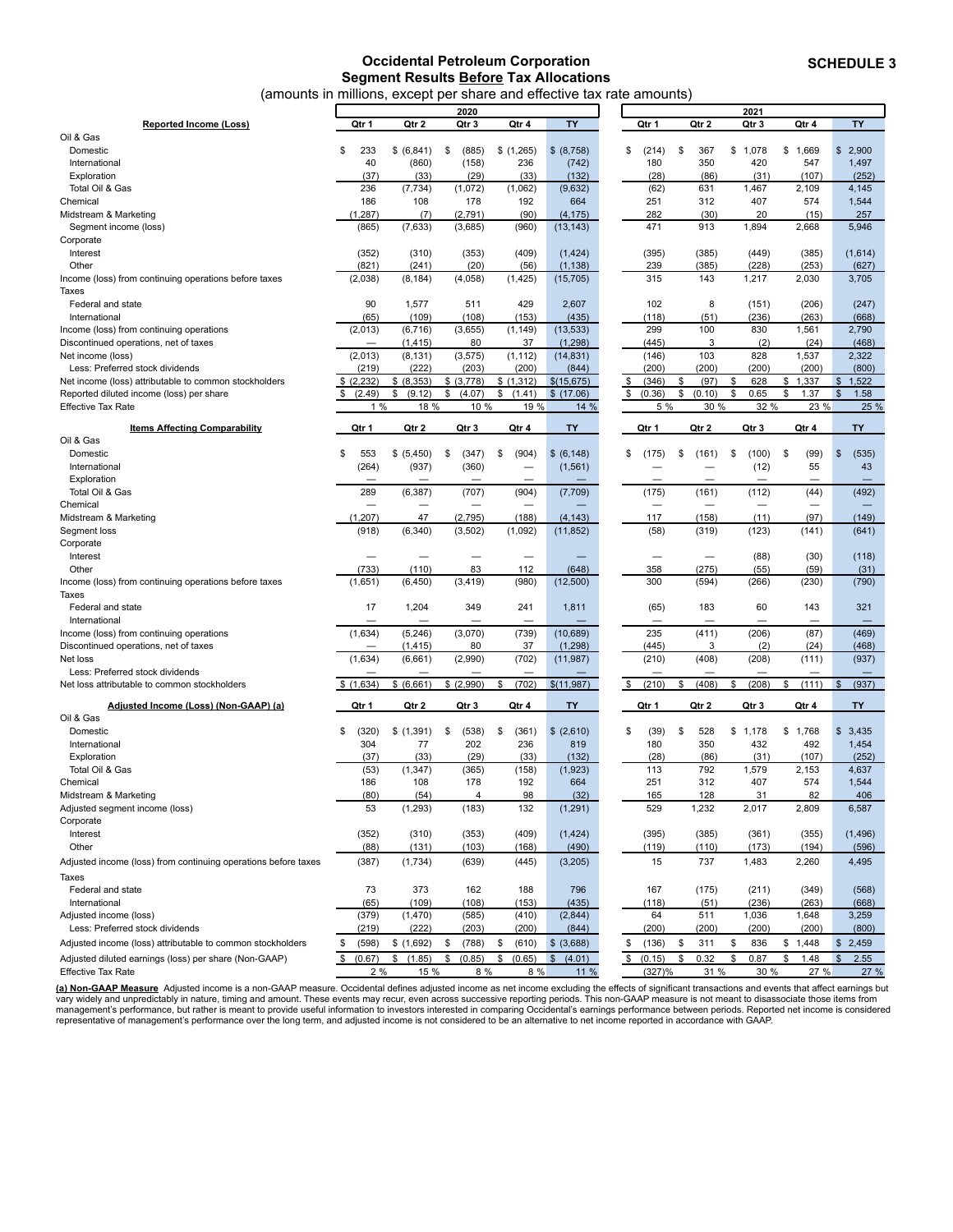#### **Occidental Petroleum Corporation Segment Results After Tax Allocations** (Amounts in millions, except per share and effective tax rate amounts)

<span id="page-8-0"></span>

|                                                               |       |                          |                          |              |                          | in millions, execpt per share and enceave tax rate |                          |                          |                          |                   |           |
|---------------------------------------------------------------|-------|--------------------------|--------------------------|--------------|--------------------------|----------------------------------------------------|--------------------------|--------------------------|--------------------------|-------------------|-----------|
|                                                               |       |                          |                          | 2020         |                          |                                                    |                          |                          | 2021                     |                   |           |
| <b>Reported Income (Loss)</b>                                 | Qtr 1 |                          | Qtr 2                    | Qtr 3        | Qtr 4                    | <b>TY</b>                                          | Qtr 1                    | Qtr 2                    | Qtr 3                    | Qtr 4             | TY        |
| Oil & Gas                                                     |       |                          |                          |              |                          |                                                    |                          |                          |                          |                   |           |
| Domestic                                                      | \$    | 182 \$                   | $(5,336)$ \$             | $(690)$ \$   | $(987)$ \$               | (6, 831)                                           | \$<br>$(167)$ \$         | 286 \$                   | 841 \$                   | $1,302$ \$        | 2,262     |
| International                                                 |       | (85)                     | (926)                    | (233)        | 98                       | (1, 146)                                           | 69                       | 193                      | 252                      | 339               | 853       |
| Exploration                                                   |       | (32)                     | (26)                     | (26)         | (29)                     | (113)                                              | (23)                     | (72)                     | (26)                     | (96)              | (217)     |
| Total Oil & Gas                                               |       | 65                       | (6, 288)                 | (949)        | (918)                    | (8,090)                                            | (121)                    | 407                      | 1,067                    | 1,545             | 2,898     |
|                                                               |       |                          |                          |              |                          |                                                    |                          |                          |                          |                   |           |
| Chemical                                                      |       | 142                      | 82                       | 137          | 146                      | 507                                                | 193                      | 240                      | 314                      | 440               | 1,187     |
| Midstream & Marketing                                         |       | (1, 306)                 | $\overline{2}$           | (2, 455)     | (64)                     | (3,823)                                            | 251                      | (3)                      | 35                       | 5                 | 288       |
| Segment income (loss)                                         |       | (1,099)                  | (6, 204)                 | (3, 267)     | (836)                    | (11, 406)                                          | 323                      | 644                      | 1,416                    | 1,990             | 4,373     |
| Corporate                                                     |       |                          |                          |              |                          |                                                    |                          |                          |                          |                   |           |
| Interest                                                      |       | (352)                    | (310)                    | (353)        | (409)                    | (1, 424)                                           | (395)                    | (385)                    | (449)                    | (385)             | (1,614)   |
| Other                                                         |       | (641)                    | (235)                    | (20)         | (56)                     | (952)                                              | 162                      | (271)                    | (228)                    | (253)             | (590)     |
|                                                               |       |                          |                          |              |                          |                                                    |                          |                          |                          |                   |           |
| Taxes                                                         |       | 79                       | 33                       | (15)         | 152                      | 249                                                | 209                      | 112                      | 91                       | 209               | 621       |
| Income (loss) from continuing operations                      |       | (2,013)                  | (6, 716)                 | (3,655)      | (1, 149)                 | (13, 533)                                          | 299                      | 100                      | 830                      | 1,561             | 2,790     |
| Discontinued operations, net of taxes                         |       |                          | (1, 415)                 | 80           | 37                       | (1, 298)                                           | (445)                    | 3                        | (2)                      | (24)              | (468)     |
| Net income (loss)                                             |       | (2,013)                  | (8, 131)                 | (3, 575)     | (1, 112)                 | (14, 831)                                          | (146)                    | 103                      | 828                      | 1,537             | 2,322     |
| Less: Preferred stock dividends                               |       | (219)                    | (222)                    | (203)        | (200)                    | (844)                                              | (200)                    | (200)                    | (200)                    | (200)             | (800)     |
| Net income (loss) attributable to common stockholders         | \$    | (2, 232)<br>\$           | $(8,353)$ \$             | $(3,778)$ \$ | (1, 312)                 | $\mathfrak{F}$<br>(15, 675)                        | \$<br>$(346)$ \$         | $(97)$ \$                | 628<br>\$                | $1,337$ \$        | 1,522     |
|                                                               |       |                          |                          |              |                          |                                                    |                          |                          |                          |                   |           |
| Reported diluted income (loss) per share                      | \$    | $(2.49)$ \$              | $(9.12)$ \$              | $(4.07)$ \$  | $(1.41)$ \$              | (17.06)                                            | \$<br>$(0.36)$ \$        | $(0.10)$ \$              | $0.65$ \$                | $1.37$ \$         | 1.58      |
|                                                               |       |                          |                          |              |                          |                                                    |                          |                          |                          |                   |           |
| <b>Items Affecting Comparability</b>                          | Qtr 1 |                          | Qtr 2                    | Qtr 3        | Qtr 4                    | <b>TY</b>                                          | Qtr 1                    | Qtr 2                    | Qtr 3                    | Qtr 4             | <b>TY</b> |
| Oil & Gas                                                     |       |                          |                          |              |                          |                                                    |                          |                          |                          |                   |           |
| Domestic                                                      | \$    | 431 \$                   | $(4,241)$ \$             | $(272)$ \$   | $(704)$ \$               | (4,786)                                            | \$<br>$(137)$ \$         | $(126)$ \$               | $(76)$ \$                | $(82)$ \$         | (421)     |
| International                                                 |       | (264)                    | (937)                    | (360)        | -                        | (1, 561)                                           |                          | $\overline{\phantom{0}}$ | (12)                     | 55                | 43        |
|                                                               |       |                          |                          |              |                          |                                                    |                          |                          |                          |                   |           |
| Exploration                                                   |       |                          |                          |              |                          |                                                    |                          |                          |                          |                   |           |
| Total Oil & Gas                                               |       | 167                      | (5, 178)                 | (632)        | (704)                    | (6, 347)                                           | (137)                    | (126)                    | (88)                     | (27)              | (378)     |
| Chemical                                                      |       | $\overline{\phantom{0}}$ |                          |              |                          |                                                    | $\overline{\phantom{0}}$ |                          | $\overline{\phantom{0}}$ |                   |           |
| Midstream & Marketing                                         |       | (1, 248)                 | 36                       | (2, 467)     | (124)                    | (3,803)                                            | 91                       | (124)                    | (7)                      | (78)              | (118)     |
| Segment loss                                                  |       | (1,081)                  | (5, 142)                 | (3,099)      | (828)                    | (10, 150)                                          | (46)                     | (250)                    | (95)                     | (105)             | (496)     |
| Corporate                                                     |       |                          |                          |              |                          |                                                    |                          |                          |                          |                   |           |
|                                                               |       |                          |                          |              |                          |                                                    |                          |                          |                          |                   |           |
| Interest                                                      |       |                          |                          |              |                          |                                                    |                          |                          | (69)                     | (23)              | (92)      |
| Other                                                         |       | (553)                    | (104)                    | 66           | 87                       | (504)                                              | 281                      | (216)                    | (42)                     | (47)              | (24)      |
| Taxes                                                         |       |                          |                          | (37)         | $\overline{2}$           | (35)                                               |                          | 55                       |                          | 88                | 143       |
| Income (loss) from continuing operations                      |       | (1,634)                  | (5, 246)                 | (3,070)      | (739)                    | (10, 689)                                          | 235                      | (411)                    | (206)                    | (87)              | (469)     |
| Discontinued operations, net of taxes                         |       |                          | (1, 415)                 | 80           | 37                       | (1, 298)                                           | (445)                    | 3                        | (2)                      | (24)              | (468)     |
| Net loss                                                      |       | (1,634)                  | (6,661)                  | (2,990)      | (702)                    | (11, 987)                                          | (210)                    | (408)                    | (208)                    | (111)             | (937)     |
|                                                               |       |                          |                          |              |                          |                                                    |                          |                          |                          |                   |           |
| Less: Preferred stock dividends                               |       |                          |                          |              | $\overline{\phantom{0}}$ |                                                    |                          | -                        |                          |                   |           |
| Net loss attributable to common stockholders                  |       | (1,634)<br>\$            | (6,661)<br>\$            | $(2,990)$ \$ | (702)                    | (11, 987)<br>$\mathfrak{F}$                        | \$<br>$(210)$ \$         | (408)<br>\$              | $(208)$ \$               | $(111)$ \$        | (937)     |
| Adjusted Income (Loss) (Non-GAAP)                             | Qtr 1 |                          | Qtr 2                    | Qtr 3        | Qtr 4                    | TY                                                 | Qtr 1                    | Qtr 2                    | Qtr 3                    | Qtr 4             | TY        |
|                                                               |       |                          |                          |              |                          |                                                    |                          |                          |                          |                   |           |
| Oil & Gas                                                     |       |                          |                          |              |                          |                                                    |                          |                          |                          |                   |           |
| Domestic                                                      | \$    | $(249)$ \$               | $(1,095)$ \$             | $(418)$ \$   | $(283)$ \$               | (2,045)                                            | \$<br>$(30)$ \$          | 412 \$                   | 917 \$                   | $1,384$ \$        | 2,683     |
| International                                                 |       | 179                      | 11                       | 127          | 98                       | 415                                                | 69                       | 193                      | 264                      | 284               | 810       |
| Exploration                                                   |       | (32)                     | (26)                     | (26)         | (29)                     | (113)                                              | (23)                     | (72)                     | (26)                     | (96)              | (217)     |
| Total Oil & Gas                                               |       | (102)                    | (1, 110)                 | (317)        | (214)                    | (1,743)                                            | 16                       | 533                      | 1,155                    | 1,572             | 3,276     |
| Chemical                                                      |       | 142                      | 82                       | 137          | 146                      | 507                                                | 193                      | 240                      | 314                      | 440               | 1,187     |
|                                                               |       |                          |                          |              |                          |                                                    |                          |                          |                          |                   |           |
| Midstream & Marketing                                         |       | (58)                     | (34)                     | 12           | 60                       | (20)                                               | 160                      | 121                      | 42                       | 83                | 406       |
| Segment income                                                |       | (18)                     | (1,062)                  | (168)        | (8)                      | (1, 256)                                           | 369                      | 894                      | 1,511                    | 2,095             | 4,869     |
| Corporate                                                     |       |                          |                          |              |                          |                                                    |                          |                          |                          |                   |           |
| Interest                                                      |       | (352)                    | (310)                    | (353)        | (409)                    | (1, 424)                                           | (395)                    | (385)                    | (380)                    | (362)             | (1, 522)  |
| Other                                                         |       | (88)                     | (131)                    | (86)         | (143)                    | (448)                                              | (119)                    | (55)                     | (186)                    | (206)             | (566)     |
| Taxes                                                         |       | 79                       | 33                       | 22           | 150                      | 284                                                | 209                      | 57                       | 91                       | 121               | 478       |
| Income (loss) from continuing operations                      |       | (379)                    | (1,470)                  | (585)        | (410)                    | (2, 844)                                           | 64                       | 511                      | 1,036                    | 1,648             | 3,259     |
|                                                               |       |                          |                          |              |                          |                                                    |                          |                          |                          |                   |           |
| Less: Preferred stock dividends                               |       | (219)                    | (222)                    | (203)        | (200)                    | (844)                                              | (200)                    | (200)                    | (200)                    | (200)             | (800)     |
| Adjusted income (loss) attributable to common stockholders    | \$    | (598)<br>\$              | $(1,692)$ \$             | $(788)$ \$   | (610)                    | (3,688)<br>\$                                      | \$<br>$(136)$ \$         | 311<br>\$                | 836<br>\$                | $1,448$ \$        | 2,459     |
| Adjusted diluted earnings (loss) per share (Non-GAAP)         | \$    | $(0.67)$ \$              | $(1.85)$ \$              | $(0.85)$ \$  | $(0.65)$ \$              | (4.01)                                             | \$<br>$(0.15)$ \$        | $0.32$ \$                | $0.87$ \$                | $1.48$ \$         | 2.55      |
|                                                               |       |                          |                          |              |                          |                                                    |                          |                          |                          |                   |           |
| Reconciliation - Diluted Earnings (Loss) Per Share (a)        |       |                          |                          |              |                          |                                                    |                          |                          |                          |                   |           |
| Reported Diluted Earnings (Loss) Per Share (GAAP)             | \$    | $(2.49)$ \$              | $(9.12)$ \$              | $(4.07)$ \$  | $(1.41)$ \$              | (17.06)                                            | \$<br>$(0.36)$ \$        | $(0.10)$ \$              | $0.65$ \$                | 1.37 <sup>5</sup> | 1.58      |
| After-Tax Adjustments for Items Affecting Comparability       |       |                          |                          |              |                          |                                                    |                          |                          |                          |                   |           |
| Oil & Gas                                                     |       |                          |                          |              |                          |                                                    |                          |                          |                          |                   |           |
|                                                               |       |                          |                          |              |                          |                                                    |                          |                          |                          |                   |           |
| Domestic                                                      | \$    | $0.48$ \$                | $(4.63)$ \$              | $(0.30)$ \$  | $(0.76)$ \$              | (5.21)                                             | \$<br>$(0.14)$ \$        | $(0.13)$ \$              | $(0.08)$ \$              | $(0.08)$ \$       | (0.43)    |
| International                                                 |       | (0.29)                   | (1.02)                   | (0.39)       |                          | (1.70)                                             |                          |                          | (0.01)                   | 0.06              | 0.04      |
| Exploration                                                   |       |                          |                          |              | $\overline{\phantom{0}}$ |                                                    |                          |                          |                          |                   |           |
| Chemical                                                      |       | $\overline{\phantom{0}}$ | $\overline{\phantom{0}}$ |              | $\overline{\phantom{0}}$ |                                                    |                          |                          | $\overline{\phantom{0}}$ | —                 |           |
| Midstream & Marketing                                         |       | (1.39)                   | 0.04                     | (2.65)       | (0.13)                   | (4.14)                                             | 0.10                     | (0.13)                   | (0.01)                   | (0.08)            | (0.12)    |
| Corporate                                                     |       |                          |                          |              |                          |                                                    |                          |                          |                          |                   |           |
|                                                               |       |                          |                          |              |                          |                                                    |                          |                          |                          |                   |           |
| Interest                                                      |       | —                        | -                        |              | -                        |                                                    |                          |                          | (0.07)                   | (0.02)            | (0.09)    |
| Other                                                         |       | (0.62)                   | (0.11)                   | 0.07         | 0.09                     | (0.55)                                             | 0.30                     | (0.22)                   | (0.04)                   | (0.06)            | (0.03)    |
| Taxes                                                         |       | —                        |                          | (0.04)       | $\overline{\phantom{0}}$ | (0.04)                                             | $\overline{\phantom{0}}$ | 0.06                     | $\overline{\phantom{0}}$ | 0.09              | 0.15      |
| <b>Discontinued Operations</b>                                |       |                          | (1.55)                   | 0.09         | 0.04                     | (1.41)                                             | (0.47)                   |                          | (0.01)                   | (0.02)            | (0.49)    |
| Total After-Tax Adjustments for Items Affecting Comparability | \$    | (1.82)<br>\$             | $(7.27)$ \$              | $(3.22)$ \$  | $(0.76)$ \$              | (13.05)                                            | \$<br>$(0.21)$ \$        | $(0.42)$ \$              | $(0.22)$ \$              | $(0.11)$ \$       | (0.97)    |

(a) The adjusted diluted EPS (Non-GAAP) calculations include the dilutive effect of potential common stocks since Occidental generated adjusted income for the three and six months ended June 30,<br>2021. For the three and six generated net losses from continuing operations.

**Adjusted Diluted Earnings (Loss) Per Share (Non-GAAP)** \$ (0.67) \$ (1.85) \$ (0.85) \$ (0.65) \$ (4.01) \$ (0.15) \$ 0.32 \$ 0.87 \$ 1.48 \$ 2.55 Average Diluted Shares Outstanding - Reported (millions) 896.7 915.5 929.3 933.0 918.7 947.9 934.2 957.7 972.7 958.8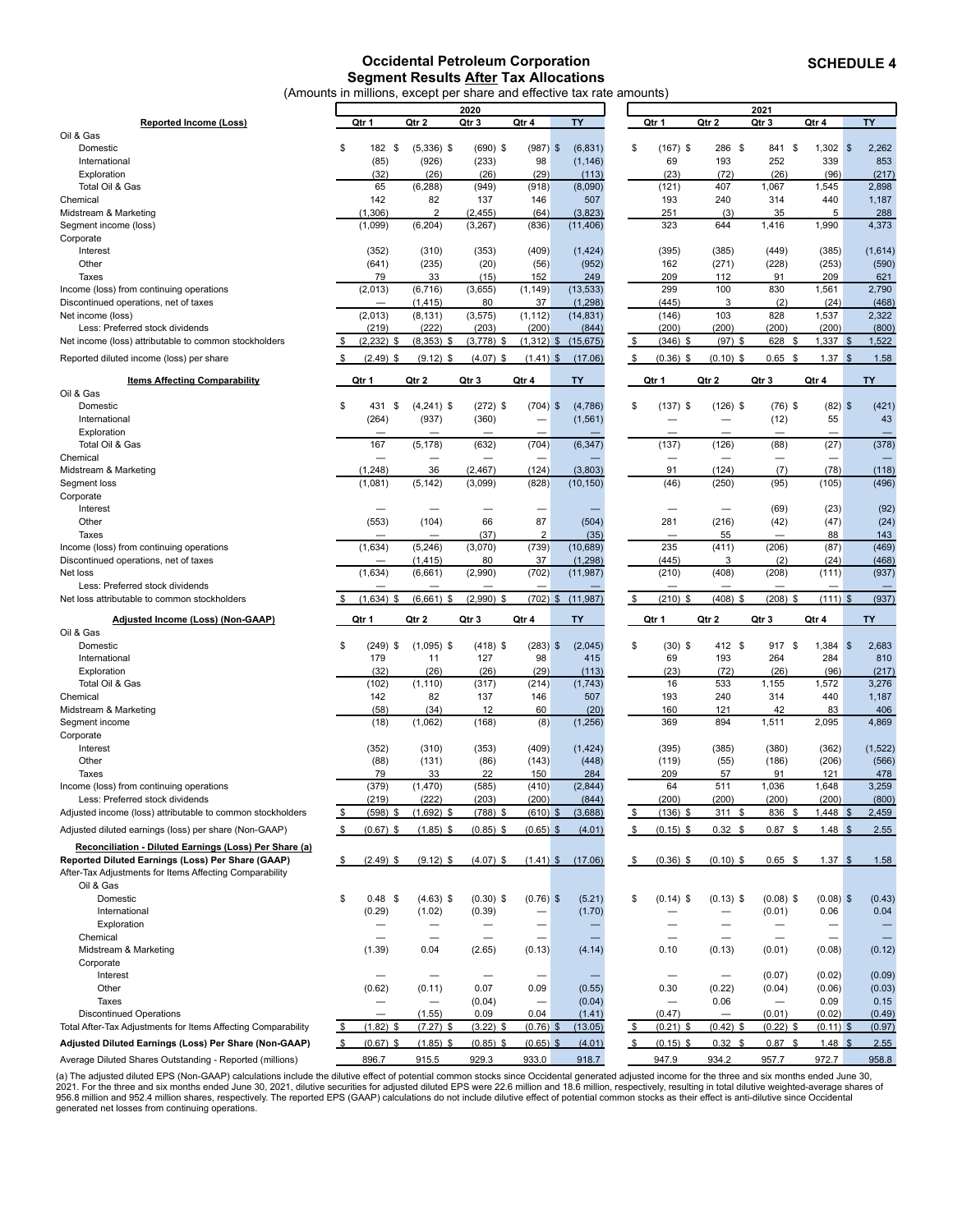# **Occidental Petroleum Corporation Consolidated Condensed Statements of Operations**

<span id="page-9-0"></span>

|                                                                 | (amounts in millions, except per-share amounts) |                |              |              |             |                         |            |             |             |           |                   |           |
|-----------------------------------------------------------------|-------------------------------------------------|----------------|--------------|--------------|-------------|-------------------------|------------|-------------|-------------|-----------|-------------------|-----------|
|                                                                 |                                                 |                |              | 2020         |             |                         |            |             | 2021        |           |                   |           |
|                                                                 |                                                 | Qtr 1          | Qtr 2        | Qtr 3        | Qtr 4       | <b>TY</b>               |            | Qtr 1       | Qtr 2       | Qtr 3     | Qtr 4             | <b>TY</b> |
| <b>REVENUES AND OTHER INCOME</b>                                |                                                 |                |              |              |             |                         |            |             |             |           |                   |           |
| Net sales                                                       |                                                 |                |              |              |             |                         |            |             |             |           |                   |           |
| Oil & Gas                                                       | \$.                                             | $5.060$ \$     | $2,040$ \$   | 2,989 \$     | $2,977$ \$  | 13,066                  | \$         | $3,664$ \$  | 4,505 \$    | 4,955 \$  | $5,817$ \$        | 18,941    |
| Chemical                                                        |                                                 | 962            | 846          | 937          | 988         | 3,733                   |            | 1,088       | 1,187       | 1,396     | 1,575             | 5,246     |
| Midstream & Marketing                                           |                                                 | 790            | 204          | 364          | 410         | 1,768                   |            | 807         | 497         | 702       | 857               | 2.863     |
| Eliminations                                                    |                                                 | (199)          | (162)        | (182)        | (215)       | (758)                   |            | (266)       | (231)       | (261)     | (336)             | (1,094)   |
| Total                                                           |                                                 | 6,613          | 2,928        | 4,108        | 4,160       | 17,809                  |            | 5,293       | 5,958       | 6,792     | 7,913             | 25,956    |
| Interest, dividends and other income                            |                                                 | 34             | 33           | 21           | 30          | 118                     |            | 75          | 49          | 18        | 24                | 166       |
| Gains (losses) on sale of assets, net                           |                                                 | $\overline{7}$ | 15           | (846)        | (842)       | (1,666)                 |            | 111         | 3           | 5         | 73                | 192       |
| Total                                                           |                                                 | 6,654          | 2,976        | 3,283        | 3,348       | 16,261                  |            | 5,479       | 6,010       | 6,815     | 8,010             | 26,314    |
| <b>COSTS AND OTHER DEDUCTIONS</b>                               |                                                 |                |              |              |             |                         |            |             |             |           |                   |           |
| Oil and gas operating expense                                   |                                                 | 1,069          | 631          | 656          | 709         | 3,065                   |            | 776         | 712         | 829       | 843               | 3,160     |
| Transportation and gathering expense                            |                                                 | 565            | 367          | 343          | 325         | 1,600                   |            | 329         | 364         | 360       | 366               | 1,419     |
| Chemical and midstream costs of sales                           |                                                 | 612            | 577          | 618          | 601         | 2,408                   |            | 594         | 676         | 731       | 771               | 2,772     |
| Purchased commodities                                           |                                                 | 393            | 214          | 333          | 455         | 1,395                   |            | 558         | 487         | 588       | 675               | 2,308     |
| Selling, general and administrative                             |                                                 | 264            | 225          | 166          | 209         | 864                     |            | 166         | 177         | 240       | 280               | 863       |
| Other operating and non-operating expense                       |                                                 | 197            | 114          | 231          | 342         | 884                     |            | 258         | 248         | 256       | 303               | 1,065     |
| Taxes other than on income                                      |                                                 | 225            | 68           | 180          | 149         | 622                     |            | 210         | 244         | 289       | 262               | 1,005     |
| Depreciation, depletion and amortization                        |                                                 | 2.309          | 2.119        | 1.915        | 1.754       | 8.097                   |            | 2.194       | 2.371       | 1.916     | 1.966             | 8.447     |
| Asset impairments and other charges                             |                                                 | 1,803          | 6,470        | 2,723        | 87          | 11,083                  |            | 135         | 21          | 17        | 131               | 304       |
| Anadarko acquisition-related costs                              |                                                 | 148            | 149          | 5            | 37          | 339                     |            | 41          | 52          | 29        | 31                | 153       |
| <b>Exploration expense</b>                                      |                                                 | 37             | 33           | 29           | 33          | 132                     |            | 28          | 86          | 31        | 107               | 252       |
| Interest and debt expense, net                                  |                                                 | 352            | 310          | 353          | 409         | 1.424                   |            | 395         | 385         | 449       | 385               | 1.614     |
| Total                                                           |                                                 | 7,974          | 11,277       | 7,552        | 5,110       | 31,913                  |            | 5,684       | 5,823       | 5,735     | 6,120             | 23,362    |
| INCOME (LOSS) BEFORE INCOME TAXES AND OTHER ITEMS               |                                                 | (1, 320)       | (8, 301)     | (4,269)      | (1,762)     | (15, 652)               |            | (205)       | 187         | 1,080     | 1,890             | 2,952     |
| <b>OTHER ITEMS</b>                                              |                                                 |                |              |              |             |                         |            |             |             |           |                   |           |
| Gains (losses) on interest rate swaps and warrants, net         |                                                 | (585)          | (76)         | 88           | 150         | (423)                   |            | 399         | (223)       | (26)      | (28)              | 122       |
| Income (loss) from equity investments                           |                                                 | (133)          | 193          | 123          | 187         | 370                     |            | 121         | 179         | 163       | 168               | 631       |
| Total                                                           |                                                 | (718)          | 117          | 211          | 337         | (53)                    |            | 520         | (44)        | 137       | 140               | 753       |
| INCOME (LOSS) FROM CONTINUING OPERATIONS BEFORE                 |                                                 |                |              |              |             |                         |            |             |             |           |                   |           |
| <b>INCOME TAXES</b>                                             |                                                 | (2,038)        | (8, 184)     | (4,058)      | (1, 425)    | (15, 705)               |            | 315         | 143         | 1,217     | 2,030             | 3,705     |
| Income tax benefit (expense)                                    |                                                 | 25             | 1,468        | 403          | 276         | 2,172                   |            | (16)        | (43)        | (387)     | (469)             | (915)     |
| INCOME (LOSS) FROM CONTINUING OPERATIONS                        |                                                 | (2,013)        | (6, 716)     | (3,655)      | (1, 149)    | (13, 533)               |            | 299         | 100         | 830       | 1,561             | 2,790     |
| Discontinued operations, net of taxes                           |                                                 |                | (1, 415)     | 80           | 37          | (1,298)                 |            | (445)       | 3           | (2)       | (24)              | (468)     |
| <b>NET INCOME (LOSS)</b>                                        |                                                 | (2,013)        | (8, 131)     | (3, 575)     | (1, 112)    | (14, 831)               |            | (146)       | 103         | 828       | 1,537             | 2,322     |
| Less: Preferred stock dividend                                  |                                                 | (219)          | (222)        | (203)        | (200)       | (844)                   |            | (200)       | (200)       | (200)     | (200)             | (800)     |
| NET INCOME (LOSS) ATTRIBUTABLE TO COMMON<br><b>STOCKHOLDERS</b> | \$                                              | $(2,232)$ \$   | $(8,353)$ \$ | $(3,778)$ \$ |             | $(1,312)$ \$ $(15,675)$ | \$         | $(346)$ \$  | $(97)$ \$   | 628 \$    | $1,337$ \$        | 1,522     |
| <b>EARNINGS PER SHARE</b>                                       |                                                 |                |              |              |             |                         |            |             |             |           |                   |           |
| <b>BASIC EARNINGS PER COMMON SHARE</b>                          |                                                 |                |              |              |             |                         |            |             |             |           |                   |           |
| Income (loss) from continuing operations                        | \$                                              | $(2.49)$ \$    | $(7.58)$ \$  | $(4.16)$ \$  | $(1.45)$ \$ | (15.65)                 | \$         | 0.11S       | $(0.11)$ \$ | $0.67$ \$ | $1.44$ \$         | 2.12      |
| Discontinued operations, net                                    |                                                 |                | (1.54)       | 0.09         | 0.04        | (1.41)                  |            | (0.48)      | 0.01        |           | (0.02)            | (0.50)    |
| <b>BASIC EARNINGS PER COMMON SHARE</b>                          | \$                                              | $(2.49)$ \$    | $(9.12)$ \$  | $(4.07)$ \$  | $(1.41)$ \$ | (17.06)                 | \$         | $(0.37)$ \$ | $(0.10)$ \$ | $0.67$ \$ | 1.42S             | 1.62      |
| <b>DILUTED EARNINGS PER COMMON SHARE</b>                        | \$                                              | $(2.49)$ \$    | $(9.12)$ \$  | $(4.07)$ \$  | $(1.41)$ \$ | (17.06)                 | \$         | $(0.36)$ \$ | $(0.10)$ \$ | $0.65$ \$ | 1.37 <sup>5</sup> | 1.58      |
| DIVIDENDS PER COMMON SHARE                                      | \$                                              | $0.79$ \$      | $0.01$ \$    | $0.01$ \$    | $0.01$ \$   | 0.82                    | $\sqrt{2}$ | $0.01$ \$   | $0.01$ \$   | $0.01$ \$ | $0.01$ \$         | 0.04      |
|                                                                 |                                                 |                |              |              |             |                         |            |             |             |           |                   |           |
| AVERAGE COMMON SHARES OUTSTANDING                               |                                                 |                |              |              |             |                         |            |             |             |           |                   |           |
| <b>BASIC</b>                                                    |                                                 | 896.7          | 915.5        | 929.3        | 933.0       | 918.7                   |            | 933.1       | 934.2       | 935.4     | 936.5             | 935.0     |
| <b>DILUTED</b>                                                  |                                                 | 896.7          | 915.5        | 929.3        | 933.0       | 918.7                   |            | 947.9       | 934.2       | 957.7     | 972.7             | 958.8     |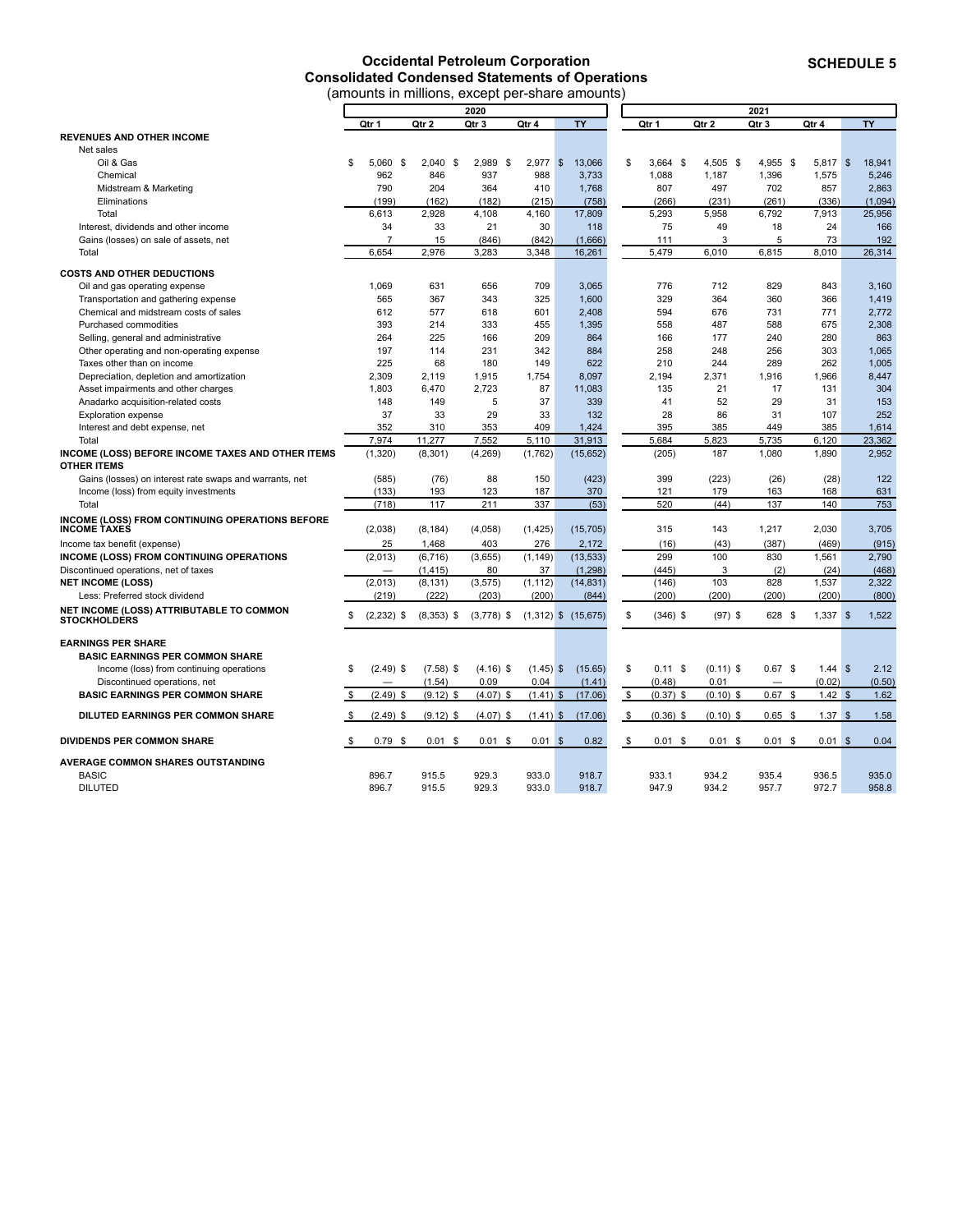#### **Occidental Petroleum Corporation Consolidated Condensed Balance Sheets**

<span id="page-10-0"></span>

|                                                      |                  | (amounts in millions) |            |            |                  |            |      |            |            |
|------------------------------------------------------|------------------|-----------------------|------------|------------|------------------|------------|------|------------|------------|
|                                                      |                  | 2020                  |            |            |                  |            | 2021 |            |            |
|                                                      | <b>MAR</b>       | <b>JUN</b>            | <b>SEP</b> | <b>DEC</b> | <b>MAR</b>       | <b>JUN</b> |      | <b>SEP</b> | <b>DEC</b> |
| <b>CURRENT ASSETS</b>                                |                  |                       |            |            |                  |            |      |            |            |
| Cash and cash equivalents                            | \$<br>$2,021$ \$ | $1.011$ \$            | 1,896 \$   | 2.008      | \$<br>$2,270$ \$ | 4,569 \$   |      | $2,059$ \$ | 2.764      |
| Restricted cash and restricted cash equivalents      | 269              | 124                   | 51         | 170        | 183              | 180        |      | 220        | 24         |
| Trade receivables, net                               | 2,458            | 2,359                 | 2,083      | 2,115      | 3,046            | 3,288      |      | 3,477      | 4,208      |
| Inventories                                          | 1,567            | 1,477                 | 1,660      | 1,898      | 2,173            | 1,837      |      | 1,773      | 1,846      |
| Assets held for sale                                 | 3,606            | 1,412                 | 3,559      | 1,433      | 1,249            | 1,774      |      | 1,098      | 72         |
| Other current assets                                 | 2,398            | 2,054                 | 1,445      | 1,195      | 1,153            | 1,196      |      | 1,272      | 1,297      |
| Total current assets                                 | 12,319           | 8,437                 | 10,694     | 8,819      | 10,074           | 12,844     |      | 9,899      | 10,211     |
| <b>INVESTMENTS IN UNCONSOLIDATED ENTITIES</b>        | 6,050            | 6,128                 | 3,125      | 3,250      | 3,170            | 3,249      |      | 3,266      | 2,938      |
| PROPERTY, PLANT AND EQUIPMENT                        |                  |                       |            |            |                  |            |      |            |            |
| Gross property, plant and equipment                  | 125,388          | 125,523               | 120,459    | 118,964    | 119,278          | 116,566    |      | 117,192    | 118,157    |
| Accumulated depreciation, depletion and amortization | (44, 615)        | (52, 919)             | (52,038)   | (53,075)   | (55, 205)        | (54, 720)  |      | (56, 548)  | (58, 227)  |
| Net property, plant and equipment                    | 80,773           | 72,604                | 68,421     | 65,889     | 64,073           | 61,846     |      | 60,644     | 59,930     |
| <b>OPERATING LEASE ASSETS</b>                        | 1,216            | 1,129                 | 1,196      | 1,062      | 949              | 860        |      | 804        | 726        |
| LONG-TERM RECEIVABLES AND OTHER ASSETS,<br>NET       | 1,285            | 1,154                 | 998        | 1,044      | 1,089            | 1,138      |      | 1,145      | 1,231      |
| <b>TOTAL ASSETS</b>                                  | \$<br>101,643 \$ | 89,452 \$             | 84,434 \$  | 80,064     | \$<br>79,355 \$  | 79,937 \$  |      | 75,758 \$  | 75,036     |
| <b>CURRENT LIABILITIES</b>                           |                  |                       |            |            |                  |            |      |            |            |
| Current maturities of long-term debt                 | \$<br>$2,464$ \$ | 2,460 \$              | $2,558$ \$ | 440        | \$<br>559 \$     | 651 \$     |      | 780 \$     | 186        |
| Current operating lease liabilities                  | 461              | 420                   | 459        | 473        | 369              | 331        |      | 265        | 186        |
| Accounts payable                                     | 3,888            | 3,034                 | 2,682      | 2,987      | 3,416            | 3,544      |      | 3,713      | 3,899      |
| <b>Accrued liabilities</b>                           | 3,504            | 3,215                 | 3,470      | 3,570      | 3,566            | 4,325      |      | 3,654      | 4,046      |
| Liabilities of assets held for sale                  | 1,589            | 790                   | 1,331      | 753        | 721              | 735        |      | 714        | 7          |
| <b>Total current liabilities</b>                     | 11.906           | 9,919                 | 10,500     | 8,223      | 8,631            | 9,586      |      | 9,126      | 8,324      |
| <b>LONG-TERM DEBT, NET</b>                           | 36,058           | 36,034                | 35,899     | 35,745     | 35,466           | 35,352     |      | 30,915     | 29,431     |
| DEFERRED CREDITS AND OTHER LIABILITIES               |                  |                       |            |            |                  |            |      |            |            |
| Deferred income taxes, net                           | 9,403            | 7,887                 | 7,508      | 7,113      | 6,941            | 6,808      |      | 6,825      | 7,039      |
| Asset retirement obligations                         | 4,454            | 4,316                 | 4,135      | 3,977      | 4,030            | 3,949      |      | 3,942      | 3,687      |
| Pension and postretirement obligations               | 1,983            | 1,816                 | 1,728      | 1,763      | 1,553            | 1,551      |      | 1,595      | 1,540      |
| Environmental remediation liabilities                | 1,017            | 1,000                 | 975        | 1,028      | 1,029            | 1,020      |      | 1,000      | 944        |
| Operating lease liabilities                          | 784              | 740                   | 786        | 641        | 628              | 583        |      | 593        | 585        |
| Other                                                | 4,743            | 4,394                 | 3,043      | 3,001      | 2,777            | 2,844      |      | 2,889      | 3,159      |
| Total deferred credits and other liabilities         | 22,384           | 20,153                | 18,175     | 17,523     | 16,958           | 16,755     |      | 16,844     | 16,954     |
| <b>EQUITY</b>                                        |                  |                       |            |            |                  |            |      |            |            |
| Preferred stock, \$1.00 per share par value          | 9,762            | 9,762                 | 9,762      | 9,762      | 9,762            | 9,762      |      | 9,762      | 9,762      |
| Common stock, \$0.20 per share par value             | 210              | 213                   | 216        | 216        | 217              | 217        |      | 217        | 217        |
| Treasury stock                                       | (10, 653)        | (10, 657)             | (10, 657)  | (10, 665)  | (10, 668)        | (10, 668)  |      | (10, 668)  | (10, 673)  |
| Additional paid-in capital                           | 15,081           | 16,235                | 16,505     | 16,552     | 16,585           | 16,638     |      | 16,692     | 16,749     |
| Retained earnings                                    | 17,229           | 8,105                 | 4,317      | 2,996      | 2,639            | 2,533      |      | 3,152      | 4,480      |
| Accumulated other comprehensive loss                 | (334)            | (312)                 | (283)      | (288)      | (235)            | (238)      |      | (282)      | (208)      |
| Total equity                                         | 31,295           | 23,346                | 19,860     | 18,573     | 18,300           | 18,244     |      | 18,873     | 20,327     |
| <b>TOTAL LIABILITIES AND EQUITY</b>                  | \$<br>101,643 \$ | 89,452 \$             | 84,434 \$  | 80,064     | \$<br>79,355 \$  | 79,937 \$  |      | 75,758 \$  | 75,036     |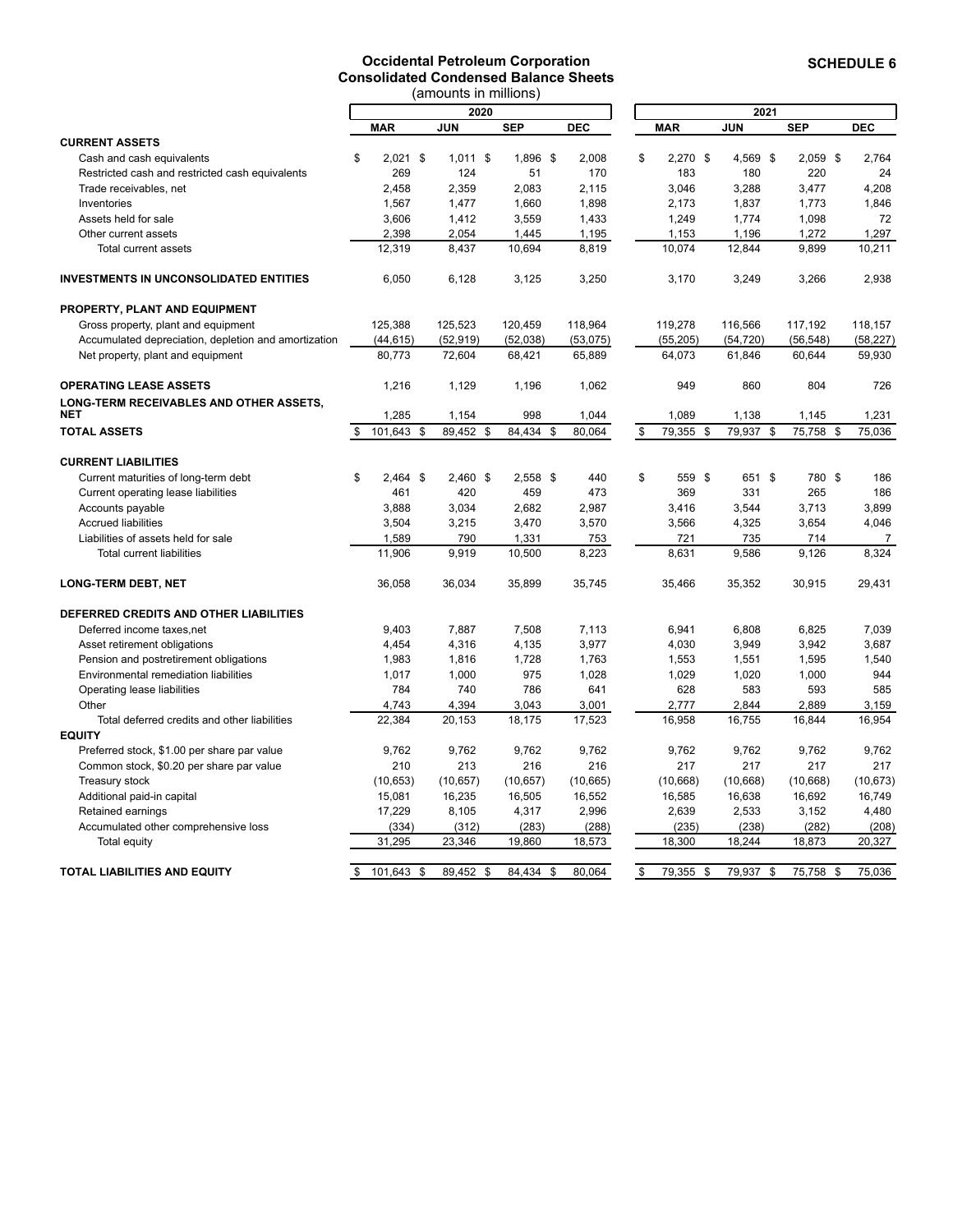#### **Occidental Petroleum Corporation**

**Consolidated Condensed Statements of Cash Flows and Detail of CAPEX and DD&A**

**SCHEDULE 7**

<span id="page-11-0"></span>

|                                                                                                         |                     | (amounts in millions)                        |                    |                    |                                                                |                                        |                |                                        |                    |                      |
|---------------------------------------------------------------------------------------------------------|---------------------|----------------------------------------------|--------------------|--------------------|----------------------------------------------------------------|----------------------------------------|----------------|----------------------------------------|--------------------|----------------------|
|                                                                                                         |                     |                                              | 2020               |                    |                                                                |                                        |                | 2021                                   |                    |                      |
|                                                                                                         | Qtr 1               | Qtr 2                                        | Qtr 3              | Qtr 4              | <b>TY</b>                                                      | Qtr 1                                  | Qtr 2          | Qtr 3                                  | Qtr 4              | <b>TY</b>            |
| <b>OPERATING CASH FLOW FROM CONTINUING OPERATIONS</b>                                                   |                     |                                              |                    |                    |                                                                |                                        |                |                                        |                    |                      |
| Net income (loss)                                                                                       |                     |                                              |                    |                    | $(2,013)$ \$ $(8,131)$ \$ $(3,575)$ \$ $(1,112)$ \$ $(14,831)$ | \$<br>$(146)$ \$                       | 103            | \$<br>828                              | $1,537$ \$<br>\$   | 2,322                |
| Depreciation, depletion and amortization (see detail below)                                             | 2,309               | 2,119                                        | 1,915              | 1,754              | 8,097                                                          | 2,194                                  | 2,371          | 1,916                                  | 1,966              | 8,447                |
| Deferred income tax provision (benefit)                                                                 | (218)               | (1,525)                                      | (374)              | (400)              | (2, 517)                                                       | (81)                                   | (131)          | 20                                     | 238                | 46                   |
| Asset impairments and other non-cash charges, net                                                       | 1,406               | 8,124                                        | 3,678              | 1,163              | 14,371                                                         | 168                                    | 367            | 203                                    | 126                | 864                  |
| Operating cash flow from continuing operations before                                                   |                     |                                              |                    |                    |                                                                |                                        |                |                                        |                    |                      |
| working capital (NON-GAAP) (see below) (a)                                                              | 1,484               | 587                                          | 1,644              | 1,405              | 5,120                                                          | 2,135                                  | 2,710          | 2,967                                  | 3,867              | 11,679               |
| Working capital changes                                                                                 | (189)               | (222)                                        | (829)              | (38)               | (1, 278)                                                       | (1, 347)                               | 614            | (57)                                   | (636)              | (1, 426)             |
| Operating cash flow from continuing operations (GAAP)                                                   | 1,295               | 365                                          | 815                | 1,367              | 3,842                                                          | 788                                    | 3,324          | 2,910                                  | 3,231              | 10,253               |
| <b>INVESTING CASH FLOW FROM CONTINUING OPERATIONS</b>                                                   |                     |                                              |                    |                    |                                                                |                                        |                |                                        |                    |                      |
| Capital expenditures (see detail below)                                                                 | (1,300)             | (375)                                        | (246)              | (614)              | (2, 535)                                                       | (579)                                  | (698)          | (656)                                  | (937)              | (2,870)              |
| Payments for purchases of assets and businesses                                                         | (35)                | (13)                                         | (54)               | (12)               | (114)                                                          | (105)                                  | (8)            | (9)                                    | (309)              | (431)                |
| Sales of assets, net                                                                                    | 112                 | 69                                           | 12                 | 2,088              | 2,281                                                          | 496                                    | $\overline{7}$ | 502                                    | 619                | 1,624                |
| Changes in capital accrual                                                                              | (435)               | (307)                                        | 17                 | 206                | (519)                                                          | (75)                                   | (19)           | 11                                     | 180                | 97                   |
| Other investing activities                                                                              | 142                 | 61                                           | (15)               | (79)               | 109                                                            | (10)                                   | (17)           | 6                                      | 427                | 406                  |
| Investing cash flow from continuing operations                                                          | (1, 516)            | (565)                                        | (286)              | 1,589              | (778)                                                          | (273)                                  | (735)          | (146)                                  | (20)               | (1, 174)             |
|                                                                                                         |                     |                                              |                    |                    |                                                                |                                        |                |                                        |                    |                      |
| <b>FINANCING CASH FLOW FROM CONTINUING OPERATIONS</b>                                                   |                     |                                              |                    |                    |                                                                |                                        |                |                                        |                    |                      |
| Cash dividends paid                                                                                     | (913)               | (714)                                        | (7)                | (211)              | (1, 845)                                                       | (211)                                  | (209)          | (210)                                  | (209)              | (839)                |
| Purchases of treasury stock                                                                             |                     |                                              | (4)                | (8)                | (12)                                                           | (3)                                    |                |                                        | (5)                | (8)                  |
| Proceeds from debt                                                                                      |                     |                                              | 4,956              | 1,980              | 6,936                                                          |                                        |                |                                        |                    |                      |
| Payments of debt                                                                                        |                     | $\overline{\phantom{0}}$                     | (4,615)            | (4, 301)           | (8,916)                                                        | (174)                                  |                | (4, 381)                               | (2, 279)           | (6, 834)             |
| Other financing activities                                                                              | (106)               | (217)                                        | (27)               | (321)              | (671)                                                          | 36                                     | (50)           | (831)                                  | (38)               | (883)                |
| Financing cash flow from continuing operations                                                          | (1,019)             | (931)                                        | 303                | (2.861)            | (4, 508)                                                       | (352)                                  | (259)          | (5, 422)                               | (2, 531)           | (8, 564)             |
| <b>Cash Flow From Discontinued Operations</b>                                                           | 30                  | (20)                                         | 29                 | 25                 | 64                                                             | 111                                    | (32)           | 186                                    | (171)              | 94                   |
| Increase (decrease) in cash and cash equivalents and<br>restricted cash and restricted cash equivalents | (1, 210)            | (1, 151)                                     | 861                | 120                | (1, 380)                                                       | 274                                    | 2,298          | (2, 472)                               | 509                | 609                  |
| Cash and cash equivalents and restricted cash and<br>restricted cash equivalents - beginning of period  | 3,574               | 2,364                                        | 1,213              | 2,074              | 3,574                                                          | 2,194                                  | 2,468          | 4,766                                  | 2,294              | 2,194                |
| Cash and cash equivalents and restricted cash and                                                       |                     |                                              |                    |                    |                                                                |                                        |                |                                        |                    |                      |
| cash equivalents - end of period                                                                        |                     | $$2,364$ $$1,213$ $$2,074$ $$2,194$ $$2,194$ |                    |                    |                                                                | $$2,468$ \$ 4,766 \$ 2,294 \$ 2,803 \$ |                |                                        |                    | 2,803                |
| <b>Capital Expenditures</b>                                                                             | Qtr 1               | Qtr 2                                        | Qtr 3              | Qtr 4              | <b>TY</b>                                                      | Qtr 1                                  | Qtr 2          | Qtr 3                                  | Qtr 4              | <b>TY</b>            |
| Oil & Gas                                                                                               | (1, 244)            | (317)                                        | (186)              | (461)              | (2, 208)                                                       | (513)                                  | (599)          | (561)                                  | (736)              | (2, 409)             |
| Chemical                                                                                                | (41)                | (41)                                         | (55)               | (118)              | (255)                                                          | (47)                                   | (67)           | (60)                                   | (134)              | (308)                |
| Midstream & Marketing                                                                                   | (13)                | (16)                                         | (2)                | (19)               | (50)                                                           | (17)                                   | (24)           | (26)                                   | (39)               | (106)                |
| Corporate                                                                                               | (2)                 | (1)                                          | (3)                | (16)               | (22)                                                           | (2)                                    | (8)            | (9)                                    | (28)               | (47)                 |
| <b>Total Capital Expenditures</b>                                                                       | $$(1,300)$ \$       | (375)                                        | \$<br>$(246)$ \$   |                    | $(614)$ \$ $(2,535)$                                           | \$<br>$(579)$ \$                       | (698)          | \$<br>$(656)$ \$                       |                    | $(937)$ \$ $(2,870)$ |
| Depreciation, Depletion and Amortization                                                                | Qtr 1               | Qtr 2                                        | Qtr 3              | Qtr 4              | TY.                                                            | Qtr 1                                  | Qtr 2          | Qtr 3                                  | Qtr 4              | <b>TY</b>            |
| Oil & Gas                                                                                               | \$                  |                                              |                    |                    |                                                                | \$1.852                                | \$             |                                        |                    | $\sqrt{3}$           |
| <b>United States</b><br>International                                                                   | 1,881<br>242        | \$<br>1,764<br>206                           | \$<br>1,563<br>182 | \$<br>1,403<br>173 | $\mathfrak{s}$<br>6,611<br>803                                 | 166                                    | 2,024<br>174   | \$<br>1,561<br>173                     | \$<br>1,616<br>174 | 7,053<br>687         |
| Chemical                                                                                                | 90                  | 86                                           | 90                 | 90                 | 356                                                            | 84                                     | 84             | 91                                     | 85                 | 344                  |
| Midstream & Marketing                                                                                   | 80                  | 74                                           | 78                 | 80                 | 312                                                            | 82                                     | 80             | 81                                     | 82                 | 325                  |
|                                                                                                         | 16                  | (11)                                         | 2                  | 8                  | 15                                                             | 10                                     | 9              | 10                                     | 9                  | 38                   |
| Corporate<br>Total Depreciation, Depletion and Amortization                                             | 2,309               | $\frac{1}{2}$<br>2,119                       | $\frac{1}{2}$      |                    | 1,915 \$ 1,754 \$ 8,097                                        | $$2,194$ \$ 2,371                      |                | $$1,916$ $$1,966$ $$8,447$             |                    |                      |
|                                                                                                         | $\hat{\mathcal{P}}$ |                                              |                    |                    |                                                                |                                        |                |                                        |                    |                      |
| Free Cash Flow (Non-GAAP) (a)                                                                           | Qtr 1               | Qtr 2                                        | Qtr 3              | Qtr 4              | <b>TY</b>                                                      | Qtr 1                                  | Qtr 2          | Qtr 3                                  | Qtr 4              | TY                   |
| Operating cash flow from continuing operations (GAAP)                                                   | $$1,295$ \$         | $365$ \$                                     |                    | 815 \$ 1,367 \$    | 3,842                                                          | \$                                     |                | 788 \$ 3,324 \$ 2,910                  |                    | $$3,231$ $$10,253$   |
| Plus: Working capital and other, net<br>Operating cash flow from continuing operations                  | 189                 | 222                                          | 829                | 38                 | 1,278                                                          | 1,347                                  | (614)          | 57                                     | 636                | 1,426                |
| before working capital (Non-GAAP)                                                                       | 1,484               | 587                                          | 1,644              | 1,405              | 5,120                                                          | 2,135                                  | 2,710          | 2,967                                  | 3,867              | 11,679               |
| Less: Capital Expenditures (GAAP)                                                                       | (1,300)             | (375)                                        | (246)              | (614)              | (2, 535)                                                       | (579)                                  | (698)          | (656)                                  | (937)              | (2,870)              |
| Free Cash Flow (Non-GAAP)                                                                               | \$<br>184 \$        |                                              | 212 \$ 1,398 \$    | 791 \$             | 2,585                                                          |                                        |                | $$1,556$ \$ 2,012 \$ 2,311 \$ 2,930 \$ |                    | 8,809                |

(a) Non-GAAP Measures. Operating cash flow before working capital and free cash flow are non-GAAP measures. Occidental defines operating cash from continuing operations less working caph<br>from continuing operations less wor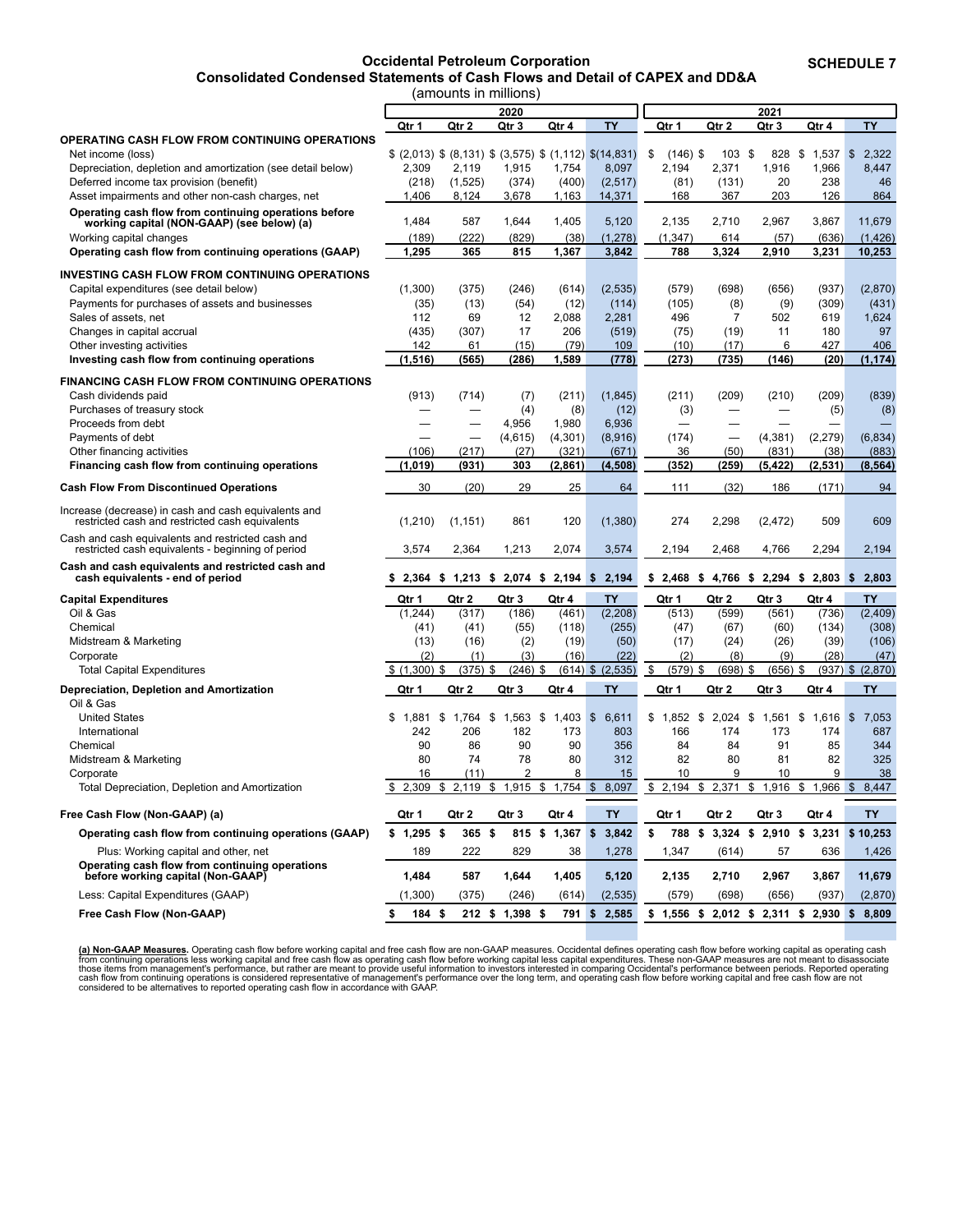**Occidental Petroleum Corporation Oil & Gas Net Production Volumes Per Day by Geographical Locations TOTAL REPORTED PRODUCTION**

<span id="page-12-0"></span>

| 2020<br>2021<br><b>TY</b><br><b>TY</b><br><b>REPORTED NET MBOED VOLUMES PER DAY:</b><br>Qtr 2<br>Qtr 3<br>Qtr 1<br>Qtr 2<br>Qtr 3<br>Qtr 4<br>Qtr 1<br>Qtr 4<br><b>United States</b><br>625<br>554<br>457<br>499<br>490<br>487<br>Permian<br>606<br>517<br>575<br>504<br>302<br>387<br>368<br>297<br>278<br>332<br>296<br>308<br>292<br>313<br>Rockies & Other Domestic<br>163<br>142<br>130<br>151<br>127<br>144<br><b>Gulf of Mexico</b><br>109<br>105<br>149<br>149<br>1,175<br>1,116<br>960<br>900<br>1,037<br>904<br>961<br>918<br>952<br>933<br>Total<br>55<br>41<br>42<br>39<br>45<br>39<br>43<br>46<br>48<br>44<br>Algeria & Other International<br>57<br>77<br>80<br>76<br>79<br>78<br>81<br>83<br>81<br>76<br>Al Hosn<br>43<br>40<br>49<br>46<br>44<br>38<br>42<br>40<br>38<br>40<br>Dolphin<br>90<br>87<br>80<br>82<br>85<br>79<br>76<br>73<br>74<br>Oman<br>70<br>262<br>257<br>213<br>242<br>234<br>244<br>243<br>252<br>242<br>237<br>Total<br>1,437<br>1,373<br>1,289<br>1,117<br>1,204<br>1,143<br>1,203<br>1,160<br>1,189<br>1,167<br>60<br>61<br>58<br>22<br>22<br>16<br><b>OPERATIONS EXITED OR EXITING</b><br>61<br>52<br>3<br>16<br>1,497<br>1,434<br>1,265<br>1,195<br>1,347<br>1,139<br>1,225<br>1,176<br>TOTAL REPORTED PRODUCTION<br>1,192<br>1,183<br><b>VOLUMES PER DAY BY COMMODITY:</b><br>Oil (Mbbl)<br>388<br>363<br>324<br>303<br>343<br>271<br>297<br>292<br>284<br>286<br>Permian<br>85<br>109<br>92<br>85<br>93<br>Rockies & Other Domestic<br>138<br>122<br>93<br>96<br>99<br>89<br>109<br>125<br>119<br><b>Gulf of Mexico</b><br>136<br>118<br>91<br>124<br>106<br>123<br>498<br>662<br>603<br>508<br>477<br>561<br>488<br>517<br>483<br>506<br>Total<br>NGL (Mbbl)<br>131<br>135<br>129<br>97<br>110<br>Permian<br>126<br>117<br>113<br>116<br>114<br>Rockies & Other Domestic<br>87<br>85<br>78<br>84<br>83<br>92<br>100<br>94<br>100<br>97<br>12<br>8<br>9<br>10<br>7<br>11<br>11<br>9<br>10<br><b>Gulf of Mexico</b><br>11<br>230<br>217<br>230<br>212<br>208<br>221<br>200<br>224<br>219<br>225<br>Total<br>Natural Gas (MMCF)<br>633<br>625<br>579<br>620<br>548<br>548<br>Permian<br>647<br>531<br>563<br>551<br>972<br>757<br>673<br>675<br>Rockies & Other Domestic<br>967<br>656<br>838<br>674<br>684<br>676<br>90<br>83<br>90<br>72<br>88<br>84<br><b>Gulf of Mexico</b><br>57<br>54<br>71<br>85<br>1,695<br>1,697<br>1,294<br>1,322<br>1,295<br>1,308<br>1,439<br>1,529<br>1,323<br>Total<br>1,289<br>International<br>Oil (MBBL)<br>50<br>37<br>37<br>36<br>39<br>42<br>43<br>40<br>Algeria and Other International<br>38<br>41<br>Al Hosn<br>13<br>14<br>13<br>14<br>10<br>13<br>14<br>14<br>14<br>14<br>6<br>8<br>8<br>7<br>6<br>$\overline{7}$<br>6<br>6<br>Dolphin<br>$\overline{7}$<br>$\overline{7}$<br>67<br>65<br>61<br>66<br>65<br>62<br>61<br>58<br>61<br>Oman<br>64<br>136<br>Total<br>124<br>120<br>124<br>127<br>116<br>122<br>123<br>121<br>121<br>NGL (Mbbl)<br>3<br>$\overline{\mathbf{c}}$<br>$\overline{\mathbf{4}}$<br>3<br>$\mathbf{1}$<br>$\mathbf{3}$<br>3<br>3<br>4<br>$\mathbf{3}$<br>Algeria and Other International<br>25<br>25<br>25<br>24<br>18<br>25<br>26<br>25<br>$24\,$<br>Al Hosn<br>24<br>8<br>10<br>9<br>8<br>$\boldsymbol{9}$<br>8<br>8<br>8<br>8<br>Dolphin<br>8<br>37<br>36<br>36<br>36<br>35<br>38<br>34<br>28<br>37<br>37<br>Total<br>Natural Gas (MMCF)<br>8<br>$\overline{7}$<br>$\boldsymbol{7}$<br>$\overline{7}$<br>$\overline{7}$<br>$\overline{7}$<br>$\boldsymbol{7}$<br>$\overline{7}$<br>$\overline{7}$<br>Algeria and Other International<br>$\overline{7}$<br>244<br>233<br>252<br>255<br>Al Hosn<br>234<br>240<br>238<br>174<br>253<br>234<br>Dolphin<br>155<br>188<br>176<br>167<br>170<br>146<br>160<br>154<br>146<br>150<br>Oman<br>139<br>132<br>98<br>120<br>89<br>83<br>77<br>69<br>80<br>111<br>471<br>536<br>571<br>527<br>512<br>535<br>416<br>502<br>493<br>475<br>Total |                                               |  |  |  |  |  |
|-------------------------------------------------------------------------------------------------------------------------------------------------------------------------------------------------------------------------------------------------------------------------------------------------------------------------------------------------------------------------------------------------------------------------------------------------------------------------------------------------------------------------------------------------------------------------------------------------------------------------------------------------------------------------------------------------------------------------------------------------------------------------------------------------------------------------------------------------------------------------------------------------------------------------------------------------------------------------------------------------------------------------------------------------------------------------------------------------------------------------------------------------------------------------------------------------------------------------------------------------------------------------------------------------------------------------------------------------------------------------------------------------------------------------------------------------------------------------------------------------------------------------------------------------------------------------------------------------------------------------------------------------------------------------------------------------------------------------------------------------------------------------------------------------------------------------------------------------------------------------------------------------------------------------------------------------------------------------------------------------------------------------------------------------------------------------------------------------------------------------------------------------------------------------------------------------------------------------------------------------------------------------------------------------------------------------------------------------------------------------------------------------------------------------------------------------------------------------------------------------------------------------------------------------------------------------------------------------------------------------------------------------------------------------------------------------------------------------------------------------------------------------------------------------------------------------------------------------------------------------------------------------------------------------------------------------------------------------------------------------------------------------------------------------------------------------------------------------------------------------------------------------------------------------------------------------------------------------------------------------------------------------------------------------------------------------------------------------------------------------------------------------------------------------------------------------------------------------------------------------------------------------------------------------------------------------------------------------------------------------------------------------------------------------------------------------------------------------------------------------------------------------------------------------------------------------------------------------------------------------------------------|-----------------------------------------------|--|--|--|--|--|
|                                                                                                                                                                                                                                                                                                                                                                                                                                                                                                                                                                                                                                                                                                                                                                                                                                                                                                                                                                                                                                                                                                                                                                                                                                                                                                                                                                                                                                                                                                                                                                                                                                                                                                                                                                                                                                                                                                                                                                                                                                                                                                                                                                                                                                                                                                                                                                                                                                                                                                                                                                                                                                                                                                                                                                                                                                                                                                                                                                                                                                                                                                                                                                                                                                                                                                                                                                                                                                                                                                                                                                                                                                                                                                                                                                                                                                                                                           |                                               |  |  |  |  |  |
|                                                                                                                                                                                                                                                                                                                                                                                                                                                                                                                                                                                                                                                                                                                                                                                                                                                                                                                                                                                                                                                                                                                                                                                                                                                                                                                                                                                                                                                                                                                                                                                                                                                                                                                                                                                                                                                                                                                                                                                                                                                                                                                                                                                                                                                                                                                                                                                                                                                                                                                                                                                                                                                                                                                                                                                                                                                                                                                                                                                                                                                                                                                                                                                                                                                                                                                                                                                                                                                                                                                                                                                                                                                                                                                                                                                                                                                                                           |                                               |  |  |  |  |  |
|                                                                                                                                                                                                                                                                                                                                                                                                                                                                                                                                                                                                                                                                                                                                                                                                                                                                                                                                                                                                                                                                                                                                                                                                                                                                                                                                                                                                                                                                                                                                                                                                                                                                                                                                                                                                                                                                                                                                                                                                                                                                                                                                                                                                                                                                                                                                                                                                                                                                                                                                                                                                                                                                                                                                                                                                                                                                                                                                                                                                                                                                                                                                                                                                                                                                                                                                                                                                                                                                                                                                                                                                                                                                                                                                                                                                                                                                                           |                                               |  |  |  |  |  |
|                                                                                                                                                                                                                                                                                                                                                                                                                                                                                                                                                                                                                                                                                                                                                                                                                                                                                                                                                                                                                                                                                                                                                                                                                                                                                                                                                                                                                                                                                                                                                                                                                                                                                                                                                                                                                                                                                                                                                                                                                                                                                                                                                                                                                                                                                                                                                                                                                                                                                                                                                                                                                                                                                                                                                                                                                                                                                                                                                                                                                                                                                                                                                                                                                                                                                                                                                                                                                                                                                                                                                                                                                                                                                                                                                                                                                                                                                           |                                               |  |  |  |  |  |
|                                                                                                                                                                                                                                                                                                                                                                                                                                                                                                                                                                                                                                                                                                                                                                                                                                                                                                                                                                                                                                                                                                                                                                                                                                                                                                                                                                                                                                                                                                                                                                                                                                                                                                                                                                                                                                                                                                                                                                                                                                                                                                                                                                                                                                                                                                                                                                                                                                                                                                                                                                                                                                                                                                                                                                                                                                                                                                                                                                                                                                                                                                                                                                                                                                                                                                                                                                                                                                                                                                                                                                                                                                                                                                                                                                                                                                                                                           |                                               |  |  |  |  |  |
|                                                                                                                                                                                                                                                                                                                                                                                                                                                                                                                                                                                                                                                                                                                                                                                                                                                                                                                                                                                                                                                                                                                                                                                                                                                                                                                                                                                                                                                                                                                                                                                                                                                                                                                                                                                                                                                                                                                                                                                                                                                                                                                                                                                                                                                                                                                                                                                                                                                                                                                                                                                                                                                                                                                                                                                                                                                                                                                                                                                                                                                                                                                                                                                                                                                                                                                                                                                                                                                                                                                                                                                                                                                                                                                                                                                                                                                                                           |                                               |  |  |  |  |  |
|                                                                                                                                                                                                                                                                                                                                                                                                                                                                                                                                                                                                                                                                                                                                                                                                                                                                                                                                                                                                                                                                                                                                                                                                                                                                                                                                                                                                                                                                                                                                                                                                                                                                                                                                                                                                                                                                                                                                                                                                                                                                                                                                                                                                                                                                                                                                                                                                                                                                                                                                                                                                                                                                                                                                                                                                                                                                                                                                                                                                                                                                                                                                                                                                                                                                                                                                                                                                                                                                                                                                                                                                                                                                                                                                                                                                                                                                                           |                                               |  |  |  |  |  |
|                                                                                                                                                                                                                                                                                                                                                                                                                                                                                                                                                                                                                                                                                                                                                                                                                                                                                                                                                                                                                                                                                                                                                                                                                                                                                                                                                                                                                                                                                                                                                                                                                                                                                                                                                                                                                                                                                                                                                                                                                                                                                                                                                                                                                                                                                                                                                                                                                                                                                                                                                                                                                                                                                                                                                                                                                                                                                                                                                                                                                                                                                                                                                                                                                                                                                                                                                                                                                                                                                                                                                                                                                                                                                                                                                                                                                                                                                           | International                                 |  |  |  |  |  |
|                                                                                                                                                                                                                                                                                                                                                                                                                                                                                                                                                                                                                                                                                                                                                                                                                                                                                                                                                                                                                                                                                                                                                                                                                                                                                                                                                                                                                                                                                                                                                                                                                                                                                                                                                                                                                                                                                                                                                                                                                                                                                                                                                                                                                                                                                                                                                                                                                                                                                                                                                                                                                                                                                                                                                                                                                                                                                                                                                                                                                                                                                                                                                                                                                                                                                                                                                                                                                                                                                                                                                                                                                                                                                                                                                                                                                                                                                           |                                               |  |  |  |  |  |
|                                                                                                                                                                                                                                                                                                                                                                                                                                                                                                                                                                                                                                                                                                                                                                                                                                                                                                                                                                                                                                                                                                                                                                                                                                                                                                                                                                                                                                                                                                                                                                                                                                                                                                                                                                                                                                                                                                                                                                                                                                                                                                                                                                                                                                                                                                                                                                                                                                                                                                                                                                                                                                                                                                                                                                                                                                                                                                                                                                                                                                                                                                                                                                                                                                                                                                                                                                                                                                                                                                                                                                                                                                                                                                                                                                                                                                                                                           |                                               |  |  |  |  |  |
|                                                                                                                                                                                                                                                                                                                                                                                                                                                                                                                                                                                                                                                                                                                                                                                                                                                                                                                                                                                                                                                                                                                                                                                                                                                                                                                                                                                                                                                                                                                                                                                                                                                                                                                                                                                                                                                                                                                                                                                                                                                                                                                                                                                                                                                                                                                                                                                                                                                                                                                                                                                                                                                                                                                                                                                                                                                                                                                                                                                                                                                                                                                                                                                                                                                                                                                                                                                                                                                                                                                                                                                                                                                                                                                                                                                                                                                                                           |                                               |  |  |  |  |  |
|                                                                                                                                                                                                                                                                                                                                                                                                                                                                                                                                                                                                                                                                                                                                                                                                                                                                                                                                                                                                                                                                                                                                                                                                                                                                                                                                                                                                                                                                                                                                                                                                                                                                                                                                                                                                                                                                                                                                                                                                                                                                                                                                                                                                                                                                                                                                                                                                                                                                                                                                                                                                                                                                                                                                                                                                                                                                                                                                                                                                                                                                                                                                                                                                                                                                                                                                                                                                                                                                                                                                                                                                                                                                                                                                                                                                                                                                                           |                                               |  |  |  |  |  |
|                                                                                                                                                                                                                                                                                                                                                                                                                                                                                                                                                                                                                                                                                                                                                                                                                                                                                                                                                                                                                                                                                                                                                                                                                                                                                                                                                                                                                                                                                                                                                                                                                                                                                                                                                                                                                                                                                                                                                                                                                                                                                                                                                                                                                                                                                                                                                                                                                                                                                                                                                                                                                                                                                                                                                                                                                                                                                                                                                                                                                                                                                                                                                                                                                                                                                                                                                                                                                                                                                                                                                                                                                                                                                                                                                                                                                                                                                           |                                               |  |  |  |  |  |
|                                                                                                                                                                                                                                                                                                                                                                                                                                                                                                                                                                                                                                                                                                                                                                                                                                                                                                                                                                                                                                                                                                                                                                                                                                                                                                                                                                                                                                                                                                                                                                                                                                                                                                                                                                                                                                                                                                                                                                                                                                                                                                                                                                                                                                                                                                                                                                                                                                                                                                                                                                                                                                                                                                                                                                                                                                                                                                                                                                                                                                                                                                                                                                                                                                                                                                                                                                                                                                                                                                                                                                                                                                                                                                                                                                                                                                                                                           | <b>TOTAL CONTINUING OPERATIONS PRODUCTION</b> |  |  |  |  |  |
|                                                                                                                                                                                                                                                                                                                                                                                                                                                                                                                                                                                                                                                                                                                                                                                                                                                                                                                                                                                                                                                                                                                                                                                                                                                                                                                                                                                                                                                                                                                                                                                                                                                                                                                                                                                                                                                                                                                                                                                                                                                                                                                                                                                                                                                                                                                                                                                                                                                                                                                                                                                                                                                                                                                                                                                                                                                                                                                                                                                                                                                                                                                                                                                                                                                                                                                                                                                                                                                                                                                                                                                                                                                                                                                                                                                                                                                                                           |                                               |  |  |  |  |  |
|                                                                                                                                                                                                                                                                                                                                                                                                                                                                                                                                                                                                                                                                                                                                                                                                                                                                                                                                                                                                                                                                                                                                                                                                                                                                                                                                                                                                                                                                                                                                                                                                                                                                                                                                                                                                                                                                                                                                                                                                                                                                                                                                                                                                                                                                                                                                                                                                                                                                                                                                                                                                                                                                                                                                                                                                                                                                                                                                                                                                                                                                                                                                                                                                                                                                                                                                                                                                                                                                                                                                                                                                                                                                                                                                                                                                                                                                                           |                                               |  |  |  |  |  |
|                                                                                                                                                                                                                                                                                                                                                                                                                                                                                                                                                                                                                                                                                                                                                                                                                                                                                                                                                                                                                                                                                                                                                                                                                                                                                                                                                                                                                                                                                                                                                                                                                                                                                                                                                                                                                                                                                                                                                                                                                                                                                                                                                                                                                                                                                                                                                                                                                                                                                                                                                                                                                                                                                                                                                                                                                                                                                                                                                                                                                                                                                                                                                                                                                                                                                                                                                                                                                                                                                                                                                                                                                                                                                                                                                                                                                                                                                           |                                               |  |  |  |  |  |
|                                                                                                                                                                                                                                                                                                                                                                                                                                                                                                                                                                                                                                                                                                                                                                                                                                                                                                                                                                                                                                                                                                                                                                                                                                                                                                                                                                                                                                                                                                                                                                                                                                                                                                                                                                                                                                                                                                                                                                                                                                                                                                                                                                                                                                                                                                                                                                                                                                                                                                                                                                                                                                                                                                                                                                                                                                                                                                                                                                                                                                                                                                                                                                                                                                                                                                                                                                                                                                                                                                                                                                                                                                                                                                                                                                                                                                                                                           | <b>REPORTED NET PRODUCTION</b>                |  |  |  |  |  |
|                                                                                                                                                                                                                                                                                                                                                                                                                                                                                                                                                                                                                                                                                                                                                                                                                                                                                                                                                                                                                                                                                                                                                                                                                                                                                                                                                                                                                                                                                                                                                                                                                                                                                                                                                                                                                                                                                                                                                                                                                                                                                                                                                                                                                                                                                                                                                                                                                                                                                                                                                                                                                                                                                                                                                                                                                                                                                                                                                                                                                                                                                                                                                                                                                                                                                                                                                                                                                                                                                                                                                                                                                                                                                                                                                                                                                                                                                           |                                               |  |  |  |  |  |
|                                                                                                                                                                                                                                                                                                                                                                                                                                                                                                                                                                                                                                                                                                                                                                                                                                                                                                                                                                                                                                                                                                                                                                                                                                                                                                                                                                                                                                                                                                                                                                                                                                                                                                                                                                                                                                                                                                                                                                                                                                                                                                                                                                                                                                                                                                                                                                                                                                                                                                                                                                                                                                                                                                                                                                                                                                                                                                                                                                                                                                                                                                                                                                                                                                                                                                                                                                                                                                                                                                                                                                                                                                                                                                                                                                                                                                                                                           | <b>United States</b>                          |  |  |  |  |  |
|                                                                                                                                                                                                                                                                                                                                                                                                                                                                                                                                                                                                                                                                                                                                                                                                                                                                                                                                                                                                                                                                                                                                                                                                                                                                                                                                                                                                                                                                                                                                                                                                                                                                                                                                                                                                                                                                                                                                                                                                                                                                                                                                                                                                                                                                                                                                                                                                                                                                                                                                                                                                                                                                                                                                                                                                                                                                                                                                                                                                                                                                                                                                                                                                                                                                                                                                                                                                                                                                                                                                                                                                                                                                                                                                                                                                                                                                                           |                                               |  |  |  |  |  |
|                                                                                                                                                                                                                                                                                                                                                                                                                                                                                                                                                                                                                                                                                                                                                                                                                                                                                                                                                                                                                                                                                                                                                                                                                                                                                                                                                                                                                                                                                                                                                                                                                                                                                                                                                                                                                                                                                                                                                                                                                                                                                                                                                                                                                                                                                                                                                                                                                                                                                                                                                                                                                                                                                                                                                                                                                                                                                                                                                                                                                                                                                                                                                                                                                                                                                                                                                                                                                                                                                                                                                                                                                                                                                                                                                                                                                                                                                           |                                               |  |  |  |  |  |
|                                                                                                                                                                                                                                                                                                                                                                                                                                                                                                                                                                                                                                                                                                                                                                                                                                                                                                                                                                                                                                                                                                                                                                                                                                                                                                                                                                                                                                                                                                                                                                                                                                                                                                                                                                                                                                                                                                                                                                                                                                                                                                                                                                                                                                                                                                                                                                                                                                                                                                                                                                                                                                                                                                                                                                                                                                                                                                                                                                                                                                                                                                                                                                                                                                                                                                                                                                                                                                                                                                                                                                                                                                                                                                                                                                                                                                                                                           |                                               |  |  |  |  |  |
|                                                                                                                                                                                                                                                                                                                                                                                                                                                                                                                                                                                                                                                                                                                                                                                                                                                                                                                                                                                                                                                                                                                                                                                                                                                                                                                                                                                                                                                                                                                                                                                                                                                                                                                                                                                                                                                                                                                                                                                                                                                                                                                                                                                                                                                                                                                                                                                                                                                                                                                                                                                                                                                                                                                                                                                                                                                                                                                                                                                                                                                                                                                                                                                                                                                                                                                                                                                                                                                                                                                                                                                                                                                                                                                                                                                                                                                                                           |                                               |  |  |  |  |  |
|                                                                                                                                                                                                                                                                                                                                                                                                                                                                                                                                                                                                                                                                                                                                                                                                                                                                                                                                                                                                                                                                                                                                                                                                                                                                                                                                                                                                                                                                                                                                                                                                                                                                                                                                                                                                                                                                                                                                                                                                                                                                                                                                                                                                                                                                                                                                                                                                                                                                                                                                                                                                                                                                                                                                                                                                                                                                                                                                                                                                                                                                                                                                                                                                                                                                                                                                                                                                                                                                                                                                                                                                                                                                                                                                                                                                                                                                                           |                                               |  |  |  |  |  |
|                                                                                                                                                                                                                                                                                                                                                                                                                                                                                                                                                                                                                                                                                                                                                                                                                                                                                                                                                                                                                                                                                                                                                                                                                                                                                                                                                                                                                                                                                                                                                                                                                                                                                                                                                                                                                                                                                                                                                                                                                                                                                                                                                                                                                                                                                                                                                                                                                                                                                                                                                                                                                                                                                                                                                                                                                                                                                                                                                                                                                                                                                                                                                                                                                                                                                                                                                                                                                                                                                                                                                                                                                                                                                                                                                                                                                                                                                           |                                               |  |  |  |  |  |
|                                                                                                                                                                                                                                                                                                                                                                                                                                                                                                                                                                                                                                                                                                                                                                                                                                                                                                                                                                                                                                                                                                                                                                                                                                                                                                                                                                                                                                                                                                                                                                                                                                                                                                                                                                                                                                                                                                                                                                                                                                                                                                                                                                                                                                                                                                                                                                                                                                                                                                                                                                                                                                                                                                                                                                                                                                                                                                                                                                                                                                                                                                                                                                                                                                                                                                                                                                                                                                                                                                                                                                                                                                                                                                                                                                                                                                                                                           |                                               |  |  |  |  |  |
|                                                                                                                                                                                                                                                                                                                                                                                                                                                                                                                                                                                                                                                                                                                                                                                                                                                                                                                                                                                                                                                                                                                                                                                                                                                                                                                                                                                                                                                                                                                                                                                                                                                                                                                                                                                                                                                                                                                                                                                                                                                                                                                                                                                                                                                                                                                                                                                                                                                                                                                                                                                                                                                                                                                                                                                                                                                                                                                                                                                                                                                                                                                                                                                                                                                                                                                                                                                                                                                                                                                                                                                                                                                                                                                                                                                                                                                                                           |                                               |  |  |  |  |  |
|                                                                                                                                                                                                                                                                                                                                                                                                                                                                                                                                                                                                                                                                                                                                                                                                                                                                                                                                                                                                                                                                                                                                                                                                                                                                                                                                                                                                                                                                                                                                                                                                                                                                                                                                                                                                                                                                                                                                                                                                                                                                                                                                                                                                                                                                                                                                                                                                                                                                                                                                                                                                                                                                                                                                                                                                                                                                                                                                                                                                                                                                                                                                                                                                                                                                                                                                                                                                                                                                                                                                                                                                                                                                                                                                                                                                                                                                                           |                                               |  |  |  |  |  |
|                                                                                                                                                                                                                                                                                                                                                                                                                                                                                                                                                                                                                                                                                                                                                                                                                                                                                                                                                                                                                                                                                                                                                                                                                                                                                                                                                                                                                                                                                                                                                                                                                                                                                                                                                                                                                                                                                                                                                                                                                                                                                                                                                                                                                                                                                                                                                                                                                                                                                                                                                                                                                                                                                                                                                                                                                                                                                                                                                                                                                                                                                                                                                                                                                                                                                                                                                                                                                                                                                                                                                                                                                                                                                                                                                                                                                                                                                           |                                               |  |  |  |  |  |
|                                                                                                                                                                                                                                                                                                                                                                                                                                                                                                                                                                                                                                                                                                                                                                                                                                                                                                                                                                                                                                                                                                                                                                                                                                                                                                                                                                                                                                                                                                                                                                                                                                                                                                                                                                                                                                                                                                                                                                                                                                                                                                                                                                                                                                                                                                                                                                                                                                                                                                                                                                                                                                                                                                                                                                                                                                                                                                                                                                                                                                                                                                                                                                                                                                                                                                                                                                                                                                                                                                                                                                                                                                                                                                                                                                                                                                                                                           |                                               |  |  |  |  |  |
|                                                                                                                                                                                                                                                                                                                                                                                                                                                                                                                                                                                                                                                                                                                                                                                                                                                                                                                                                                                                                                                                                                                                                                                                                                                                                                                                                                                                                                                                                                                                                                                                                                                                                                                                                                                                                                                                                                                                                                                                                                                                                                                                                                                                                                                                                                                                                                                                                                                                                                                                                                                                                                                                                                                                                                                                                                                                                                                                                                                                                                                                                                                                                                                                                                                                                                                                                                                                                                                                                                                                                                                                                                                                                                                                                                                                                                                                                           |                                               |  |  |  |  |  |
|                                                                                                                                                                                                                                                                                                                                                                                                                                                                                                                                                                                                                                                                                                                                                                                                                                                                                                                                                                                                                                                                                                                                                                                                                                                                                                                                                                                                                                                                                                                                                                                                                                                                                                                                                                                                                                                                                                                                                                                                                                                                                                                                                                                                                                                                                                                                                                                                                                                                                                                                                                                                                                                                                                                                                                                                                                                                                                                                                                                                                                                                                                                                                                                                                                                                                                                                                                                                                                                                                                                                                                                                                                                                                                                                                                                                                                                                                           |                                               |  |  |  |  |  |
|                                                                                                                                                                                                                                                                                                                                                                                                                                                                                                                                                                                                                                                                                                                                                                                                                                                                                                                                                                                                                                                                                                                                                                                                                                                                                                                                                                                                                                                                                                                                                                                                                                                                                                                                                                                                                                                                                                                                                                                                                                                                                                                                                                                                                                                                                                                                                                                                                                                                                                                                                                                                                                                                                                                                                                                                                                                                                                                                                                                                                                                                                                                                                                                                                                                                                                                                                                                                                                                                                                                                                                                                                                                                                                                                                                                                                                                                                           |                                               |  |  |  |  |  |
|                                                                                                                                                                                                                                                                                                                                                                                                                                                                                                                                                                                                                                                                                                                                                                                                                                                                                                                                                                                                                                                                                                                                                                                                                                                                                                                                                                                                                                                                                                                                                                                                                                                                                                                                                                                                                                                                                                                                                                                                                                                                                                                                                                                                                                                                                                                                                                                                                                                                                                                                                                                                                                                                                                                                                                                                                                                                                                                                                                                                                                                                                                                                                                                                                                                                                                                                                                                                                                                                                                                                                                                                                                                                                                                                                                                                                                                                                           |                                               |  |  |  |  |  |
|                                                                                                                                                                                                                                                                                                                                                                                                                                                                                                                                                                                                                                                                                                                                                                                                                                                                                                                                                                                                                                                                                                                                                                                                                                                                                                                                                                                                                                                                                                                                                                                                                                                                                                                                                                                                                                                                                                                                                                                                                                                                                                                                                                                                                                                                                                                                                                                                                                                                                                                                                                                                                                                                                                                                                                                                                                                                                                                                                                                                                                                                                                                                                                                                                                                                                                                                                                                                                                                                                                                                                                                                                                                                                                                                                                                                                                                                                           |                                               |  |  |  |  |  |
|                                                                                                                                                                                                                                                                                                                                                                                                                                                                                                                                                                                                                                                                                                                                                                                                                                                                                                                                                                                                                                                                                                                                                                                                                                                                                                                                                                                                                                                                                                                                                                                                                                                                                                                                                                                                                                                                                                                                                                                                                                                                                                                                                                                                                                                                                                                                                                                                                                                                                                                                                                                                                                                                                                                                                                                                                                                                                                                                                                                                                                                                                                                                                                                                                                                                                                                                                                                                                                                                                                                                                                                                                                                                                                                                                                                                                                                                                           |                                               |  |  |  |  |  |
|                                                                                                                                                                                                                                                                                                                                                                                                                                                                                                                                                                                                                                                                                                                                                                                                                                                                                                                                                                                                                                                                                                                                                                                                                                                                                                                                                                                                                                                                                                                                                                                                                                                                                                                                                                                                                                                                                                                                                                                                                                                                                                                                                                                                                                                                                                                                                                                                                                                                                                                                                                                                                                                                                                                                                                                                                                                                                                                                                                                                                                                                                                                                                                                                                                                                                                                                                                                                                                                                                                                                                                                                                                                                                                                                                                                                                                                                                           |                                               |  |  |  |  |  |
|                                                                                                                                                                                                                                                                                                                                                                                                                                                                                                                                                                                                                                                                                                                                                                                                                                                                                                                                                                                                                                                                                                                                                                                                                                                                                                                                                                                                                                                                                                                                                                                                                                                                                                                                                                                                                                                                                                                                                                                                                                                                                                                                                                                                                                                                                                                                                                                                                                                                                                                                                                                                                                                                                                                                                                                                                                                                                                                                                                                                                                                                                                                                                                                                                                                                                                                                                                                                                                                                                                                                                                                                                                                                                                                                                                                                                                                                                           |                                               |  |  |  |  |  |
|                                                                                                                                                                                                                                                                                                                                                                                                                                                                                                                                                                                                                                                                                                                                                                                                                                                                                                                                                                                                                                                                                                                                                                                                                                                                                                                                                                                                                                                                                                                                                                                                                                                                                                                                                                                                                                                                                                                                                                                                                                                                                                                                                                                                                                                                                                                                                                                                                                                                                                                                                                                                                                                                                                                                                                                                                                                                                                                                                                                                                                                                                                                                                                                                                                                                                                                                                                                                                                                                                                                                                                                                                                                                                                                                                                                                                                                                                           |                                               |  |  |  |  |  |
|                                                                                                                                                                                                                                                                                                                                                                                                                                                                                                                                                                                                                                                                                                                                                                                                                                                                                                                                                                                                                                                                                                                                                                                                                                                                                                                                                                                                                                                                                                                                                                                                                                                                                                                                                                                                                                                                                                                                                                                                                                                                                                                                                                                                                                                                                                                                                                                                                                                                                                                                                                                                                                                                                                                                                                                                                                                                                                                                                                                                                                                                                                                                                                                                                                                                                                                                                                                                                                                                                                                                                                                                                                                                                                                                                                                                                                                                                           |                                               |  |  |  |  |  |
|                                                                                                                                                                                                                                                                                                                                                                                                                                                                                                                                                                                                                                                                                                                                                                                                                                                                                                                                                                                                                                                                                                                                                                                                                                                                                                                                                                                                                                                                                                                                                                                                                                                                                                                                                                                                                                                                                                                                                                                                                                                                                                                                                                                                                                                                                                                                                                                                                                                                                                                                                                                                                                                                                                                                                                                                                                                                                                                                                                                                                                                                                                                                                                                                                                                                                                                                                                                                                                                                                                                                                                                                                                                                                                                                                                                                                                                                                           |                                               |  |  |  |  |  |
|                                                                                                                                                                                                                                                                                                                                                                                                                                                                                                                                                                                                                                                                                                                                                                                                                                                                                                                                                                                                                                                                                                                                                                                                                                                                                                                                                                                                                                                                                                                                                                                                                                                                                                                                                                                                                                                                                                                                                                                                                                                                                                                                                                                                                                                                                                                                                                                                                                                                                                                                                                                                                                                                                                                                                                                                                                                                                                                                                                                                                                                                                                                                                                                                                                                                                                                                                                                                                                                                                                                                                                                                                                                                                                                                                                                                                                                                                           |                                               |  |  |  |  |  |
|                                                                                                                                                                                                                                                                                                                                                                                                                                                                                                                                                                                                                                                                                                                                                                                                                                                                                                                                                                                                                                                                                                                                                                                                                                                                                                                                                                                                                                                                                                                                                                                                                                                                                                                                                                                                                                                                                                                                                                                                                                                                                                                                                                                                                                                                                                                                                                                                                                                                                                                                                                                                                                                                                                                                                                                                                                                                                                                                                                                                                                                                                                                                                                                                                                                                                                                                                                                                                                                                                                                                                                                                                                                                                                                                                                                                                                                                                           |                                               |  |  |  |  |  |
|                                                                                                                                                                                                                                                                                                                                                                                                                                                                                                                                                                                                                                                                                                                                                                                                                                                                                                                                                                                                                                                                                                                                                                                                                                                                                                                                                                                                                                                                                                                                                                                                                                                                                                                                                                                                                                                                                                                                                                                                                                                                                                                                                                                                                                                                                                                                                                                                                                                                                                                                                                                                                                                                                                                                                                                                                                                                                                                                                                                                                                                                                                                                                                                                                                                                                                                                                                                                                                                                                                                                                                                                                                                                                                                                                                                                                                                                                           |                                               |  |  |  |  |  |
|                                                                                                                                                                                                                                                                                                                                                                                                                                                                                                                                                                                                                                                                                                                                                                                                                                                                                                                                                                                                                                                                                                                                                                                                                                                                                                                                                                                                                                                                                                                                                                                                                                                                                                                                                                                                                                                                                                                                                                                                                                                                                                                                                                                                                                                                                                                                                                                                                                                                                                                                                                                                                                                                                                                                                                                                                                                                                                                                                                                                                                                                                                                                                                                                                                                                                                                                                                                                                                                                                                                                                                                                                                                                                                                                                                                                                                                                                           |                                               |  |  |  |  |  |
|                                                                                                                                                                                                                                                                                                                                                                                                                                                                                                                                                                                                                                                                                                                                                                                                                                                                                                                                                                                                                                                                                                                                                                                                                                                                                                                                                                                                                                                                                                                                                                                                                                                                                                                                                                                                                                                                                                                                                                                                                                                                                                                                                                                                                                                                                                                                                                                                                                                                                                                                                                                                                                                                                                                                                                                                                                                                                                                                                                                                                                                                                                                                                                                                                                                                                                                                                                                                                                                                                                                                                                                                                                                                                                                                                                                                                                                                                           |                                               |  |  |  |  |  |
|                                                                                                                                                                                                                                                                                                                                                                                                                                                                                                                                                                                                                                                                                                                                                                                                                                                                                                                                                                                                                                                                                                                                                                                                                                                                                                                                                                                                                                                                                                                                                                                                                                                                                                                                                                                                                                                                                                                                                                                                                                                                                                                                                                                                                                                                                                                                                                                                                                                                                                                                                                                                                                                                                                                                                                                                                                                                                                                                                                                                                                                                                                                                                                                                                                                                                                                                                                                                                                                                                                                                                                                                                                                                                                                                                                                                                                                                                           |                                               |  |  |  |  |  |
|                                                                                                                                                                                                                                                                                                                                                                                                                                                                                                                                                                                                                                                                                                                                                                                                                                                                                                                                                                                                                                                                                                                                                                                                                                                                                                                                                                                                                                                                                                                                                                                                                                                                                                                                                                                                                                                                                                                                                                                                                                                                                                                                                                                                                                                                                                                                                                                                                                                                                                                                                                                                                                                                                                                                                                                                                                                                                                                                                                                                                                                                                                                                                                                                                                                                                                                                                                                                                                                                                                                                                                                                                                                                                                                                                                                                                                                                                           |                                               |  |  |  |  |  |
|                                                                                                                                                                                                                                                                                                                                                                                                                                                                                                                                                                                                                                                                                                                                                                                                                                                                                                                                                                                                                                                                                                                                                                                                                                                                                                                                                                                                                                                                                                                                                                                                                                                                                                                                                                                                                                                                                                                                                                                                                                                                                                                                                                                                                                                                                                                                                                                                                                                                                                                                                                                                                                                                                                                                                                                                                                                                                                                                                                                                                                                                                                                                                                                                                                                                                                                                                                                                                                                                                                                                                                                                                                                                                                                                                                                                                                                                                           |                                               |  |  |  |  |  |
|                                                                                                                                                                                                                                                                                                                                                                                                                                                                                                                                                                                                                                                                                                                                                                                                                                                                                                                                                                                                                                                                                                                                                                                                                                                                                                                                                                                                                                                                                                                                                                                                                                                                                                                                                                                                                                                                                                                                                                                                                                                                                                                                                                                                                                                                                                                                                                                                                                                                                                                                                                                                                                                                                                                                                                                                                                                                                                                                                                                                                                                                                                                                                                                                                                                                                                                                                                                                                                                                                                                                                                                                                                                                                                                                                                                                                                                                                           |                                               |  |  |  |  |  |
|                                                                                                                                                                                                                                                                                                                                                                                                                                                                                                                                                                                                                                                                                                                                                                                                                                                                                                                                                                                                                                                                                                                                                                                                                                                                                                                                                                                                                                                                                                                                                                                                                                                                                                                                                                                                                                                                                                                                                                                                                                                                                                                                                                                                                                                                                                                                                                                                                                                                                                                                                                                                                                                                                                                                                                                                                                                                                                                                                                                                                                                                                                                                                                                                                                                                                                                                                                                                                                                                                                                                                                                                                                                                                                                                                                                                                                                                                           |                                               |  |  |  |  |  |
|                                                                                                                                                                                                                                                                                                                                                                                                                                                                                                                                                                                                                                                                                                                                                                                                                                                                                                                                                                                                                                                                                                                                                                                                                                                                                                                                                                                                                                                                                                                                                                                                                                                                                                                                                                                                                                                                                                                                                                                                                                                                                                                                                                                                                                                                                                                                                                                                                                                                                                                                                                                                                                                                                                                                                                                                                                                                                                                                                                                                                                                                                                                                                                                                                                                                                                                                                                                                                                                                                                                                                                                                                                                                                                                                                                                                                                                                                           |                                               |  |  |  |  |  |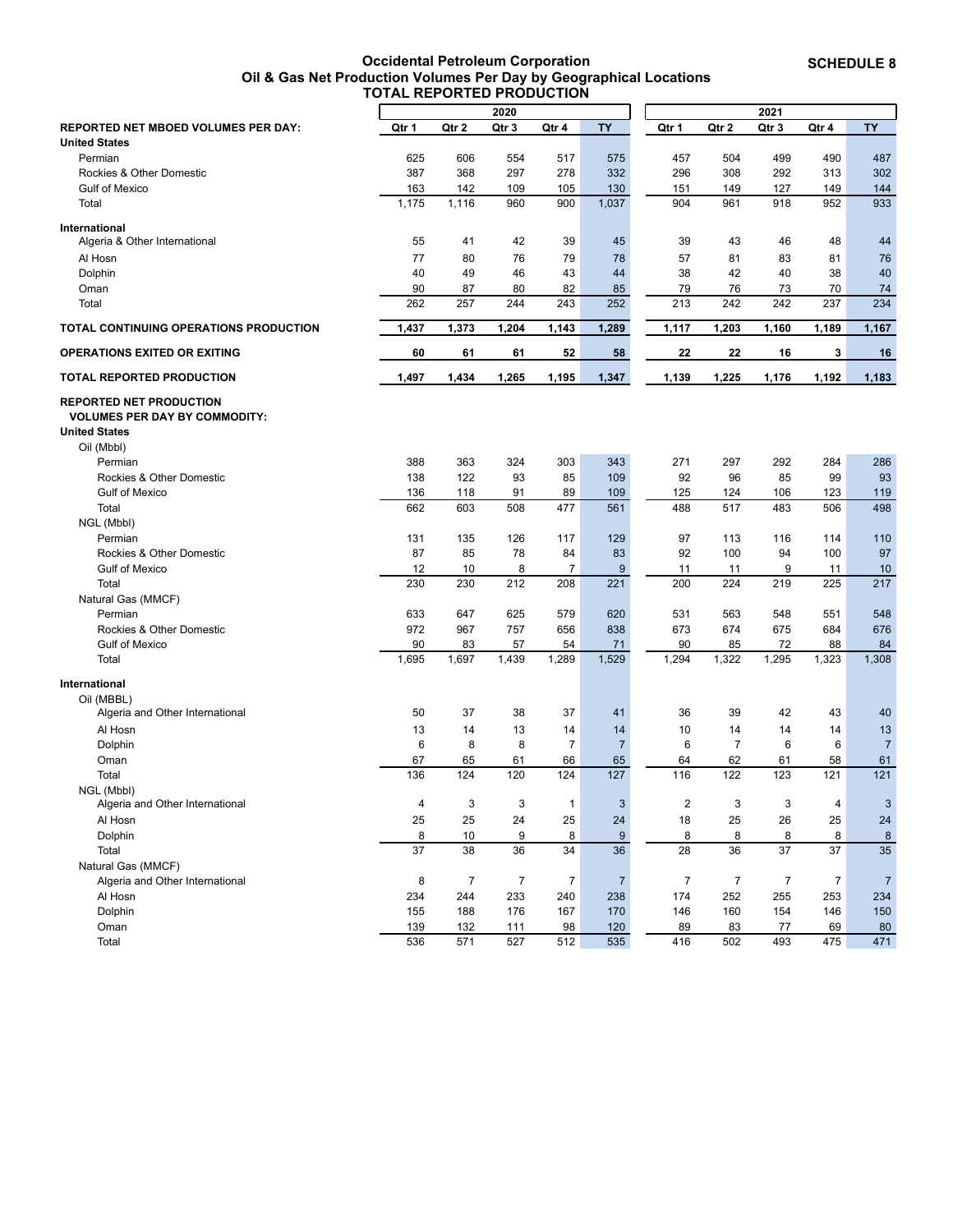**Occidental Petroleum Corporation Oil & Gas Net Sales Volumes Per Day and Realized Prices by Geographical Locations**  **SCHEDULE 9**

<span id="page-13-0"></span>

|                                          |             |             |             |             |               |           | ູ           |             |             |             |                         |           |
|------------------------------------------|-------------|-------------|-------------|-------------|---------------|-----------|-------------|-------------|-------------|-------------|-------------------------|-----------|
|                                          |             |             | 2020        |             |               |           |             |             | 2021        |             |                         |           |
| NET SALES MBOE VOLUMES PER DAY:          | Qtr 1       | Qtr 2       | Qtr 3       | Qtr 4       |               | <b>TY</b> | Qtr 1       | Qtr 2       | Qtr 3       | Qtr 4       |                         | <b>TY</b> |
|                                          |             |             |             |             |               |           |             |             |             |             |                         |           |
| <b>United States</b>                     | 1,175       | 1,116       | 960         | 900         |               | 1,037     | 904         | 961         | 918         | 952         |                         | 933       |
| International                            |             |             |             |             |               |           |             |             |             |             |                         |           |
| Algeria and Other International          | 51          | 51          | 32          | 51          |               | 46        | 36          | 39          | 45          | 52          |                         | 43        |
| Al Hosn                                  | 77          | 80          | 76          | 79          |               | 78        | 57          | 81          | 82          | 81          |                         | 76        |
| Dolphin                                  | 40          | 49          | 46          | 43          |               | 45        | 37          | 42          | 40          | 38          |                         | 40        |
| Oman                                     | 89          | 90          | 78          | 85          |               | 85        | 79          | 76          | 73          | 70          |                         | 74        |
| Total                                    | 257         | 270         | 232         | 258         |               | 254       | 209         | 238         | 240         | 241         |                         | 233       |
| <b>TOTAL CONTINUING OPERATIONS SALES</b> | 1,432       | 1,386       | 1,192       | 1,158       |               | 1,291     | 1,113       | 1,199       | 1,158       | 1,193       |                         | 1,166     |
| <b>OPERATIONS EXITED OR EXITING</b>      | 63          | 58          | 64          | 54          |               | 60        | 28          | 9           | 36          |             |                         | 18        |
| <b>TOTAL REPORTED SALES</b>              | 1,495       | 1,444       | 1,256       | 1,212       |               | 1,351     | 1,141       | 1,208       | 1,194       | 1,193       |                         | 1,184     |
| <b>REALIZED PRICES</b>                   |             |             |             |             |               |           |             |             |             |             |                         |           |
| <b>United States</b>                     |             |             |             |             |               |           |             |             |             |             |                         |           |
| Oil (\$/BBL)                             | \$<br>45.71 | \$<br>21.27 | \$<br>38.22 | \$<br>40.54 | \$            | 36.39     | \$<br>56.18 | \$<br>64.39 | \$<br>68.76 | \$<br>75.78 | $\mathfrak{S}$          | 66.39     |
| NGL (\$/BBL)                             | \$<br>11.98 | \$<br>7.22  | \$<br>14.62 | \$<br>14.50 | \$            | 11.98     | \$<br>23.62 | \$<br>25.33 | \$<br>35.20 | \$<br>37.43 | $\mathfrak{S}$          | 30.62     |
| Natural Gas (\$/MCF)                     | \$<br>1.18  | \$<br>0.90  | \$<br>1.18  | \$<br>1.55  | \$            | 1.18      | \$<br>2.56  | \$<br>2.59  | \$<br>3.35  | \$<br>4.64  | $\mathfrak{S}$          | 3.30      |
| International                            |             |             |             |             |               |           |             |             |             |             |                         |           |
| Oil (\$/BBL)                             | \$<br>53.24 | \$<br>31.42 | \$<br>39.86 | \$<br>41.52 | $\$\$         | 41.50     | \$<br>53.39 | \$<br>63.26 | \$<br>68.65 | \$<br>73.79 | $\mathfrak{S}$          | 65.08     |
| NGL (\$/BBL)                             | \$<br>20.32 | \$<br>11.23 | \$<br>16.24 | \$<br>17.51 | \$            | 16.22     | \$<br>22.11 | \$<br>23.36 | \$<br>26.85 | \$<br>30.95 | $\mathfrak{S}$          | 26.13     |
| Natural Gas (\$/MCF)                     | \$<br>1.73  | \$<br>1.67  | \$<br>1.64  | \$<br>1.62  | \$            | 1.67      | \$<br>1.70  | \$<br>1.68  | \$<br>1.68  | \$<br>1.70  | $\sqrt[6]{\frac{1}{2}}$ | 1.69      |
| <b>Total Worldwide</b>                   |             |             |             |             |               |           |             |             |             |             |                         |           |
| Oil (\$/BBL)                             | \$<br>46.96 | \$<br>23.14 | \$<br>38.51 | \$<br>40.76 | $\$\$         | 37.34     | \$<br>55.65 | \$<br>64.18 | \$<br>68.74 | \$<br>75.39 | $\mathfrak{S}$          | 66.14     |
| NGL (\$/BBL)                             | \$<br>13.09 | \$<br>7.79  | \$<br>14.85 | \$<br>14.95 | \$            | 12.58     | \$<br>23.44 | \$<br>25.06 | \$<br>34.01 | \$<br>36.52 | $\mathfrak{S}$          | 30.01     |
| Natural Gas (\$/MCF)                     | \$<br>1.31  | \$<br>1.10  | \$<br>1.31  | \$<br>1.57  | \$            | 1.31      | \$<br>2.36  | \$<br>2.34  | \$<br>2.89  | \$<br>3.86  | $\mathfrak{S}$          | 2.87      |
| <b>Index Prices</b>                      |             |             |             |             |               |           |             |             |             |             |                         |           |
| WTI Oil (\$/BBL)                         | \$<br>46.17 | \$<br>27.85 | \$<br>40.93 | \$<br>42.66 | $\mathfrak s$ | 39.40     | \$<br>57.84 | \$<br>66.07 | \$<br>70.56 | \$<br>77.19 | $\mathfrak{S}$          | 67.91     |
| Brent Oil (\$/BBL)                       | \$<br>50.95 | \$<br>33.26 | \$<br>43.37 | \$<br>45.24 | \$            | 43.21     | \$<br>61.10 | \$<br>69.02 | \$<br>73.23 | \$<br>79.76 | $\mathsf{\$}$           | 70.78     |
| NYMEX Natural Gas (\$/MCF)               | \$<br>2.05  | \$<br>1.77  | \$<br>1.94  | \$<br>2.66  | \$            | 2.11      | \$<br>2.72  | \$<br>2.76  | \$<br>3.71  | \$<br>5.27  | $\mathfrak{S}$          | 3.61      |
| <b>Percentage of Index Prices</b>        |             |             |             |             |               |           |             |             |             |             |                         |           |
| Worldwide oil as a percentage of WTI     | 102%        | 83%         | 94%         | 96%         |               | 95%       | 96%         | 97%         | 97%         | 98%         |                         | 97%       |
| Worldwide oil as a percentage of Brent   | 92%         | 70%         | 89%         | 90%         |               | 86%       | 91%         | 93%         | 94%         | 95%         |                         | 93%       |
| Worldwide NGL as a percentage of WTI     | 28%         | 28%         | 36%         | 35%         |               | 32%       | 41%         | 38%         | 48%         | 47%         |                         | 44%       |
| Worldwide NGL as a percentage of Brent   | 26%         | 23%         | 34%         | 33%         |               | 29%       | 38%         | 36%         | 46%         | 46%         |                         | 42%       |
| Domestic gas as a percentage of NYMEX    | 58%         | 51%         | 61%         | 58%         |               | 56%       | 94%         | 94%         | 90%         | 88%         |                         | 91%       |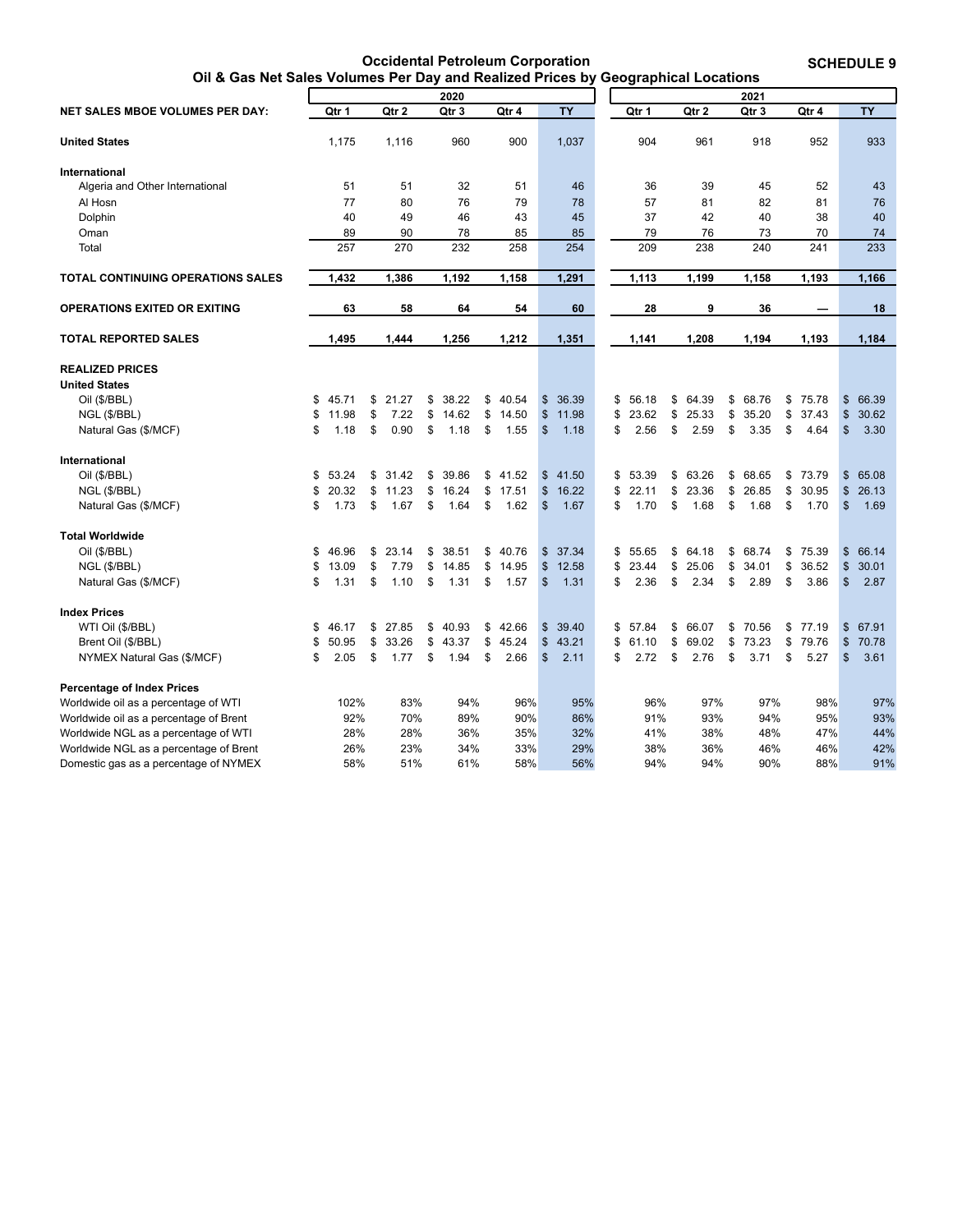#### **Occidental Petroleum Corporation Oil & Gas Metrics**

**SCHEDULE 10**

<span id="page-14-0"></span>

|                                                               | 2020 |            |    |                   | 2021              |      |            |              |                     |                         |     |            |      |                   |            |                    |           |
|---------------------------------------------------------------|------|------------|----|-------------------|-------------------|------|------------|--------------|---------------------|-------------------------|-----|------------|------|-------------------|------------|--------------------|-----------|
|                                                               |      | Qtr 1      |    | Qtr 2             | Qtr 3             |      | Qtr 4      |              | <b>TY</b>           | Qtr 1                   |     | Qtr 2      |      | Qtr 3             | Qtr 4      |                    | <b>TY</b> |
| Lease operating expenses (\$/BOE)                             |      |            |    |                   |                   |      |            |              |                     |                         |     |            |      |                   |            |                    |           |
| <b>United States</b>                                          | \$   | 6.70 \$    |    | $4.69$ \$         | 5.38 \$           |      | 6.05       | $\mathbf{s}$ | 5.71                | \$<br>$7.20$ \$         |     | 6.00       | - \$ | $7.37$ \$         | 6.96       | <b>S</b>           | 6.87      |
| International                                                 | \$   | $10.18$ \$ |    | $7.42$ \$         | 8.40 \$           |      | 9.20       | $\mathbf{s}$ | 8.80                | \$<br>$11.83$ \$        |     | 9.81       | -\$  | $9.53$ \$         | 10.64      | $\sqrt{3}$         | 10.41     |
| <b>Total Oil and Gas</b>                                      | \$   | $7.39$ \$  |    | $5.27$ \$         | $6.04$ \$         |      | 6.80S      |              | 6.38                | \$<br>8.07 \$           |     | 6.76       | - \$ | $7.82$ \$         | $7.70$ \$  |                    | 7.58      |
| Transportation costs (\$/BOE)                                 |      |            |    |                   |                   |      |            |              |                     |                         |     |            |      |                   |            |                    |           |
| <b>United States</b>                                          | \$   | 4.21       | \$ | $3.41 \text{ } $$ | 3.66 <sup>5</sup> |      | 3.70S      |              | 3.75                | \$<br>3.81 <sup>5</sup> |     | 3.96       | - \$ | $3.71$ \$         | 3.85       | <b>S</b>           | 3.83      |
| <b>Total Oil and Gas</b>                                      | \$   | $3.52$ \$  |    | $2.83$ \$         | $3.02$ \$         |      | $2.95$ \$  |              | 3.09                | \$<br>$3.24$ \$         |     | $3.31$ \$  |      | 3.10 <sup>5</sup> | $3.23$ \$  |                    | 3.22      |
| Taxes other than on income (\$/BOE)                           |      |            |    |                   |                   |      |            |              |                     |                         |     |            |      |                   |            |                    |           |
| <b>United States</b>                                          | \$   | $1.65$ \$  |    | $0.63$ \$         | $1.70$ \$         |      | 1.36       | $\mathbf{s}$ | 1.32                | \$<br>$2.11$ \$         |     | 2.24       | - \$ | $2.72$ \$         | 2.15       | <b>S</b>           | 2.30      |
| Total Oil and Gas                                             | \$   | $1.66$ \$  |    | $0.54$ \$         | $1.56$ \$         |      | 1.35S      |              | 1.27                | \$<br>$2.06$ \$         |     | $2.21$ \$  |      | $2.68$ \$         | $2.39$ \$  |                    | 2.34      |
| DD&A expense (\$/BOE)                                         |      |            |    |                   |                   |      |            |              |                     |                         |     |            |      |                   |            |                    |           |
| <b>United States</b>                                          | \$   | 17.72      | \$ | $17.23$ \$        | 17.73             | - \$ | 16.91      | $\sqrt{3}$   | 17.41               | \$<br>22.77             | \$  | 23.16      | \$   | 18.50 \$          | 18.45      | <b>S</b>           | 20.70     |
| International                                                 | \$   | 9.13       | \$ | $7.52$ \$         | 7.40              | - \$ | 6.57       | $\mathbf{s}$ | 7.66                | \$<br>8.82 \$           |     | 7.98       | - \$ | $7.83$ \$         | 7.89       | $\mathbf{\hat{s}}$ | 8.10      |
| Total Oil and Gas                                             | \$   | 16.01 \$   |    | 15.17 \$          | 15.48             | - \$ | 14.42      | $\mathbf{s}$ | 15.31               | \$<br>20.14             | \$  | 20.14      | \$   | 16.29 \$          | 16.32 S    |                    | 18.19     |
| G&A and other operating expenses (\$/BOE)                     | \$   | $2.34$ \$  |    | $2.14$ \$         | 2.33 <sup>5</sup> |      | 2.98       | <b>S</b>     | 2.44                | \$<br>2.41              | -\$ | 2.37       | \$   | 2.47S             | $2.82$ \$  |                    | 2.52      |
| O&G MTM (Gain) Loss - Collars, Calls and CO2 (\$<br>millions) | \$   | $(870)$ \$ |    | $(54)$ \$         | $(135)$ \$        |      |            |              | $(31)$ \$ $(1,090)$ | \$<br>40 \$             |     | 139 \$     |      | 97 \$             | 4S         |                    | 280       |
| <b>Exploration Expense (\$ millions)</b>                      |      |            |    |                   |                   |      |            |              |                     |                         |     |            |      |                   |            |                    |           |
| <b>United States</b>                                          | \$   | 16 \$      |    | 22S               | $23 \text{ } $$   |      | 7 \$       |              | 68                  | \$<br>22S               |     | 64 \$      |      | $24 \text{ } $$   | 48 \$      |                    | 158       |
| International                                                 |      | 21         |    | 11                | 6                 |      | 26         |              | 64                  | 6                       |     | 22         |      | $\overline{7}$    | 59         |                    | 94        |
| <b>Total Exploration Expense</b>                              | \$   | 37S        |    | $33 \quad$ \$     | 29S               |      | 33S        |              | 132                 | \$<br>28 \$             |     | 86 \$      |      | 31S               | 107        | $\mathbf{s}$       | 252       |
| <b>Capital Expenditures (\$ millions)</b>                     |      |            |    |                   |                   |      |            |              |                     |                         |     |            |      |                   |            |                    |           |
| Permian                                                       | \$   | $(696)$ \$ |    | $(122)$ \$        | $(65)$ \$         |      | $(159)$ \$ |              | (1,042)             | \$<br>$(223)$ \$        |     | $(277)$ \$ |      | $(257)$ \$        | $(331)$ \$ |                    | (1,088)   |
| Rockies & Other Domestic                                      |      | (194)      |    | (20)              | (25)              |      | (109)      |              | (348)               | (122)                   |     | (112)      |      | (108)             | (109)      |                    | (451)     |
| <b>Gulf of Mexico</b>                                         |      | (102)      |    | (40)              | (21)              |      | (82)       |              | (245)               | (73)                    |     | (66)       |      | (66)              | (103)      |                    | (308)     |
| International                                                 |      | (152)      |    | (107)             | (77)              |      | (108)      |              | (444)               | (84)                    |     | (88)       |      | (103)             | (124)      |                    | (399)     |
| <b>Exploration Drilling</b>                                   |      | (100)      |    | (28)              | $\overline{2}$    |      | (3)        |              | (129)               | (11)                    |     | (56)       |      | (27)              | (69)       |                    | (163)     |
| <b>Total Oil and Gas</b>                                      |      | \$(1,244)  |    | $(317)$ \$        | $(186)$ \$        |      | $(461)$ \$ |              | (2,208)             | \$<br>$(513)$ \$        |     | $(599)$ \$ |      | $(561)$ \$        | $(736)$ \$ |                    | (2,409)   |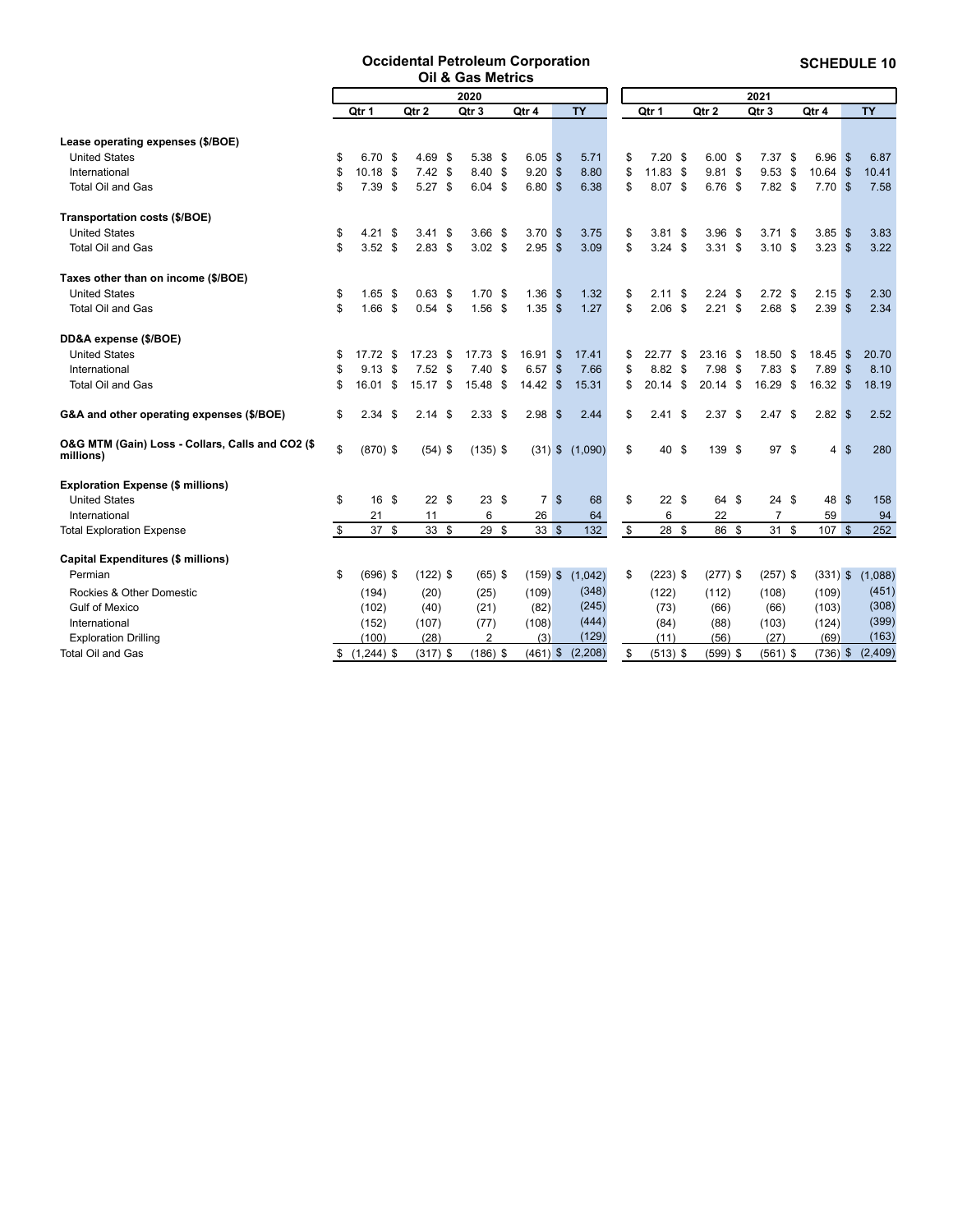### **Occidental Petroleum Corporation Reserves Replacement and Multi-Year Data - Worldwide**

<span id="page-15-0"></span>

| <b>WORLDWIDE</b>                                       |                  | 2021       | 5-Year Avg   |
|--------------------------------------------------------|------------------|------------|--------------|
| <b>Reserves Replacement (MMBOE)</b>                    |                  |            |              |
| <b>Revisions</b>                                       |                  |            |              |
| Infill                                                 |                  | 208        | 41           |
| <b>Other Revisions</b>                                 | (A)              | 621        | 26           |
| Improved Recovery                                      |                  | 20         | 200          |
| <b>Extensions and Discoveries</b>                      |                  | 145        | 48           |
| <b>Total Organic</b>                                   | (B)              | 994        | 315          |
| <b>Organic Excluding Other Revisions</b>               | $(C)=(B)-(A)$    | 373        | 289          |
| Purchases                                              |                  | 44         | 321          |
| Sales                                                  | (D)              | (11)       | (74)         |
| <b>Total Reserve Additions</b>                         | (E)              | 1,027      | 562          |
| Production                                             | (F)              | 426        | 352          |
| Costs Incurred (\$ millions)                           |                  |            |              |
| Property acquisition costs                             | (G)              | \$<br>430  | \$<br>10,111 |
| <b>Exploration costs</b>                               |                  | 290        | 309          |
| Development costs                                      |                  | 2,115      | 3,237        |
| <b>Total Organic Costs</b>                             | (H)              | 2,405      | 3,546        |
| <b>Total Costs Incurred</b>                            | $(I)=(G)+(H)$ \$ | 2,835      | \$<br>13,657 |
| Finding & Development Cost per BOE (\$/BOE) - Non-GAAP |                  |            |              |
| Organic                                                | (H)/(B)          | \$<br>2.42 | \$<br>11.26  |
| <b>Program Additions</b>                               | (H)/(C)          | \$<br>6.45 | \$<br>12.27  |
| All-In                                                 | $(I)/[(E)-(D)]$  | \$<br>2.73 | \$<br>21.47  |
| Reserves Replacement Ratio - Non-GAAP                  |                  |            |              |
| Organic                                                | (B)/(F)          | 233 %      | 89 %         |
| All-In                                                 | (E)/(F)          | 241 %      | 160 %        |

### Non-GAAP Measures

Finding and development cost (F&D Cost) and reserves replacement ratio are non-GAAP measures that Occidental believes are widely used in our industry, as well as by analysts and investors, to measure and evaluate the cost of replacing annual production and adding proved reserves. Occidental's definitions of these non-GAAP measures may differ from similarly titled measures provided by other companies and as a result may not be comparable. F&D Cost – All-In is calculated by dividing total costs incurred for the year as defined by GAAP by the sum of proved reserve revisions, improved recovery, extensions and discoveries and purchases of minerals in place for the year. F&D Cost – Organic is F&D Cost – All-In excluding both the property acquisition costs and purchases of minerals in place, and F&D – Program Additions further excludes other revisions that are not infills. Reserves Replacement – All-In is calculated by dividing the sum of proved reserve revisions, improved recovery, extensions and discoveries and purchases and sales of minerals in place for the year by current year production. Reserves Replacement – Organic is Reserves Replacement – All-In, excluding purchases and sales of minerals in place for the year.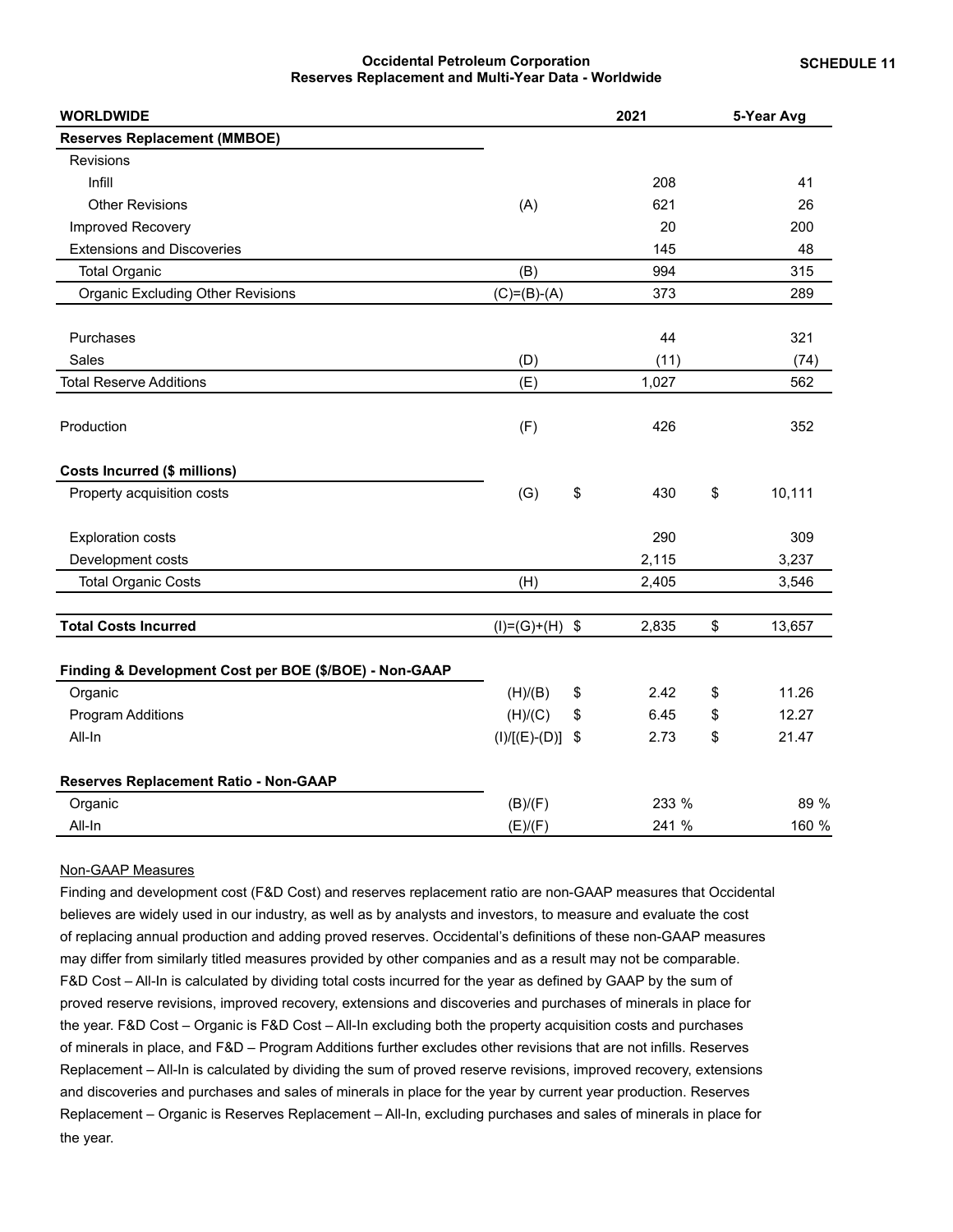#### **Occidental Petroleum Corporation Reserves Replacement and Multi-Year Data - United States Only**

<span id="page-16-0"></span>

| <b>UNITED STATES</b>                                   |                  | 2021           | 5-Year Avg   |
|--------------------------------------------------------|------------------|----------------|--------------|
| <b>Reserves Replacement (MMBOE)</b>                    |                  |                |              |
| <b>Revisions</b>                                       |                  |                |              |
| Infill                                                 |                  | 206            | 41           |
| <b>Other Revisions</b>                                 | (A)              | 615            | (2)          |
| Improved Recovery                                      |                  | $\overline{7}$ | 158          |
| <b>Extensions and Discoveries</b>                      |                  | 144            | 44           |
| <b>Total Organic</b>                                   | (B)              | 972            | 241          |
| <b>Organic Excluding Other Revisions</b>               | $(C)= (B)-(A)$   | 357            | 243          |
| Purchases                                              |                  | 44             | 302          |
| <b>Sales</b>                                           | (D)              | (11)           | (48)         |
| <b>Total Reserve Additions</b>                         | (E)              | 1,005          | 495          |
| Production                                             | (F)              | 341            | 246          |
| <b>Costs Incurred (\$ millions)</b>                    |                  |                |              |
| Property acquisition costs                             | (G)              | \$<br>429      | \$<br>10,094 |
| <b>Exploration costs</b>                               |                  | 147            | 186          |
| Development costs                                      |                  | 1,749          | 2,588        |
| <b>Total Organic Costs</b>                             | (H)              | 1,896          | 2,774        |
| <b>Total Costs Incurred</b>                            | $(I)=(G)+(H)$ \$ | 2,325          | \$<br>12,868 |
| Finding & Development Cost per BOE (\$/BOE) - Non-GAAP |                  |                |              |
| Organic                                                | (H)/(B)          | \$<br>1.95     | \$<br>11.51  |
| <b>Program Additions</b>                               | (H)/(C)          | \$<br>5.31     | \$<br>11.42  |
| All-In                                                 | $(I)/[(E)-(D)]$  | \$<br>2.29     | \$<br>23.70  |
| Reserves Replacement Ratio - Non-GAAP                  |                  |                |              |
| Organic                                                | (B)/(F)          | 285 %          | 98 %         |
| All-In                                                 | (E)/(F)          | 295 %          | 201 %        |

#### Non-GAAP Measures

Finding and development cost (F&D Cost) and reserves replacement ratio are non-GAAP measures that Occidental believes are widely used in our industry, as well as by analysts and investors, to measure and evaluate the cost of replacing annual production and adding proved reserves. Occidental's definitions of these non-GAAP measures may differ from similarly titled measures provided by other companies and as a result may not be comparable. F&D Cost – All-In is calculated by dividing total costs incurred for the year as defined by GAAP by the sum of proved reserve revisions, improved recovery, extensions and discoveries and purchases of minerals in place for the year. F&D Cost – Organic is F&D Cost – All-In excluding both the property acquisition costs and purchases of minerals in place, and F&D – Program Additions further excludes other revisions that are not infills. Reserves Replacement – All-In is calculated by dividing the sum of proved reserve revisions, improved recovery, extensions and discoveries and purchases and sales of minerals in place for the year by current year production. Reserves Replacement – Organic is Reserves Replacement – All-In, excluding purchases and sales of minerals in place for the year.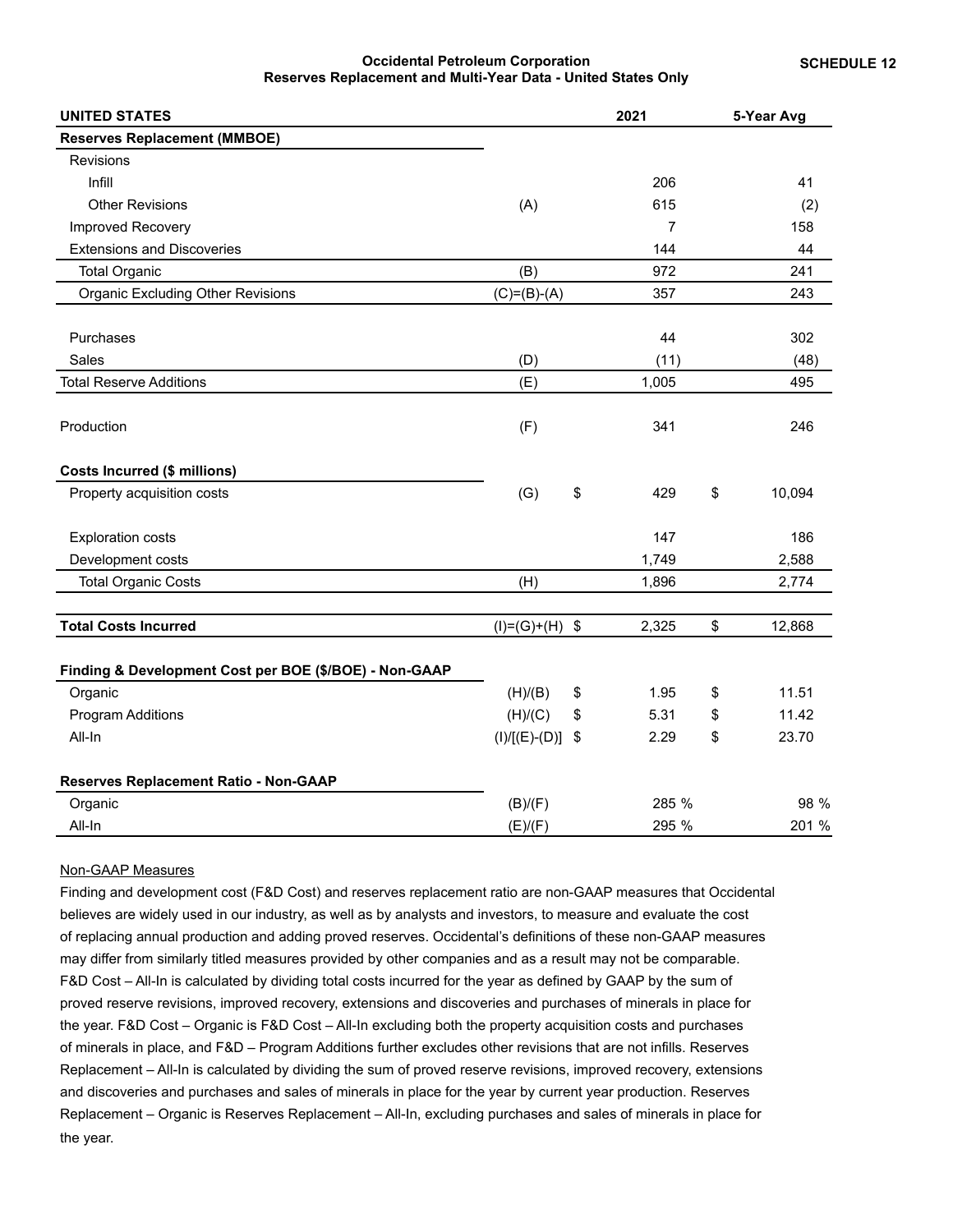# **Occidental Petroleum Corporation Proved Oil Reserves**

<span id="page-17-0"></span>

|                                                  | <b>United</b>  |                      |                |
|--------------------------------------------------|----------------|----------------------|----------------|
| In millions of barrels (MMbbl)                   | <b>States</b>  | <b>International</b> | <b>Total</b>   |
| <b>Proved Developed and Undeveloped Reserves</b> |                |                      |                |
| Balance at December 31, 2018                     | 1,186          | 397                  | 1,583          |
| Revisions of previous estimates                  | (154)          | 11                   | (143)          |
| Improved recovery                                | 128            | 37                   | 165            |
| <b>Extensions and discoveries</b>                | 37             | 4                    | 41             |
| Purchases of proved reserves                     | 545            | 84                   | 629            |
| Sales of proved reserves                         | (17)           |                      | (17)           |
| Production                                       | (155)          | (64)                 | (219)          |
| <b>Balance at December 31, 2019</b>              | 1,570          | 469                  | 2,039          |
| Revisions of previous estimates                  | (283)          | (1)                  | (284)          |
| Improved recovery                                | 82             | 18                   | 100            |
| Extensions and discoveries                       | 9              | 5                    | 14             |
| Purchases of proved reserves                     | $\overline{2}$ |                      | $\overline{2}$ |
| Sales of proved reserves                         | (31)           | (101)                | (132)          |
| Production                                       | (205)          | (59)                 | (264)          |
| Balance at December 31, 2020                     | 1,144          | 331                  | 1,475          |
| Revisions of previous estimates                  | 382            | 4                    | 386            |
| Improved recovery                                | 6              | 13                   | 19             |
| Extensions and discoveries                       | 88             |                      | 89             |
| Purchases of proved reserves                     | 33             |                      | 33             |
| Sales of proved reserves                         | (5)            |                      | (5)            |
| Production                                       | (182)          | (44)                 | (226)          |
| <b>Balance at December 31, 2021</b>              | 1,466          | 305                  | 1,771          |

| <b>Proved Developed Reserves</b>   |       |     |       |
|------------------------------------|-------|-----|-------|
| December 31, 2018                  | 843   | 317 | 1,160 |
| December 31, 2019                  | 1,206 | 371 | 1,577 |
| December 31, 2020                  | 917   | 251 | 1,168 |
| December 31, 2021                  | 1,140 | 226 | 1,366 |
| <b>Proved Undeveloped Reserves</b> |       |     |       |
| December 31, 2018                  | 343   | 80  | 423   |
| December 31, 2019                  | 364   | 98  | 462   |
| December 31, 2020                  | 227   | 80  | 307   |
| December 31, 2021                  | 326   | 79  | 405   |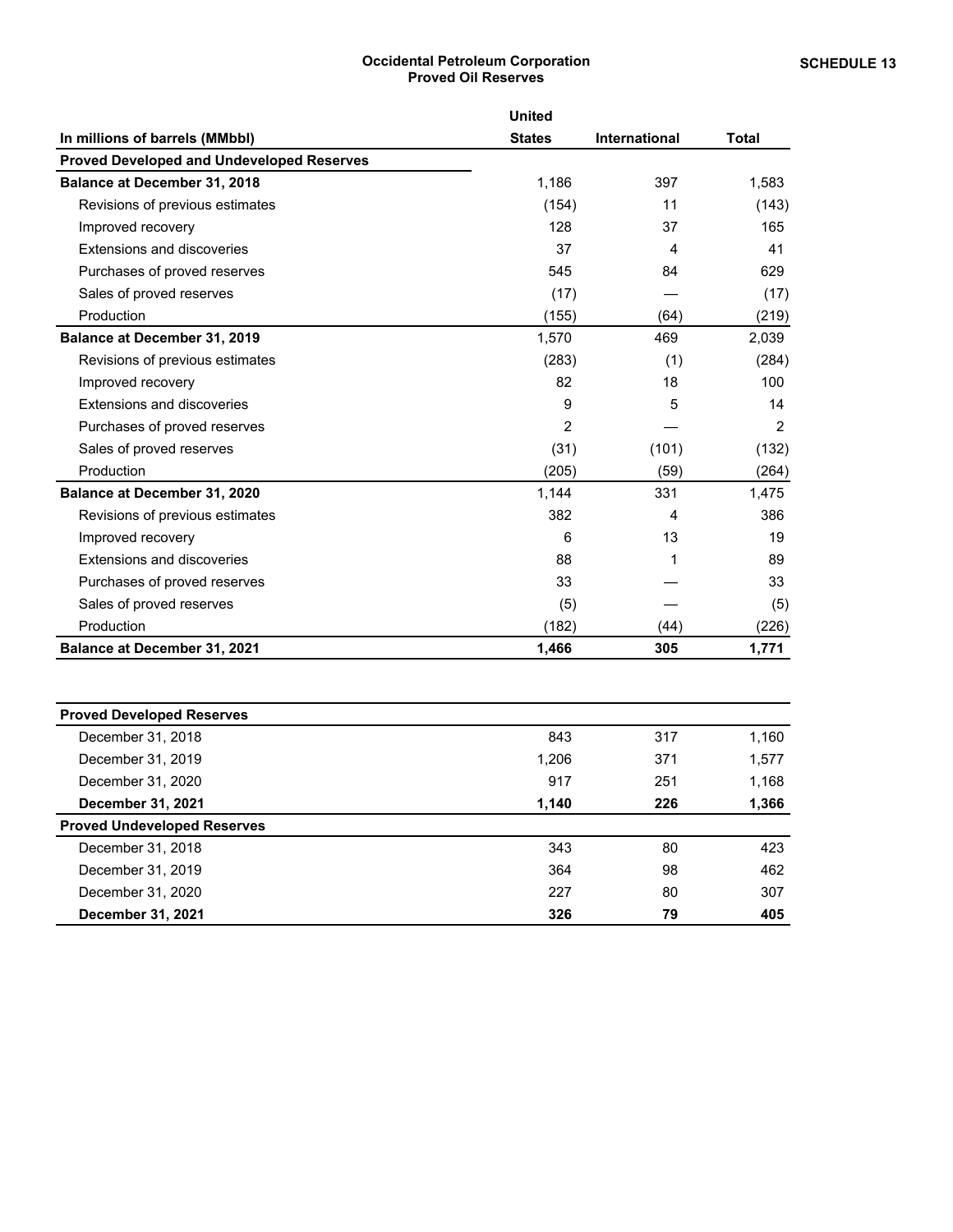# **Occidental Petroleum Corporation Proved NGLs Reserves**

<span id="page-18-0"></span>

|                                                  | <b>United</b>  |                      |              |
|--------------------------------------------------|----------------|----------------------|--------------|
| In millions of barrels (MMbbl)                   | <b>States</b>  | <b>International</b> | <b>Total</b> |
| <b>Proved Developed and Undeveloped Reserves</b> |                |                      |              |
| <b>Balance at December 31, 2018</b>              | 284            | 202                  | 486          |
| Revisions of previous estimates                  | (21)           | 9                    | (12)         |
| Improved recovery                                | 58             |                      | 58           |
| Extensions and discoveries                       | 11             |                      | 11           |
| Purchases of proved reserves                     | 267            | 10                   | 277          |
| Sales of proved reserves                         | (7)            |                      | (7)          |
| Production                                       | (52)           | (13)                 | (65)         |
| <b>Balance at December 31, 2019</b>              | 540            | 208                  | 748          |
| Revisions of previous estimates                  | (90)           | 10                   | (80)         |
| Improved recovery                                | 32             | 10                   | 42           |
| Extensions and discoveries                       | $\overline{2}$ |                      | 2            |
| Purchases of proved reserves                     | 1              |                      | 1            |
| Sales of proved reserves                         | (20)           |                      | (20)         |
| Production                                       | (81)           | (13)                 | (94)         |
| <b>Balance at December 31, 2020</b>              | 384            | 215                  | 599          |
| Revisions of previous estimates                  | 227            | (1)                  | 226          |
| Improved recovery                                |                |                      |              |
| <b>Extensions and discoveries</b>                | 27             |                      | 27           |
| Purchases of proved reserves                     | 7              |                      | 7            |
| Sales of proved reserves                         | (2)            |                      | (2)          |
| Production                                       | (79)           | (12)                 | (91)         |
| Balance at December 31, 2021                     | 564            | 202                  | 766          |

| <b>Proved Developed Reserves</b>   |     |     |     |
|------------------------------------|-----|-----|-----|
| December 31, 2018                  | 196 | 145 | 341 |
| December 31, 2019                  | 406 | 147 | 553 |
| December 31, 2020                  | 314 | 138 | 452 |
| December 31, 2021                  | 433 | 125 | 558 |
| <b>Proved Undeveloped Reserves</b> |     |     |     |
| December 31, 2018                  | 88  | 57  | 145 |
| December 31, 2019                  | 134 | 61  | 195 |
| December 31, 2020                  | 70  | 77  | 147 |
| <b>December 31, 2021</b>           | 131 | 77  | 208 |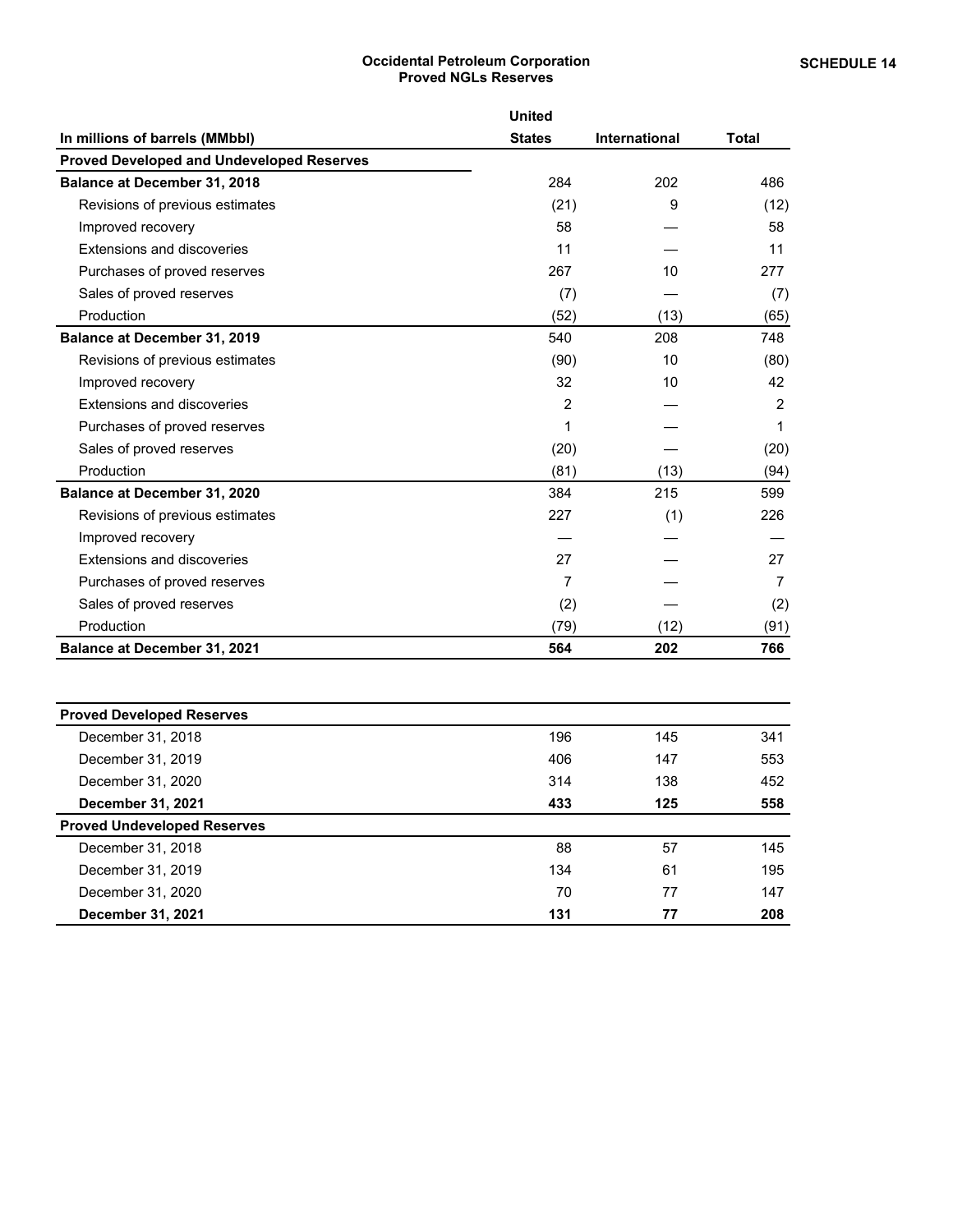### **Occidental Petroleum Corporation Proved Natural Gas Reserves**

<span id="page-19-0"></span>

|                                                  | <b>United</b> |                      |              |
|--------------------------------------------------|---------------|----------------------|--------------|
| In billions of cubic feet (Bcf)                  | <b>States</b> | <b>International</b> | <b>Total</b> |
| <b>Proved Developed and Undeveloped Reserves</b> |               |                      |              |
| <b>Balance at December 31, 2018</b>              | 1,445         | 2,650                | 4,095        |
| Revisions of previous estimates                  | (409)         | 89                   | (320)        |
| Improved recovery                                | 393           | 32                   | 425          |
| Extensions and discoveries                       | 59            | 5                    | 64           |
| Purchases of proved reserves                     | 2,996         |                      | 2,996        |
| Sales of proved reserves                         | (30)          |                      | (30)         |
| Production                                       | (326)         | (204)                | (530)        |
| <b>Balance at December 31, 2019</b>              | 4,128         | 2,572                | 6,700        |
| Revisions of previous estimates                  | (823)         | 102                  | (721)        |
| Improved recovery                                | 183           | 103                  | 286          |
| Extensions and discoveries                       | 38            |                      | 38           |
| Purchases of proved reserves                     | 4             |                      | 4            |
| Sales of proved reserves                         | (523)         | (9)                  | (532)        |
| Production                                       | (561)         | (195)                | (756)        |
| Balance at December 31, 2020                     | 2,446         | 2,573                | 5,019        |
| Revisions of previous estimates                  | 1,274         | 27                   | 1,301        |
| Improved recovery                                | 3             | 3                    | 6            |
| Extensions and discoveries                       | 176           |                      | 176          |
| Purchases of proved reserves                     | 22            |                      | 22           |
| Sales of proved reserves                         | (25)          |                      | (25)         |
| Production                                       | (477)         | (172)                | (649)        |
| Balance at December 31, 2021                     | 3,419         | 2,431                | 5,850        |

| <b>Proved Developed Reserves</b>   |       |       |       |
|------------------------------------|-------|-------|-------|
| December 31, 2018                  | 978   | 2,026 | 3,004 |
| December 31, 2019                  | 3.198 | 2,007 | 5,205 |
| December 31, 2020                  | 2.028 | 1,846 | 3,874 |
| December 31, 2021                  | 2,632 | 1,705 | 4,337 |
| <b>Proved Undeveloped Reserves</b> |       |       |       |
| December 31, 2018                  | 467   | 624   | 1,091 |
| December 31, 2019                  | 930   | 565   | 1,495 |
| December 31, 2020                  | 418   | 727   | 1,145 |
| <b>December 31, 2021</b>           | 787   | 726   | 1,513 |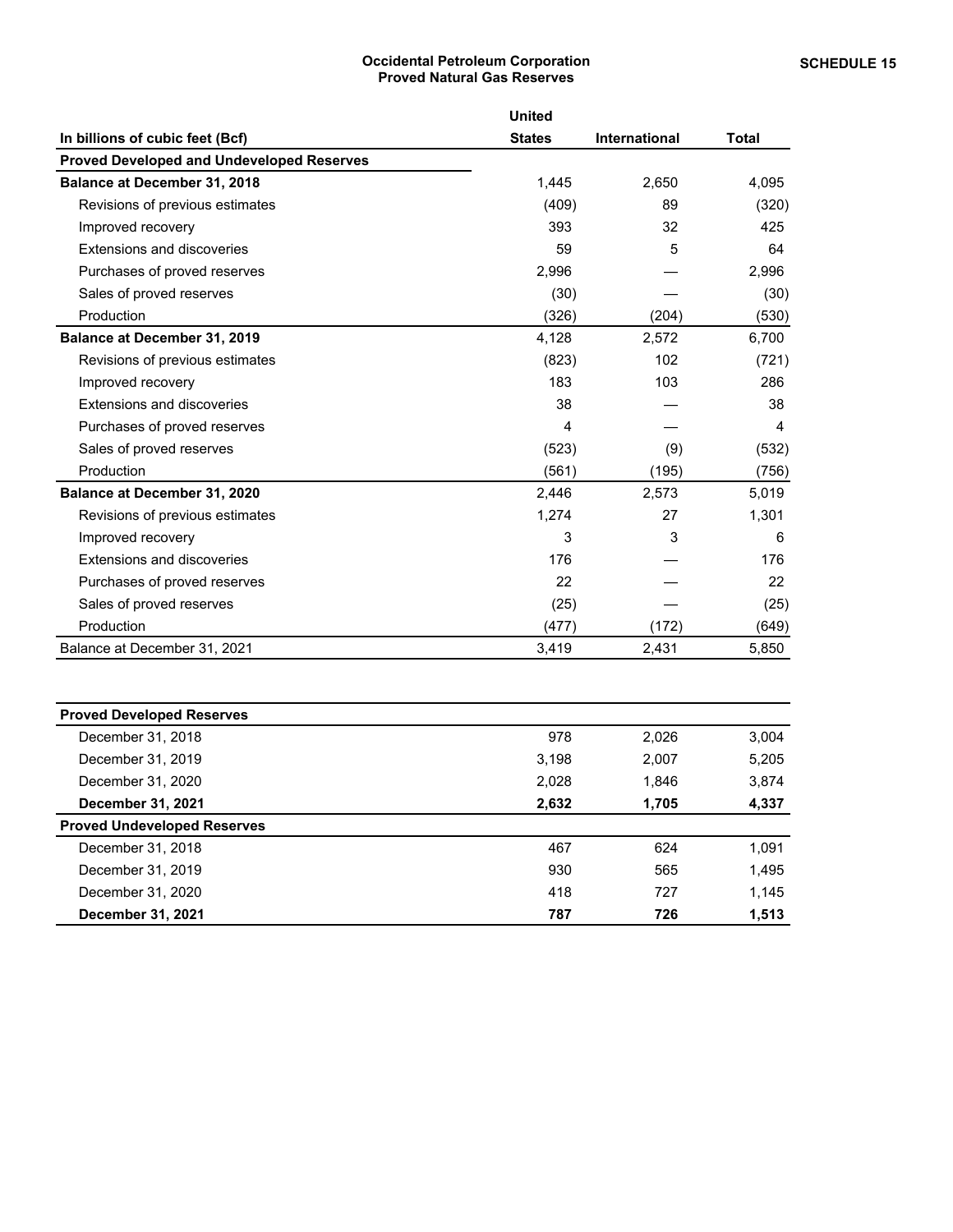#### **Occidental Petroleum Corporation Total Proved Reserves**

<span id="page-20-0"></span>

|                                                      | <b>United</b> |               |              |
|------------------------------------------------------|---------------|---------------|--------------|
| In millions of barrels of oil equivalent (MMBOE) (a) | <b>States</b> | International | <b>Total</b> |
| <b>Proved Developed and Undeveloped Reserves</b>     |               |               |              |
| <b>Balance at December 31, 2018</b>                  | 1,711         | 1,041         | 2,752        |
| Revisions of previous estimates                      | (243)         | 35            | (208)        |
| Improved recovery                                    | 251           | 42            | 293          |
| Extensions and discoveries                           | 58            | 5             | 63           |
| Purchases of proved reserves                         | 1,311         | 94            | 1,405        |
| Sales of proved reserves                             | (29)          |               | (29)         |
| Production                                           | (261)         | (111)         | (372)        |
| Balance at December 31, 2019                         | 2,798         | 1,106         | 3,904        |
| Revisions of previous estimates                      | (510)         | 26            | (484)        |
| Improved recovery                                    | 145           | 45            | 190          |
| Extensions and discoveries                           | 17            | 5             | 22           |
| Purchases of proved reserves                         | 4             |               | 4            |
| Sales of proved reserves                             | (138)         | (103)         | (241)        |
| Production                                           | (380)         | (104)         | (484)        |
| Balance at December 31, 2020                         | 1,936         | 975           | 2,911        |
| Revisions of previous estimates                      | 821           | 8             | 829          |
| Improved recovery                                    | 7             | 13            | 20           |
| Extensions and discoveries                           | 144           | 1             | 145          |
| Purchases of proved reserves                         | 44            |               | 44           |
| Sales of proved reserves                             | (11)          |               | (11)         |
| Production                                           | (341)         | (85)          | (426)        |
| Balance at December 31, 2021                         | 2,600         | 912           | 3,512        |

| <b>Proved Developed Reserves</b>   |       |     |       |
|------------------------------------|-------|-----|-------|
| December 31, 2018                  | 1,202 | 800 | 2,002 |
| December 31, 2019                  | 2,145 | 853 | 2,998 |
| December 31, 2020                  | 1.569 | 697 | 2,266 |
| <b>December 31, 2021</b>           | 2,012 | 635 | 2,647 |
| <b>Proved Undeveloped Reserves</b> |       |     |       |
| December 31, 2018                  | 509   | 241 | 750   |
| December 31, 2019                  | 653   | 253 | 906   |
| December 31, 2020                  | 367   | 278 | 645   |
| <b>December 31, 2021</b>           | 588   | 277 | 865   |

(a) Natural gas volumes have been converted to barrels of oil equivalent (BOE) based on energy content of six thousand cubic feet (Mcf) of gas to one barrel of oil.